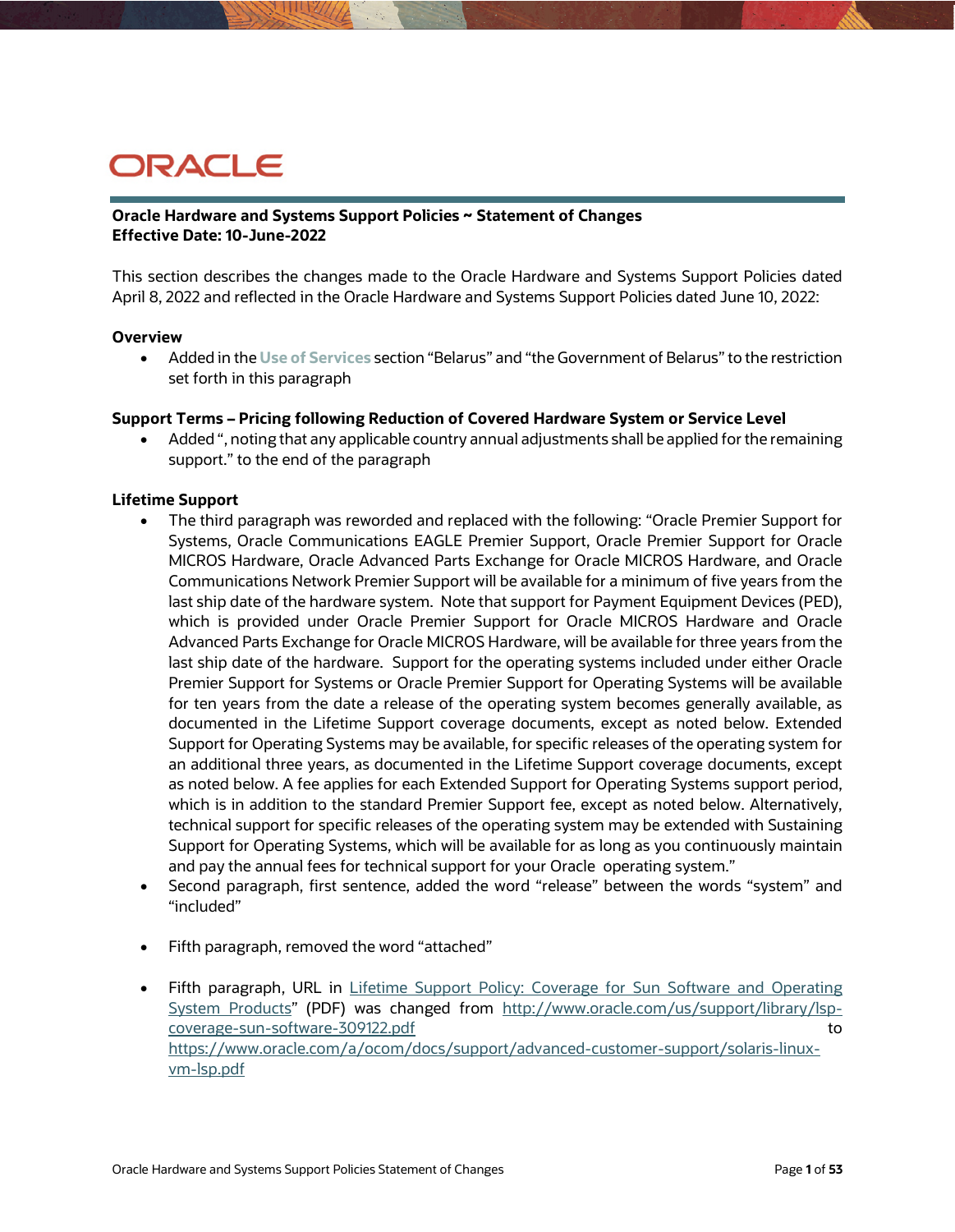### **Oracle Technical Support Levels for Systems – Oracle Premier Support for Systems**

- First paragraph, first sentence, added ", as set forth in the Lifetime Support section above." to the end of the sentence
- First paragraph, second sentence, added "hardware, and Oracle Acme Packet 1100, 3820, and AP3900" after "PIC" and before "hardware"
- First paragraph, second sentence, added a comma and removed the word "and" before the word "PIC"

### **Oracle Technical Support Levels for Systems – Oracle Premier Support for Operating Systems**

 First paragraph, first sentence, added ", as set forth in the Lifetime Support section above." to the end of the sentence

### **Oracle Technical Support Levels for Systems – Extended Support for Operating Systems**

 First paragraph, first sentence, added ", as set forth in the Lifetime Support section above." to the end of the sentence

### **Oracle Technical Support Levels for Systems – Sustaining Support for Operating Systems**

 First paragraph, first sentence, added ", as set forth in the Lifetime Support section above." to the end of the sentence

### **Oracle Technical Support Levels for Systems – Oracle Premier Support for Oracle MICROS Hardware**

- First paragraph, first sentence, added ", as set forth in the Lifetime Support section above." to the end of the sentence
- Added ", batteries, external batteries," in the first note

### **Oracle Technical Support Levels for Systems – Oracle Advanced Parts Exchange for Oracle MICROS Hardware**

- First paragraph, first sentence, added ", as set forth in the Lifetime Support section above." to the end of the sentence
- Added ", batteries, external batteries," in the first note

### **Oracle Technical Support Levels for Systems – Oracle Communications Network Premier Support**

 First paragraph, first sentence, added ", as set forth in the Lifetime Support section above." after "(including integrated software options)"

### **Oracle Technical Support Levels for Systems – Oracle Communications EAGLE Premier Support**

 Second paragraph, first sentence, added ",as set forth in the Lifetime Support section above." to the end of the sentence

### **Additional Services Available for Purchase– Advanced Customer Support**

• 13<sup>th</sup> bullet, added "(no longer available effective December 31, 2021)" after "Oracle Exadata Deployment Pack"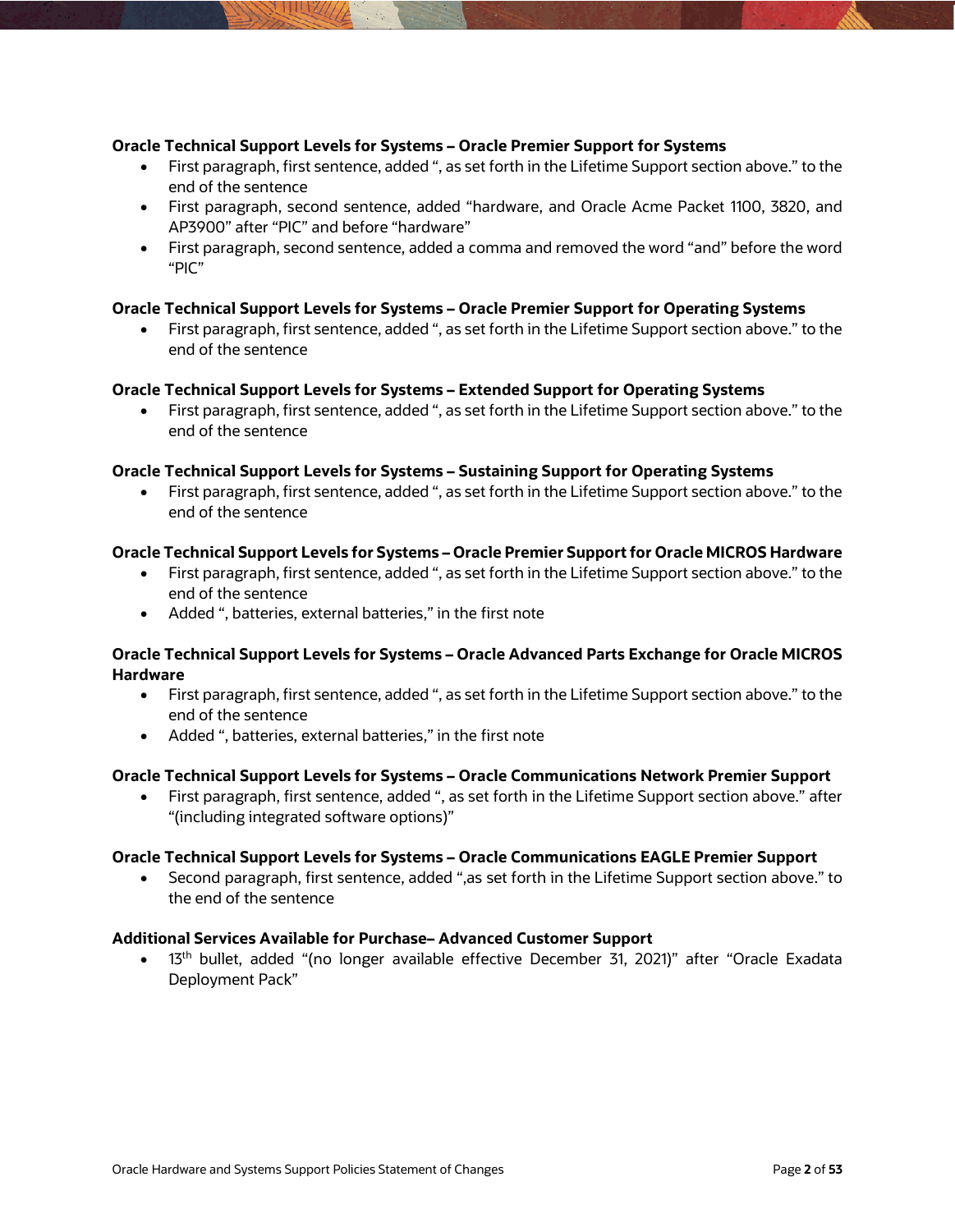# **April 8, 2022**

### **Oracle Technical Support Levels for Systems – Oracle Communications Network Premier Support**

 Inserted new subsection: **"Firmware Updates and Patches for Hewlett Packard Enterprise (HPe)** In order to get new firmware fixes for the Hewlett Packard Enterprise (HPe) BL460c Blades, DL380 Servers, and DL360 Servers, if the fixes become available from HPe, you must upgrade to the latest firmware version."

### **Advanced Customer Services**

Added "(no longer available effective March 21, 2022)" after "Oracle Priority Support Connected"

### **March 3, 2022**

#### **Overview**

 Deleted the paragraph in the **Use of Services** section, and replaced with the following: "**Use of Services**: Services may not be delivered to or accessed by or on behalf of individuals or entities in Venezuela or the Russian Federation, including, without limitation, the Government of Venezuela and the Government of the Russian Federation, nor may the Services or any output from the Services be used for the benefit of any such individuals or entities."

### **Severity Definitions**

Added the following parentheticals after the severity definition titles:

Severity One "(Critical Outage)" Severity Two "(Significant Impairment)" Severity Three "(Technical Issue)" Severity Four "(General Guidance)"

### **February 4, 2022**

### **Onsite Response Time Targets for Hardware Support**

 First paragraph, inserted the following, at the end of the first sentence: "and are solely applicable for the replacement of physical hardware once Oracle has determined a replacement is required."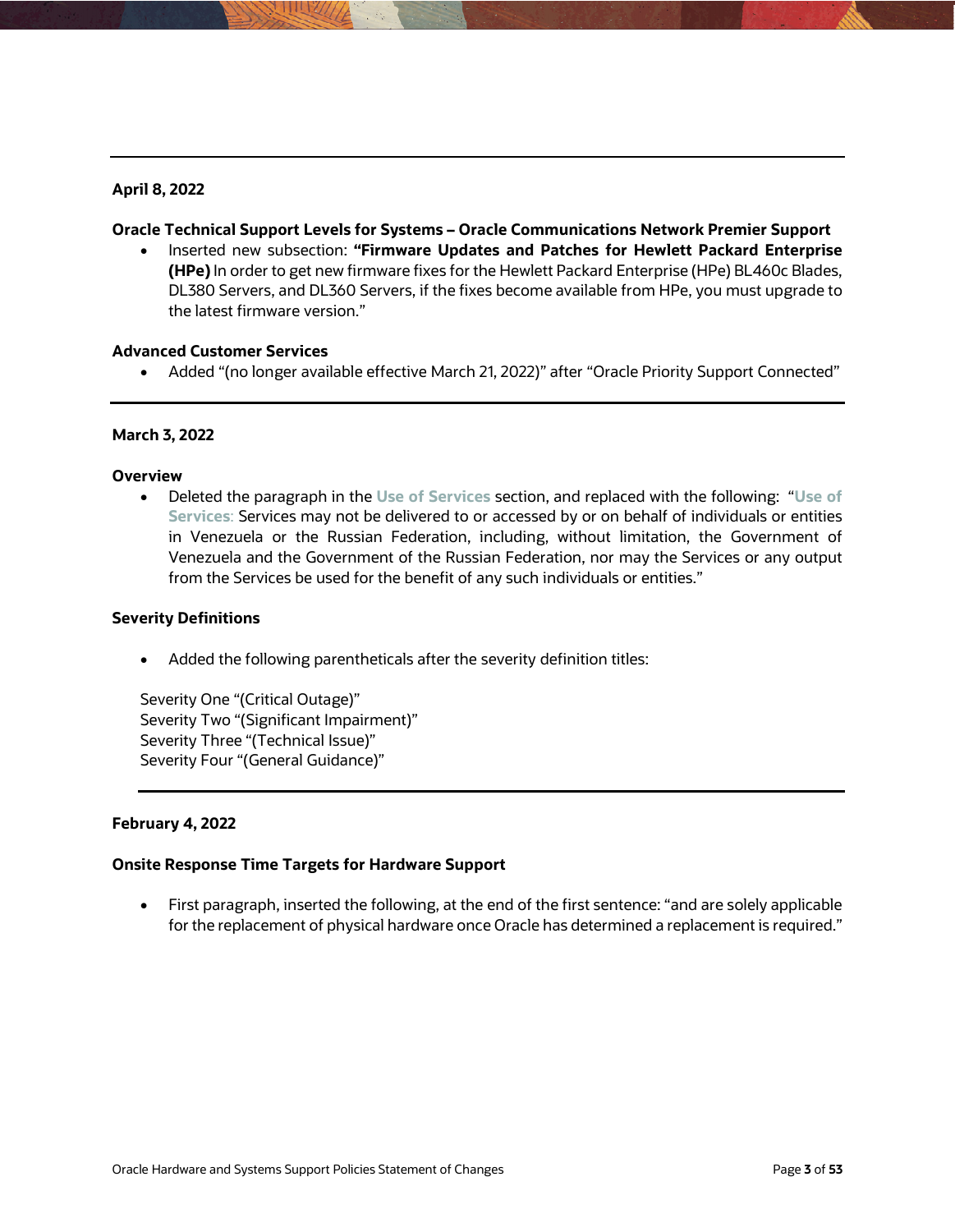# **January 7, 2022**

- All references to "Oracle Premier Support for Retail and Hospitality Hardware" have been deleted and replaced with "Oracle Premier Support for Oracle MICROS Hardware".
- All references to "Oracle Advanced Parts Exchange for Retail and Hospitality Hardware" have been deleted and replaced with "Oracle Advanced Parts Exchange for Oracle MICROS Hardware".

# **Overview**

 Inserted a Note before the "**Use of Services**" subsection: "Note: As of January 7, 2022, (i) Oracle Premier Support for Retail and Hospitality Hardware has been renamed Oracle Premier Support for Oracle MICROS Hardware and (ii) Oracle Advanced Parts Exchange for Retail and Hospitality Hardware has been renamed to Oracle Advanced Parts Exchange for Oracle MICROS Hardware. In this technical support policy a) all references to Oracle Premier Support for Oracle MICROS Hardware shall include Oracle Premier Support for Retail and Hospitality Hardware, b) all references to Oracle Advanced Parts Exchange for Oracle MICROS Hardware shall include Oracle Advanced Parts Exchange for Retail and Hospitality Hardware and c) all references to Oracle MICROS Hardware shall include Oracle Retail and Hospitality Hardware."

### **December 10, 2021**

### **Overview**

 Inserted a new subsection: "**Use of Services:** Services may not be delivered to or accessed by individuals or entities in Venezuela, including, without limitation, the Government of Venezuela, nor may the Services or any output from the Services be used for the benefit of any such individuals or entities."

# **Oracle Technical Support Levels For Systems – Extended Support for Operating Systems**

- **Inserted in the 6<sup>th</sup> bullet "and Oracle Linux" after "Oracle Solaris" and before "operating system"**
- Inserted in the 6<sup>th</sup> bullet "and Oracle VM," after "software" and before "if"

# **Oracle Technical Support Levels For Systems – Oracle Communications Network Premier Support**

- Removed in the first sentence the word "and" before the second numeral and added a comma
- Inserted in the first sentence "and (iii) Oracle Communications TDM support PCle Card Low Profile."
- Inserted in the second sentence "and Oracle Communications TDM Support PCle Card Low Profile" after "products," and before "will"

# **October 8, 2021**

### **Overview**

 In the ninth paragraph, subsection (iii), added "at Oracle's discretion" between the words "which" and "fails"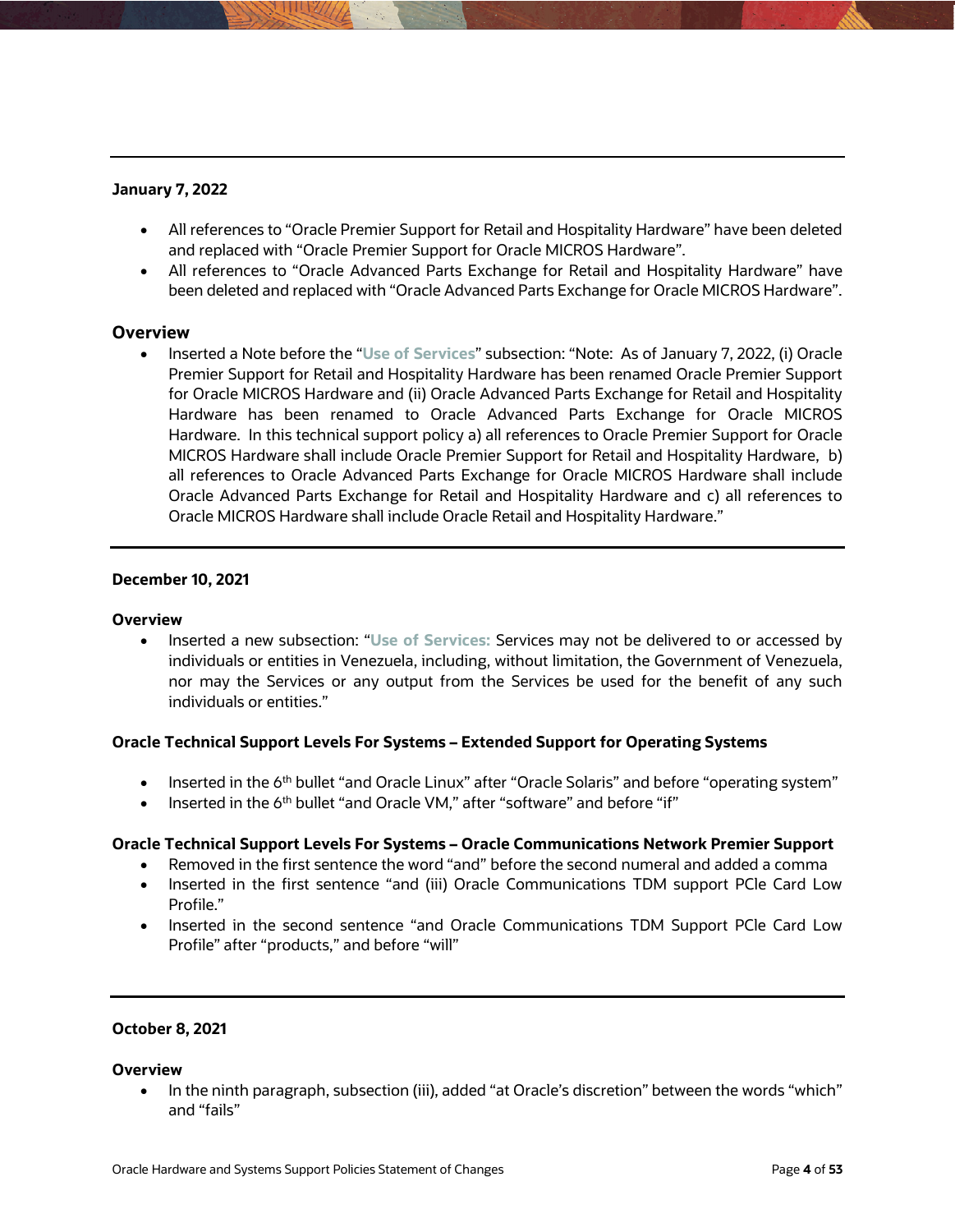# **September 3, 2021**

### **Lifetime Support**

- At the end of the section, inserted the following new bullet:
	- "**Exceptions**. Oracle Linux 6 on Exalytics X4-4, X5-4, and X6-4 systems: The Extended Support fee has been waived for the period of March 2021 – June 2024. During this period, you will receive Extended Support during these periods as described in the Oracle Technical Support Levels section below."

# **June 4, 2021**

# **Overview**

- $\bullet$  In the fourth paragraph, 2<sup>nd</sup> sentence, deleted "will be" before the word "referenced" and replaced with the word "are"
- In the fourth paragraph, deleted the last sentence in its entirety and replaced with: "Oracle supports the Oracle Linux and/or Oracle VM functionality described in the program documentation, unless the documentation specifically states otherwise. The program documentation is available at [www.oracle.com/documentation.](http://www.oracle.com/documentation) Links to third party websites included in Oracle Linux and Oracle VM program documentation do not imply that Oracle supports the functionality described in that 3rd party website. Oracle may release additional Oracle Linux and/or Oracle VM programs for which Oracle Linux or Oracle VM support is limited to installation assistance only. Program availability, bug fixes and security errata may be made available or removed for these programs as they are released and removed upstream. Certain channels contain packages that fall exclusively in this category and these channels are listed in the Oracle Linux and/or Oracle VM program documentation available at [www.oracle.com/documentation.](http://www.oracle.com/documentation)"

# **Oracle Technical Support Levels for Systems – Oracle Premier Support for Systems**

• In the 14<sup>th</sup> bullet added "listed on the backport schedule and" after the word "program" and before the word "released"

# **Oracle Technical Support Levels for Systems – Oracle Premier Support for Operating Systems**

 $\bullet$  In the 12<sup>th</sup> bullet added "listed on the backport schedule and" after the word "program" and before the word "released"

# **Oracle Technical Support Levels for Systems – Oracle Premier Support for Systems- Replacement Hardware Parts**

• In the first paragraph, added the following new sentence after the third sentence: "Oracle does not support country of origin replacement part specific requests."

# **Additional Services Available for Purchase – Oracle Customer Data & Device Retention Service**

 Deleted the second paragraph and replaced with "For Oracle Exadata DDR eligible items, click [here.](https://www.oracle.com/a/ocom/docs/support/exadata-ddr.pdf) For all other systems, please refer to the [Oracle System Handbook](https://support.oracle.com/handbook_private/index.html) for details."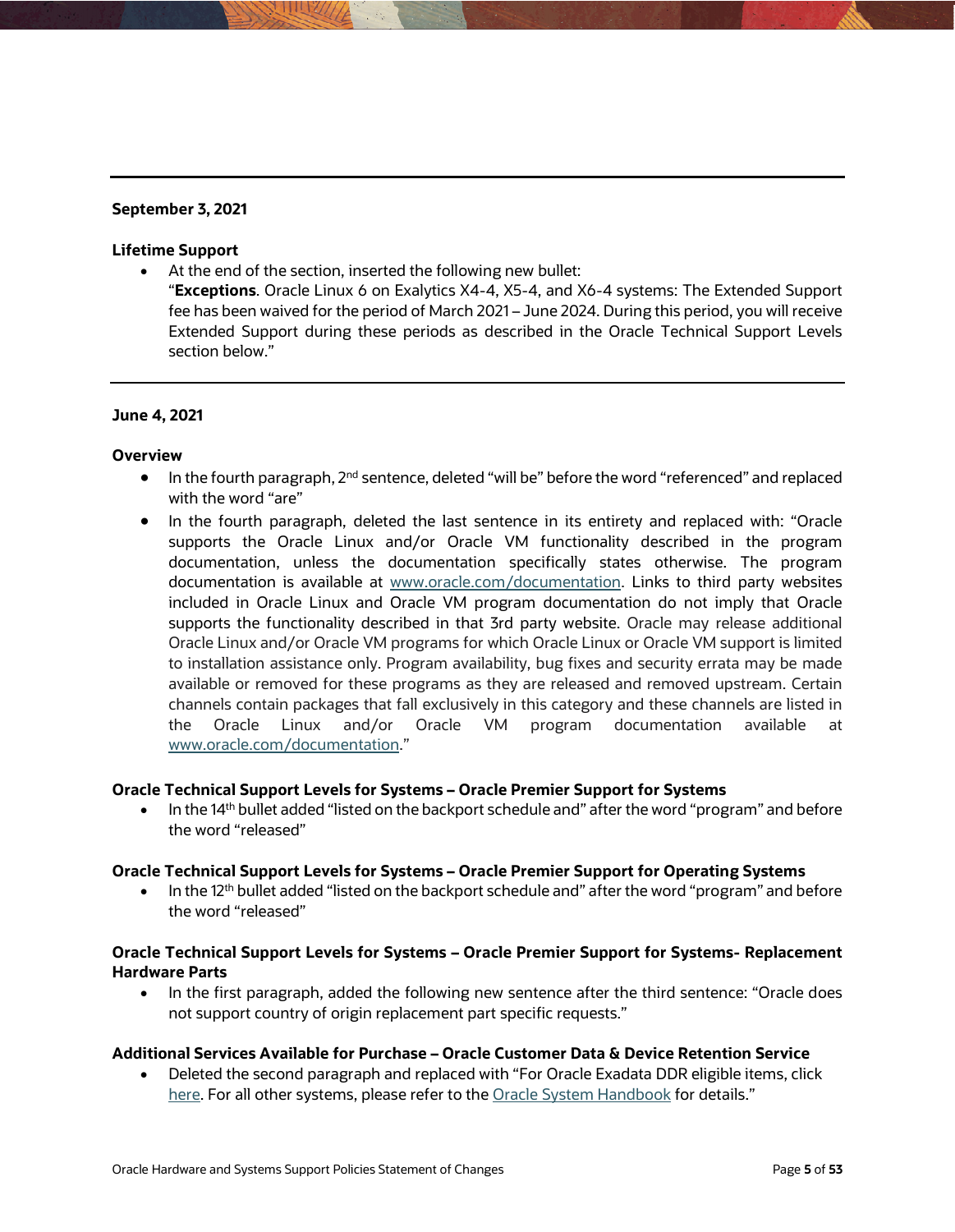### **Additional Services Available for Purchase – Advanced Customer Services**

• Added a new 13<sup>th</sup> bullet: ["Oracle Exadata Deployment Pack"](https://www.oracle.com/a/ocom/docs/oracle-exadata-deployment-pack.pdf)

### **May 7, 2021**

### **Lifetime Support**

• In the third paragraph, added the following new sentence after the second sentence: "When offered, Oracle Premier Support for Oracle Retail and Hospitality Hardware and Oracle Advanced Parts Exchange for Oracle Retail and Hospitality for Payment Equipment Devices (PED) will be available for three years from the last ship date of the hardware."

### **Onsite Response Time Targets for Hardware Support**

- In the sixth sentence, deleted the word "and" before "(ii)".
- In the sixth sentence, added the following after "(ii),": "and (iii) for Payment Equipment Devices (PED), regardless of severity level, is limited to Advanced Parts Exchange with Next Business Day shipment of the replacement part."

### **March 5, 2021**

### **Additional Services Available for Purchase – Oracle Customer Data & Device Retention Service**

• Inserted "Refer to the [Oracle System Handbook f](https://support.oracle.com/handbook_private/index.html)or details." after "(iii) Persistent memory (PMEM) components"

### **Additional Services Available for Purchase –Advanced Customer Support**

- Inserted a new 10<sup>th</sup> bullet, ["ACS Oracle Performance Review and Recommendations for Systems"](https://www.oracle.com/assets/acs-perf-recomm-rev-systems-5042235.pdf)
- Inserted a new 11<sup>th</sup> bullet, ["ACS Oracle Configuration Review and Recommendations for Systems"](https://www.oracle.com/assets/acs-config-review-systems-5042236.pdf)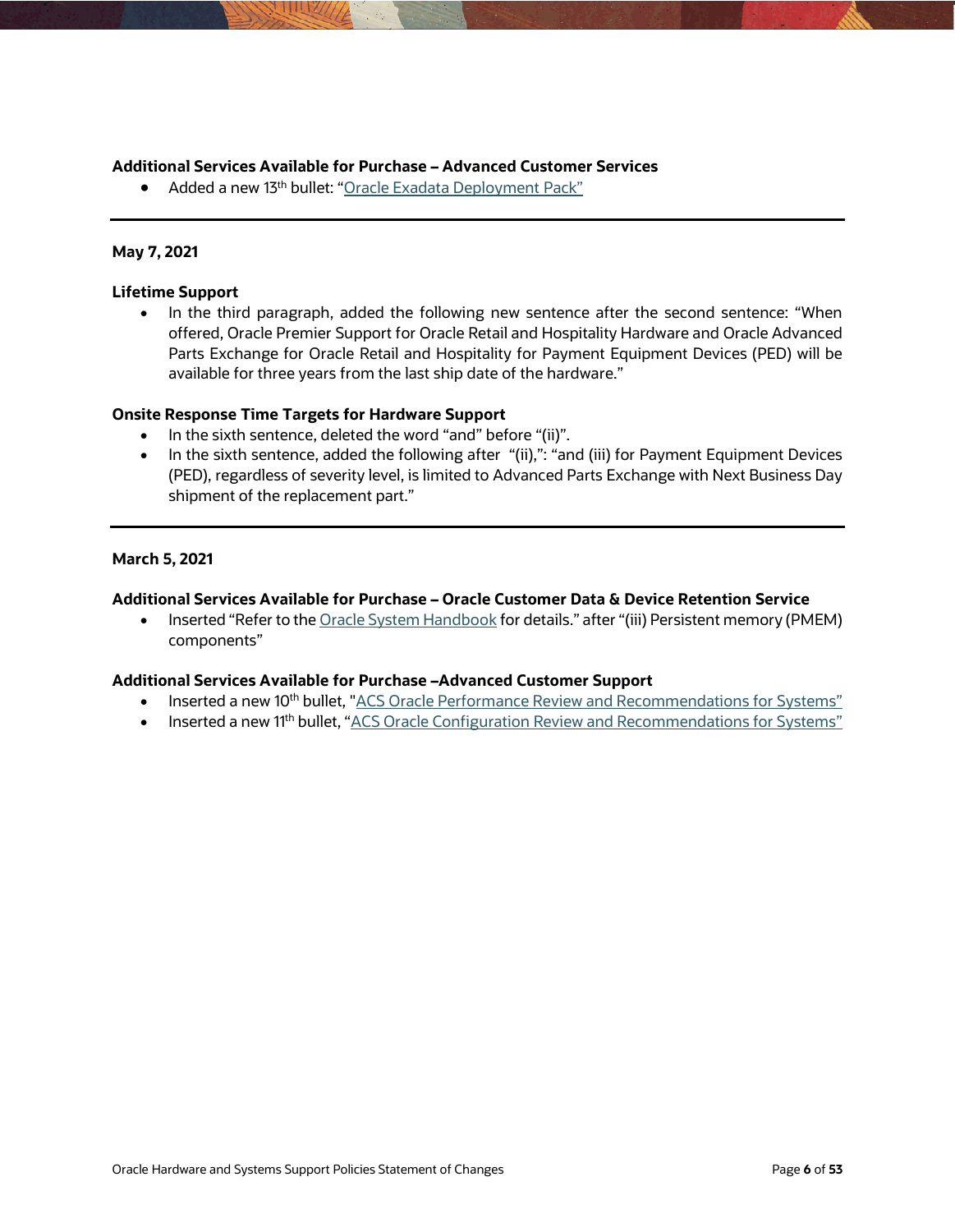# **February 5, 2021**

### **Additional Services Available for Purchase – Oracle Customer Data & Device Retention Service**

 Deleted the section in its entirety and replaced with the following: "**Oracle Customer Data & Device Retention Service** 

Oracle Customer Data & Device Retention Service permits you to retain eligible items that have been removed from your hardware system, as defined by Oracle in its sole discretion. For the purposes of this service, eligible items are:

- · (i) Hard disk drives (HDD)
- · (ii) Solid-state drives (SSD)
- (iii) Persistent memory (PMEM) components

Oracle Customer Data & Device Retention Service consists of the following:

If Oracle, in its sole discretion, determines the applicable items need to be replaced, Oracle will send a replacement part to your location in accordance with the "Delivery Method Chart: [Replacement Parts and Installation of Integrated Software Updates"](http://www.oracle.com/us/support/policies/hardware-installation-chart-181589.pdf). Oracle will use commercially reasonable efforts to send replacement parts to you consistent with the Onsite Response Time Targets for Hardware Support noted below. Replacement parts will be of new or like-new quality. After five years from last ship date, replacement parts may not be available and/ or the response times for sending replacement parts may be delayed. If you acquire Oracle Customer Data & Device Retention Service, you will be responsible for the proper disposal/destruction of the applicable items. If you fail to return a malfunctioning part that is not DDR eligible, you will be charged the then-current fee, or a minimum of \$500.00, (whichever is higher) for the malfunctioning part."

### **November 6, 2020**

# **Oracle Technical Support Levels for Systems – Oracle Premier Support for Systems - Return of Malfunctioning Parts**

- In the last sentence, insert "a minimum of \$500.00, or" after the word "charged" and before the word "the"
- In the last sentence, insert "(whichever is higher)" after the word "fee" and before the word "for"

### **Oracle Technical Support Levels for Systems – Oracle Premier Support for Oracle Retail and Hospitality Hardware - Return of Malfunctioning Oracle Retail and Hospitality Hardware**

- In the last sentence, insert "a minimum of \$500.00, or" after the word "charged" and before the word "the"
- In the last sentence, insert "(whichever is higher)" after the word "fee" and before the word "for"

# **Oracle Technical Support Levels for Systems – Oracle Advanced Parts Exchange for Retail and Hospitality Hardware - Return of Malfunctioning Oracle Retail and Hospitality Hardware**

• In the last sentence, insert "a minimum of \$500.00, or" after the word "charged" and before the word "the"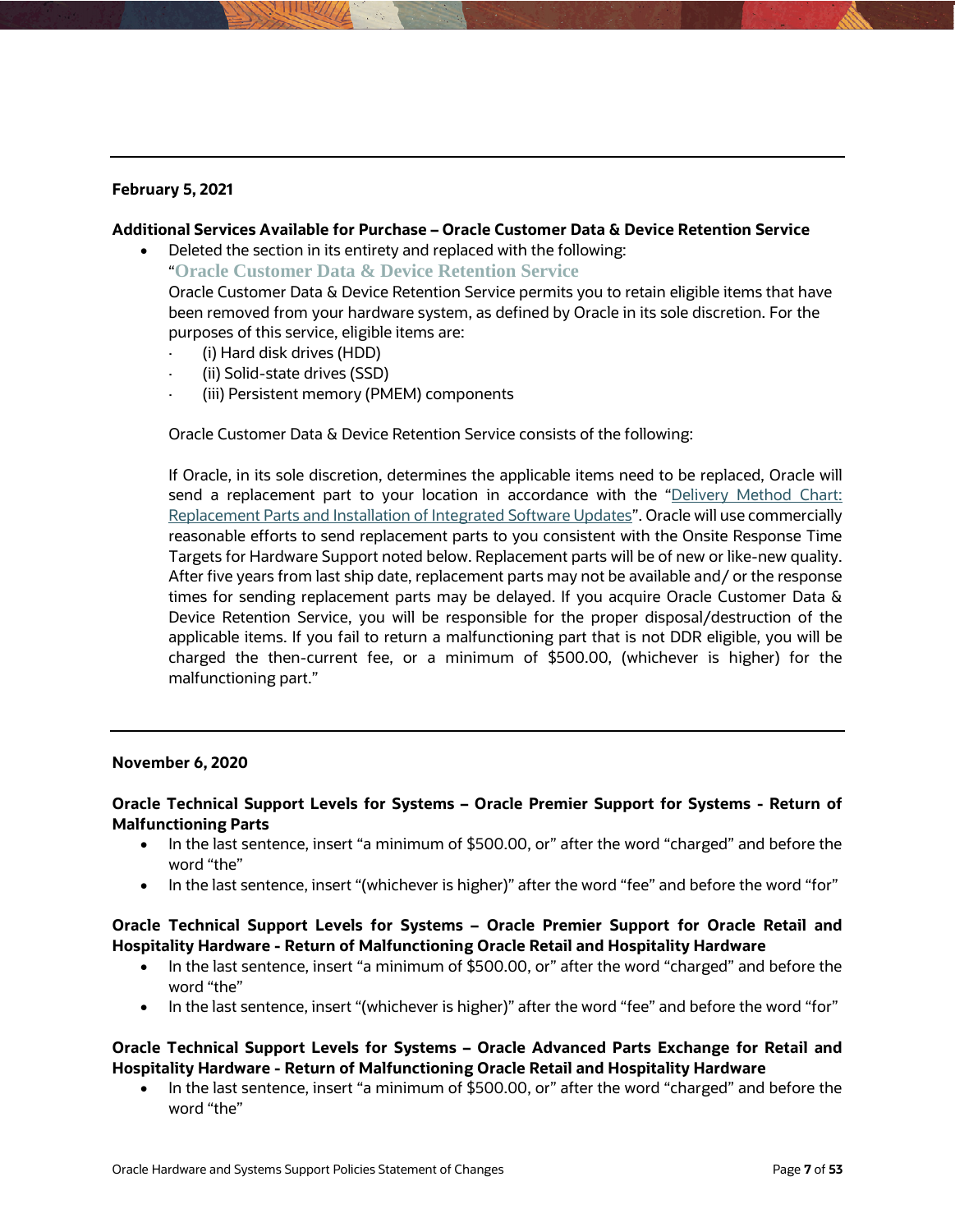• In the last sentence, insert "(whichever is higher)" after the word "fee" and before the word "for"

### **Oracle Technical Support Levels for Systems – Oracle Communications Network Premier Support - Return of Malfunctioning Hardware**

- In the last sentence of the first paragraph, insert "a minimum of \$500.00, or" after the word "charged" and before the word "the"
- In the last sentence of the first paragraph, insert "(whichever is higher)" after the word "fee" and before the word "for"

# **Global Customer Support Data Protection Practices**

 Replaced the embedded link for "Global Customer Support Security Practices" [\(http://www.oracle.com/support/policies.html\)](http://www.oracle.com/support/policies.html) with <https://www.oracle.com/us/support/library/customer-support-security-practices-069170.pdf> in both the second and third paragraphs

### **Contract Information**

 Replaced the embedded link for Oracle's support website [\(http://www.oracle.com/us/support/contact-068555.html\)](http://www.oracle.com/us/support/contact-068555.html) and replaced with a global hyperlink ["https://www.oracle.com/support/contact.html"](https://www.oracle.com/support/contact.html)

### **September 11, 2020**

# **Oracle Technical Support Levels for Systems – Oracle Advanced Parts Exchange for Retail and Hospitality Hardware – Replacement Oracle Retail and Hospitality Hardware**

 In the second sentence of the first paragraph, added, "commercially" after "use" and before "reasonable"

# **Oracle Technical Support Levels for Systems – Oracle Advanced Parts Exchange for Retail and Hospitality Hardware – Replacement Oracle Retail and Hospitality Hardware**

- In the second sentence of the first paragraph, replaced, "response time target guidelines above." with "response time target guidelines defined below within the Onsite Response Time Targets for Hardware Support section."
- $\bullet$

### **Additional Service Available for Purchase – Oracle Customer Data & Device Retention Service**

 In the first paragraph, added a new last sentence: "All persistent memory (PMEM) that contain customer data are applicable as well."

### **July 10, 2020**

### **Support Terms - Matching Service Levels**

• In the second paragraph in the first sentence after, "Oracle Advanced Parts Exchange for Retail and Hospitality Hardware" deleted, "or Oracle Premier Support for Oracle Linux for MICROS"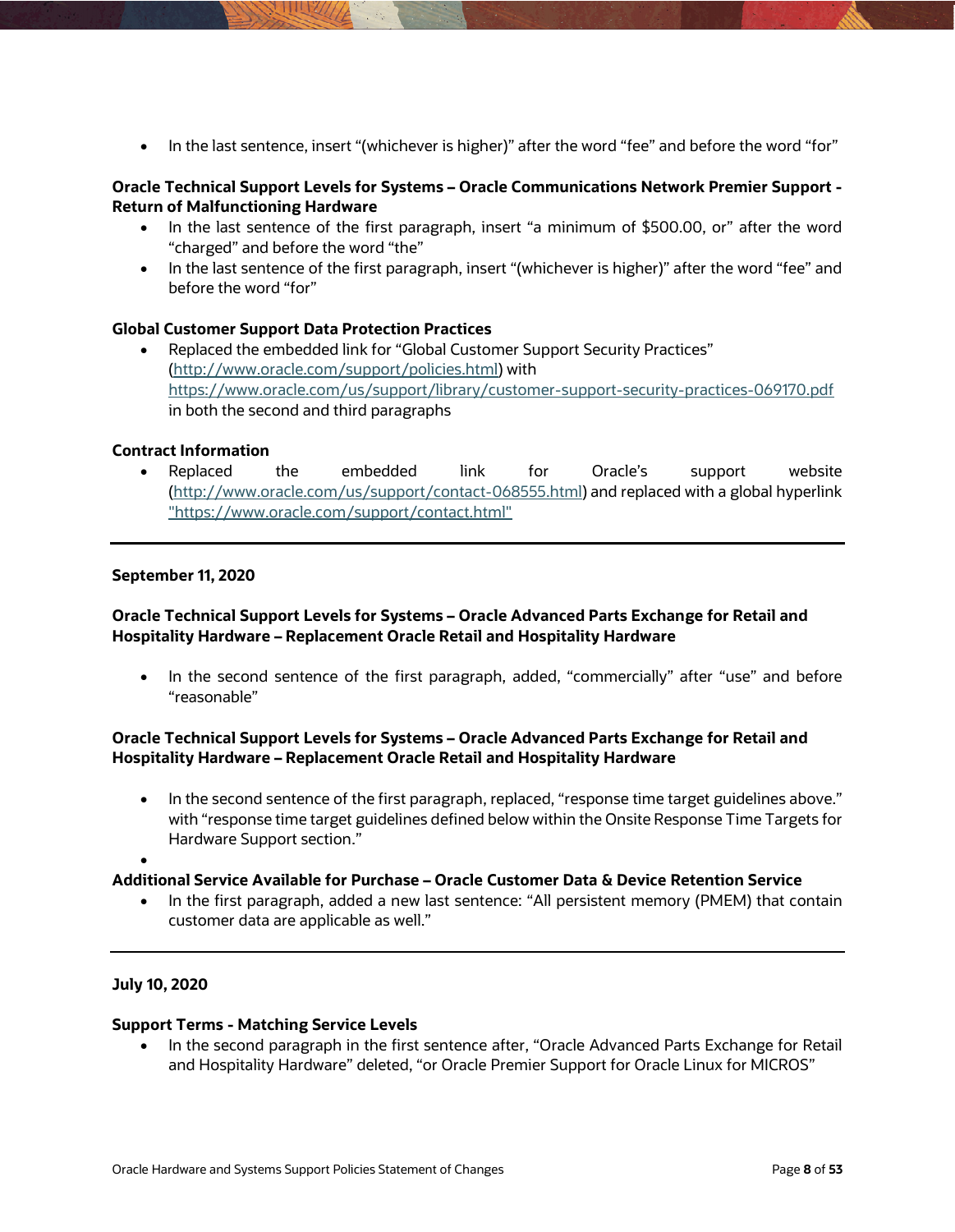### **Support Terms – Reinstatement of Oracle Technical Support**

• In the first sentence of the first paragraph added, "or" after "Oracle Advanced Parts Exchange for Retail and Hospitality Hardware"; and deleted, "or Oracle Premier Support for Oracle Linux for MICROS" after, "Oracle Communications Network Premier Support"

### **Lifetime Support**

- In the first bullet of the first paragraph added "and" before "Oracle Communications Network Premier Support" and deleted, "and Oracle Premier Support for Oracle Linux for MICROS" after, "Oracle Communications Network Premier Support"
- In the first sentence of the second paragraph deleted, "Oracle Premier Support for Oracle Linux for MICROS" after, "Oracle Communications Network Premier Support"
- In the first sentence of the third paragraph after, "Oracle Advanced Parts Exchange for Retail and Hospitality Hardware" added, "and"; and deleted, ", and Oracle Premier Support for Oracle Linux for MICROS" after, "Oracle Communications Network Premier Support"

# **Oracle Technical Support Levels for Systems – Oracle Premier Support for Oracle Retail and Hospitality Hardware**

- In the first paragraph deleted, "and Oracle Linux for Oracle MICROS operating system software" at the end of the first sentence
- Deleted the following first two bullet points in the second paragraph:
	- o Program updates, patches, fixes, security patches, and security alerts for Oracle Linux for MICROS operating system software
	- o Major product and technology releases for Oracle Linux for MICROS operating system software, if and when made available at Oracle's discretion, which may include general maintenance releases, selected functionality releases, and documentation updates

# **Oracle Technical Support Levels for Systems – Oracle Advanced Parts Exchange for Retail and Hospitality Hardware**

- In the first paragraph deleted, "and Oracle Linux for Oracle MICROS operating system software" at the end of the first sentence
- Deleted the following first two bullet points in the second paragraph:
	- o Program updates, patches, fixes, security patches, and security alerts for Oracle Linux for MICROS operating system software
	- o Major product and technology releases for Oracle Linux for MICROS operating system software, if and when made available at Oracle's discretion, which may include general maintenance releases, selected functionality releases, and documentation updates

# **Oracle Technical Support Levels for Systems – Oracle Premier Support for Oracle Linux for MICROS**

• Deleted the Oracle Premier Support for Oracle Linux for MICROS section in its entirety

### **June 5, 2020**

### **Additional Services Available for Purchase – Oracle Customer Data & Device Retention Service**

• In the first sentence after, "permits you to retain disk drive(s), flash cache and/or parts" inserted, "as defined by Oracle in its sole discretion"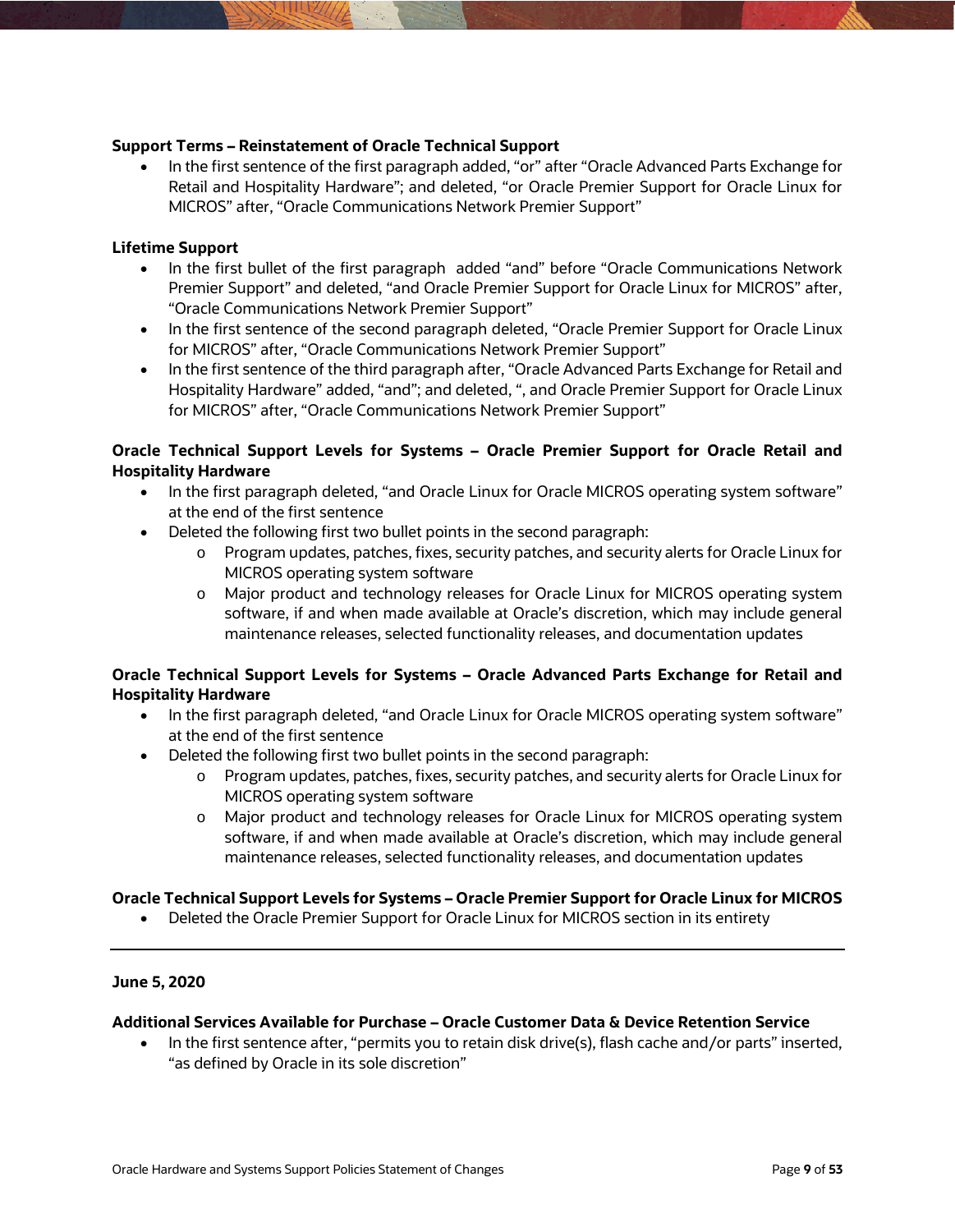### **Additional Services Available for Purchase – Oracle Business Critical Service for Systems**

 Deleted the Oracle Business Critical Service for Systems offering that stated: "Oracle offers a service to provide additional service-levels for systems running mission critical business functions. For information about the available service, please refer to [www.oracle.com/us/corporate/contracts/bus-critical-service-for-systems-1927926.pdf](http://www.oracle.com/us/corporate/contracts/bus-critical-service-for-systems-1927926.pdf)

Contractual caps on technical support fees do not apply to these services, unless expressly stated otherwise in the applicable order. Oracle Business Critical Service for Systems is not subject to the Reinstatement policies stated above."

### **Additional Services Available for Purchase – Advanced Customer Support**

- Inserted a new first bullet, "Oracle Business Critical Service for Systems (for Customers that [contracted prior to 05-Jun-2020\)"](http://www.oracle.com/us/corporate/contracts/bus-critical-service-for-systems-1927926.pdf)
- Inserted a new third bullet: ["Oracle Priority Support for Systems \(Systems only\)"](https://www.oracle.com/a/ocom/docs/corporate/oracle-priority-support-for-systems.pdf)

### **April 15, 2020**

### **Overview**

- Inserted the following as a new eighth paragraph:
	- "Additionally, due to the uncertainties of the evolving Covid-19 situation, all Oracle resources performing onsite technical support services must be permitted and able to perform such services taking into consideration applicable laws and regulations, including those pertaining to health, safety and mobility (whether in the location of service delivery and/or the location of the personnel). If the provision of any onsite services is negatively impacted due to circumstances related to or arising from the Covid-19 situation, you agree to cooperate with Oracle in good faith to review such impact and, if necessary, amend any resource plans, work plans, service specifications, time schedules and the like, including possibly putting in place an infrastructure (e.g., VPN) to enable remote delivery of services. For the avoidance of doubt, this provision is without prejudice to the parties' rights and obligations under the force majeure clause of the applicable agreement."

### **Lifetime Support**

At the end of the section, inserted the following:

"**Exceptions** - For customers with a current support contract running:

Oracle Linux 6 on Oracle Exalogic systems: The Extended Support fee has been waived for the period of April 2021 – August 2024. During this period, you will receive Extended Support during these periods as described in the Oracle Technical Support Levels section below."

### **Web-Based Customer Support Systems**

• In the second sentence, corrected the link to the, ["Oracle Support Portal Terms of Use"](https://www.oracle.com/support/supportportalterms.html)

### **Onsite Response Time Targets for Hardware Support**

 $\bullet$  In the sixth sentence, replaced "(iii)" with, "(ii)"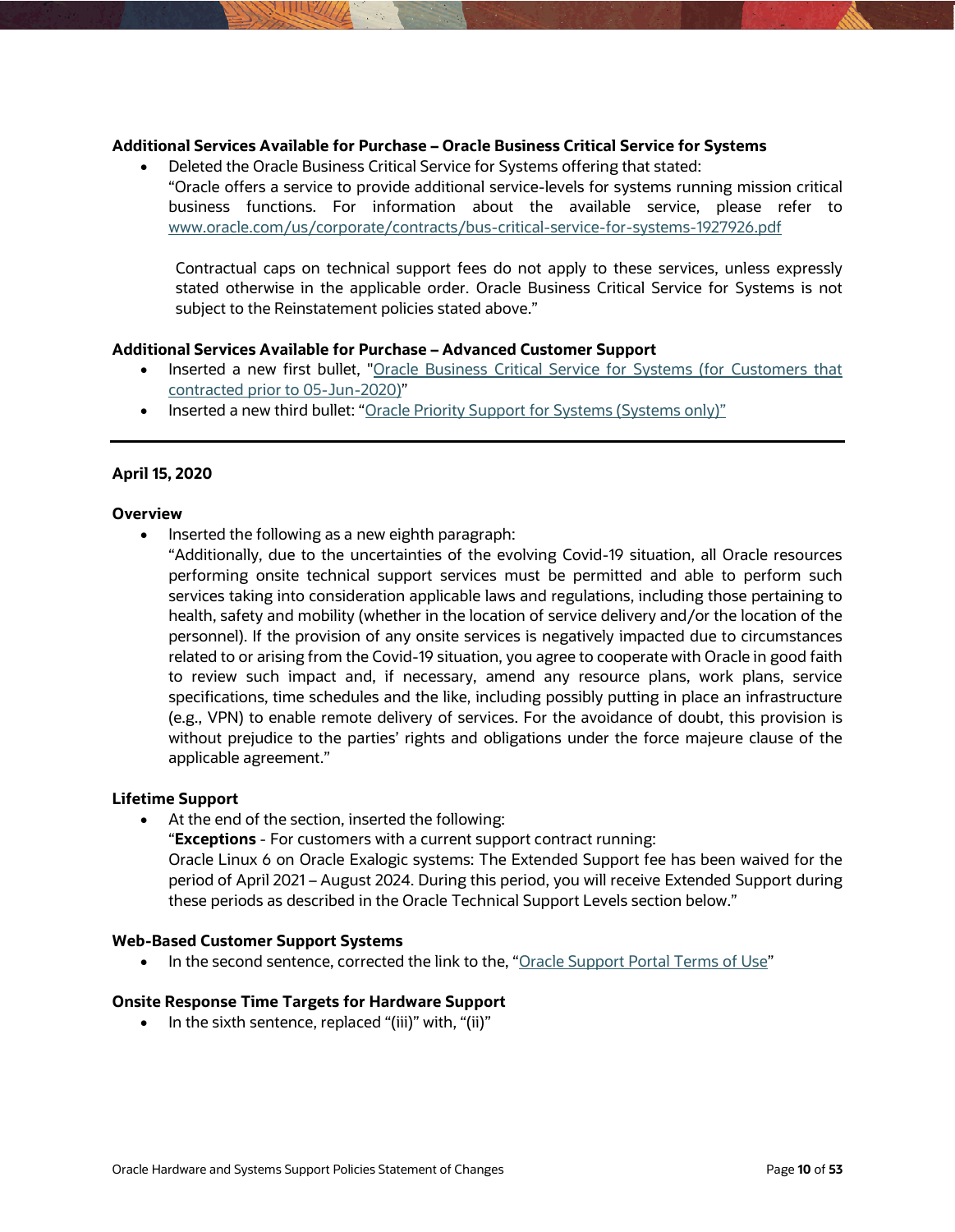# **March 10, 2020**

### **Support Terms - Matching Service Levels**

 In the second paragraph in the first sentence after, "Oracle Advanced Parts Exchange for Retail and Hospitality Hardware" inserted, "or Oracle Premier Support for Oracle Linux for MICROS"

# **Support Terms – Reinstatement of Oracle Technical Support**

• In the first sentence of the first paragraph deleted, "or" after "Oracle Advanced Parts Exchange for Retail and Hospitality Hardware"; and inserted, "or Oracle Premier Support for Oracle Linux for MICROS" after, "Oracle Communications Network Premier Support"

### **Lifetime Support**

- In the first bullet of the first paragraph inserted, "Oracle Premier Support for Oracle Linux for MICROS" after, "Oracle Communications Network Premier Support"
- In the first sentence of the second paragraph inserted, "Oracle Premier Support for Oracle Linux for MICROS" after, "Oracle Communications Network Premier Support"
- In the first sentence of the third paragraph after, "Oracle Advanced Parts Exchange for Retail and Hospitality Hardware" deleted, "and"; and inserted, ", and Oracle Premier Support for Oracle Linux for MICROS" after, "Oracle Communications Network Premier Support"

# **Oracle Technical Support Levels for Systems – Oracle Premier Support for Oracle Retail and Hospitality Hardware**

- In the first paragraph inserted, "and Oracle Linux for Oracle MICROS operating system software" at the end of the first sentence
- Inserted the following as the first two bullet points in the second paragraph:
	- o Program updates, patches, fixes, security patches, and security alerts for Oracle Linux for MICROS operating system software
	- o Major product and technology releases for Oracle Linux for MICROS operating system software, if and when made available at Oracle's discretion, which may include general maintenance releases, selected functionality releases, and documentation updates

# **Oracle Technical Support Levels for Systems – Oracle Advanced Parts Exchange for Retail and Hospitality Hardware**

- In the first paragraph inserted, "and Oracle Linux for Oracle MICROS operating system software" at the end of the first sentence
- Inserted the following as the first two bullet points in the second paragraph:
	- o Program updates, patches, fixes, security patches, and security alerts for Oracle Linux for MICROS operating system software
	- o Major product and technology releases for Oracle Linux for MICROS operating system software, if and when made available at Oracle's discretion, which may include general maintenance releases, selected functionality releases, and documentation updates

# **Oracle Technical Support Levels for Systems – Oracle Premier Support for Oracle Linux for MICROS**

 Inserted the following as a new section after, "Oracle Advanced Parts Exchange for Retail and Hospitality Hardware":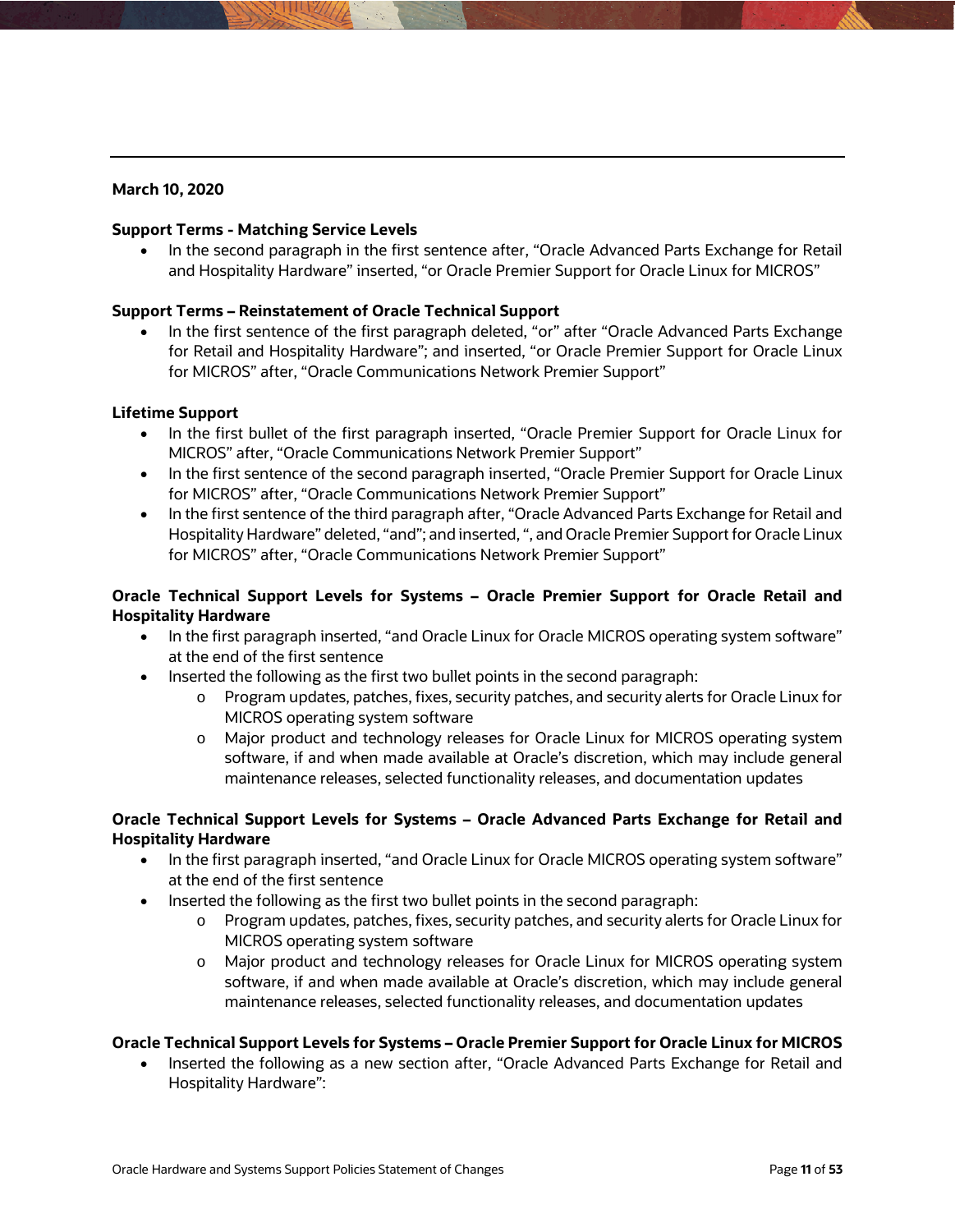### **Oracle Premier Support for Oracle Linux for MICROS**

 Oracle Premier Support for Oracle Linux for MICROS consists of services in support of Oracle Linux for MICROS operating system software. Please note that Oracle Premier Support for Oracle Linux for MICROS must follow the matching service levels policy for Oracle Retail and Hospitality Hardware described in the Matching Service Levels section above.

Oracle Premier Support for Oracle Linux for MICROS consists of:

- Program updates, patches, fixes, security patches, and security alerts for Oracle Linux for MICROS operating system software
- Major product and technology releases for Oracle Linux for MICROS operating system software, if and when made available at Oracle's discretion, which may include general maintenance releases, selected functionality releases, and documentation updates
- Assistance with service request 24 hours per day, 7 days a week
- Non-technical customer service during normal business hours

Reasonable efforts will be made to respond to service requests per the Response Times set forth in the guidelines below; however, Oracle's failure to adhere to the times stated will not constitute a breach by Oracle. The guidelines are for informational purposes only and subject to change at Oracle's discretion.

| <b>Severity Level</b> | <b>Response Time Goal</b> | <b>Update or Resolution</b> |
|-----------------------|---------------------------|-----------------------------|
| Severity 1            | 5 minutes                 | 1 hour                      |
| Severity 2            | 2 hours                   | 6 hours                     |
| Severity 3            | 8 hours                   | 24 hours                    |
| Severity 4            | 24 hours                  | 48 hours                    |

For purposes of the above table, the following definitions apply:

- Severity 1: Major system disruption (e.g., a major disruption in business-critical system operability or functionality, server crash or total system failure)
- Severity 2: Severe system disruption (e.g., A severe disruption in business-critical functionality that does not impact the entire system such as: significant number of workstations/terminals unable to perform or post transactions, loss of ability to perform payment functions, total Loss of reporting (local or hosted), loss of all printing, failure to reset totals or complete EOD/SOD/Night Audit, reposting for a given date or range of date, an error within the portal that is preventing the customer from doing any function within the MyMicros portal, or very slow page or image loading, inaccessible tools interface)
- Severity 3: Single function failure (e.g., a minor disruption in operability or functionality that does not impact the entire system such as: timekeeping issues, isolated printing failure, isolated workstation/terminal failure, MyMicros unable to review one report within the portal password resets for Oracle Cloud Applications, or Icare loyalty program that is not functioning or has stopped working)
- Severity 4: Minor/Procedural issue or question (e.g., programming or configuration related questions, questions relating to functionality, operability, or formatting or cosmetic problems)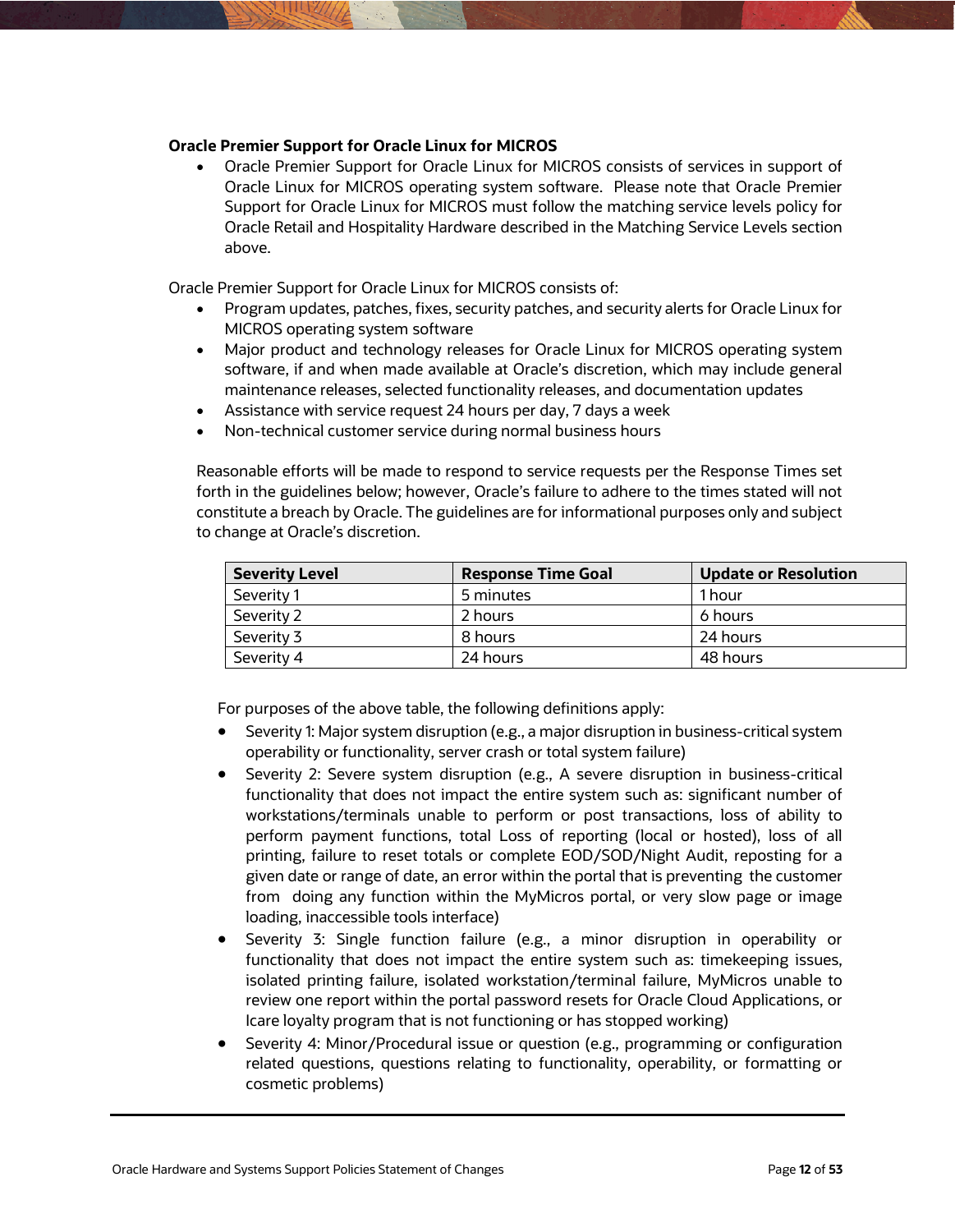#### **November 1, 2019**

#### **Support Terms - Matching Service Levels**

 In the first sentence after "Oracle Premier Support for Operating Systems" deleted, ", or"; and after, "Oracle Communications EAGLE Premier Support" inserted, "or Oracle Communications Network Premier Support"

### **Onsite Response Time Targets for Hardware Support**

- In the fourth sentence inserted, "s" at the end of, "target" and inserted, "Oracle Talari hardware products and" before, "the Oracle Acme Packet hardware products"
- Deleted the fifth sentence, "The response time targets for Front Porch Digital hardware, regardless of severity level, are limited to (i) Advanced Parts Exchange with next day delivery to your location or (ii) next business day, if Oracle determines, in its sole discretion, that onsite support is appropriate."

### **September 13, 2019**

### **Oracle Technical Support Levels for Systems – Sustaining Support for Operating Systems**

- Inserted the following as a new third bullet:
	- "Access to Oracle Linux operating system patches and fixes for critical security errata and select high-impact critical bug fixes created during Oracle Premier Support for Operating Systems or Oracle Premier Support for Systems and Extended Support for Operating Systems (if offered and only after the Extended Support for Operating Systems Period ends). These updates will be limited to the packages listed on the inclusion list at <http://linux.oracle.com/es/packagelist.html> and may be applied while your supported systems are operating and that do not require a system reboot"
- Inserted the following as a new fourth bullet:

"Access to Oracle VM software patches and fixes for critical security errata and select high-impact critical bug fixes created during Oracle Premier Support for Operating Systems or Oracle Premier Support for Systems and Extended Support for Operating Systems (if offered and only after the Extended Support for Operating Systems Period ends)"

#### **Additional Services Available for Purchase – Oracle Priority Service for Sun Ray Peripherals**

Deleted the Oracle Priority Service for Sun Ray Peripherals offering that stated:

"Oracle Priority Service for Sun Ray Peripherals consists of:

- Advanced Parts Exchange for keyboards, monitors and country kits; with next business day delivery to your location
- Access to My Oracle Support (24x7 web-based customer support systems), including the ability to log service requests online

Contractual caps on technical support fees do not apply to these services, unless expressly stated otherwise in the applicable order. "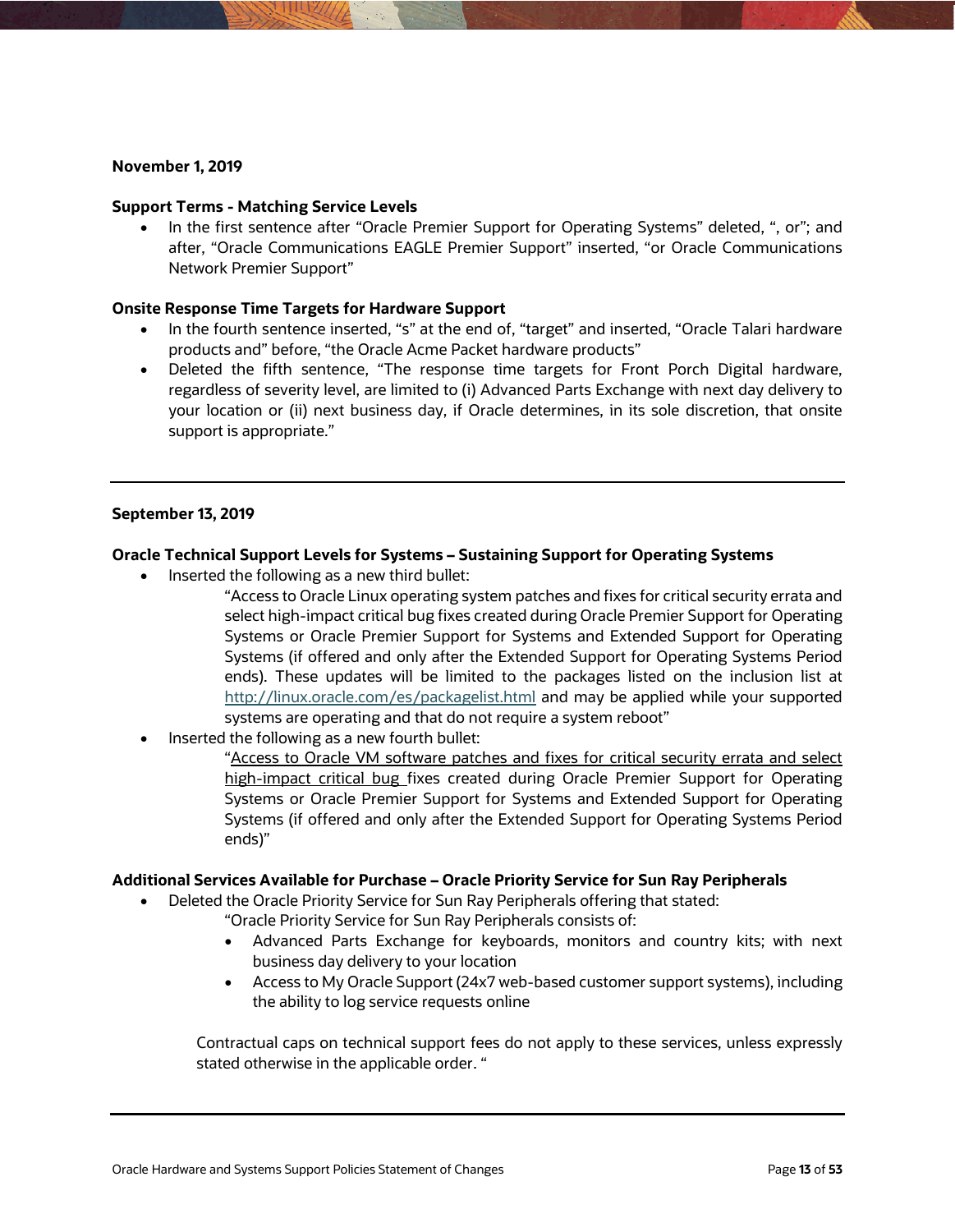### **August 29, 2019**

#### **Additional Services Available for Purchase – Advanced Customer Support**

- In the first paragraph replaced, "below" with, "following"; inserted, "as" before "described"; and replaced, "exhibit(s) specified below" with, "service description in the ACS Service Descriptions document published o[n www.oracle.com/contracts"](http://www.oracle.com/contracts)
- Deleted the eleventh bullet that read, "Oracle Start Up Pack for Engineered Systems"

### **August 2, 2019**

#### **Lifetime Support**

• Inserted the following as a new last paragraph in this section, "Oracle Linux releases 5, 6, 7, and 8: Oracle Premier Support for Systems or Oracle Premier Support for Operating Systems will be available for ten years from the date a release of the Oracle Linux program becomes generally available."

#### **Oracle Technical Support Levels for Systems – Oracle Premier Support for Systems**

- In the first sentence of Note 2 replaced, "for download" with, "that are"; replaced, "while the supported system is" with, "while such supported systems are"
- In the third sentence of Note 2, replaced, "(i)" with, "(a)" and replaced, "(ii)" with, "(b)"

#### **Oracle Technical Support Levels for Systems – Oracle Premier Support for Operating Systems**

- In the first sentence of Note 2 replaced, "for download" with, "that are"; replaced, "while the supported system is" with, "while such supported systems are"
- In the third sentence of Note 2, replaced, " $(i)$ " with, " $(a)$ " and replaced, " $(ii)$ " with, " $(b)$ "

### **Oracle Technical Support Levels for Systems – Extended Support for Operating Systems**

- In the first sentence of Note 2 replaced, "for download" with, "that are"; replaced, "while the supported system is" with, "while such supported systems are"
- $\bullet$  In the third sentence of Note 2, replaced, "(i)" with, "(a)" and replaced, "(ii)" with, "(b)"

### **Oracle Technical Support Levels for Systems – Sustaining Support for Operating Systems**

- In the first sentence of Note 2 replaced, "for download" with, "that are"; replaced, "while the supported system is" with, "while such supported systems are"
- In the third sentence of Note 2, replaced, " $(i)$ " with, " $(a)$ " and replaced, " $(ii)$ " with, " $(b)$ "

### **Additional Services Available for Purchase – Advanced Customer Support**

- Inserted a new second bullet, " [Oracle Priority Support for Hotel and Food and Beverage](https://www.oracle.com/assets/adv-customer-support-service-desc-3758596.pdf)"
- Updated the link in the fifth bullet, ["Oracle Functional Help Desk for Oracle Retail and](https://www.oracle.com/a/ocom/docs/corporate/functional-help-desk-retail-hospitality.pdf)  [Hospitality"](https://www.oracle.com/a/ocom/docs/corporate/functional-help-desk-retail-hospitality.pdf) from, "http://www.oracle.com/us/corporate/contracts/functional-help-desk-2769476.pdf" to, "https://www.oracle.com/a/ocom/docs/corporate/functional-help-deskretail-hospitality.pdf"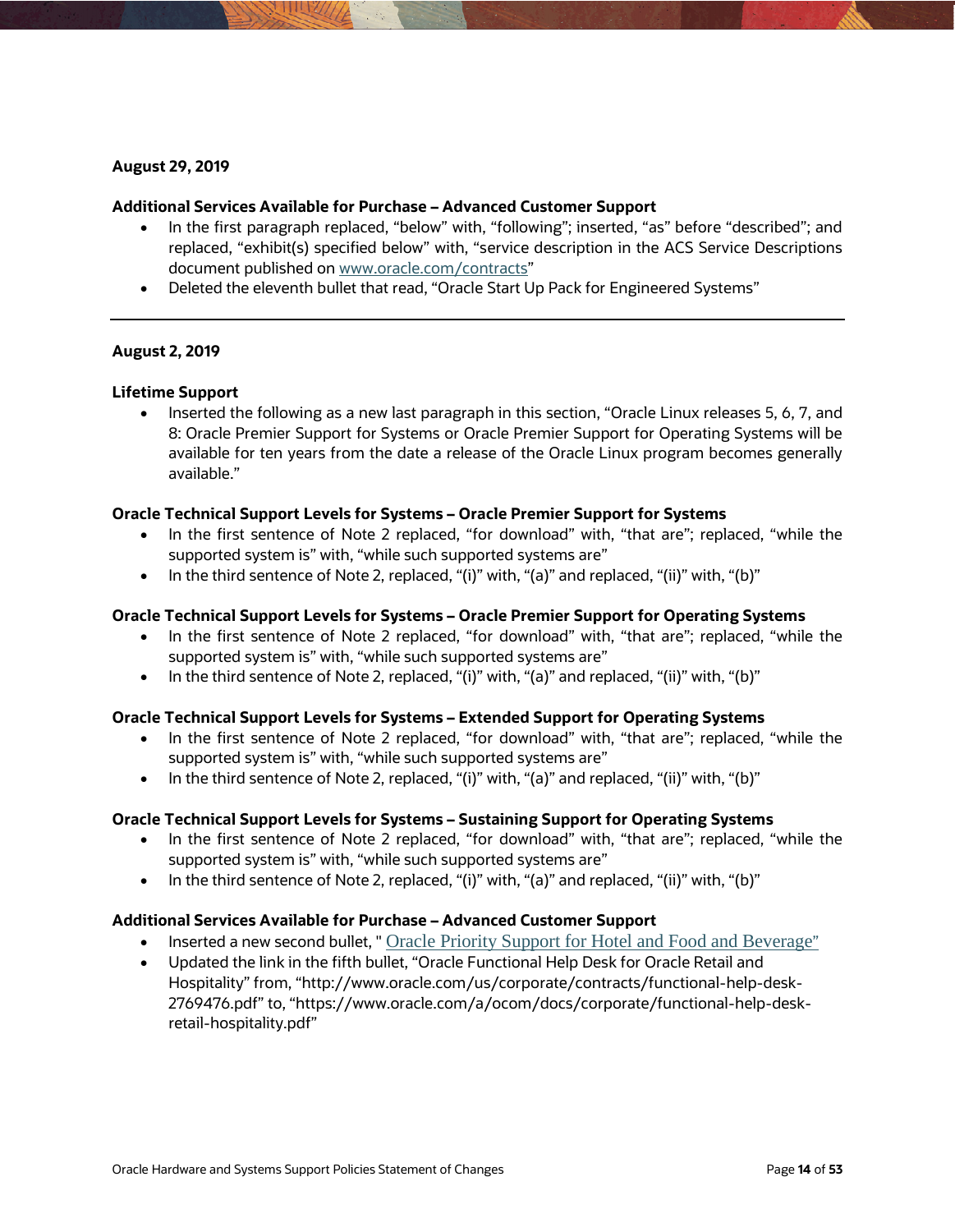### **June 26, 2019**

### **Table of Contents**

• In section 8., replaced, "Security" with, "Data Protection"

### **Overview**

• Inserted the following as a new seventh paragraph, "If your contract provides for any onsite technical support services, you must provide a safe and healthful workspace for all Oracle resources performing technical support services at your site (e.g., a workspace that is free from recognized hazards that are causing, or likely to cause, death or serious physical harm, a workspace that has proper ventilation, legally acceptable oxygen concentration levels, sound levels acceptable for resources performing technical support services in the workspace, and ergonomically correct work stations, etc.).

### **Global Customer Support Data Protection Practices**

- In the title replaced, "Security" with, "Data Protection"
- Replaced the first two sentences of the first paragraph that read, "Oracle is deeply committed to the security of its technical support services. In providing standard technical support services, Oracle will adhere to the Global Customer Support Security Practices, which are available at [https://www.oracle.com/support/policies.html.](https://www.oracle.com/support/policies.html)" with:

"To the extent you provide personal information to Oracle part of Oracle's provision of technical support services, Oracle will comply with the following:

- Oracle's Services Privacy Policy, available at [https://www.oracle.com/legal/privacy/services-privacy-policy.html;](https://www.oracle.com/legal/privacy/services-privacy-policy.html) and
- the applicable version of the Oracle Data Processing Agreement for Oracle Services, available at [https://www.oracle.com/corporate/contracts/cloud](https://www.oracle.com/corporate/contracts/cloud-services/contracts.html#data-processing)[services/contracts.html#data-processing"](https://www.oracle.com/corporate/contracts/cloud-services/contracts.html#data-processing)
- In the second paragraph, Inserted the following as the new first sentence, "In providing technical support services, Oracle will also adhere to the applicable administrative, physical, technical and other safeguards described in Oracle's [Global Customer Support Security Practices](http://www.oracle.com/support/policies.html)."
- In the second paragraph in the second sentence, inserted, "." after "…at Oracle's discretion" and capitalized "However"; inserted, "services" after, "Global Customer Support Security Practices during the"; replaced, "for which fees for" with, "of these" and replaced, "have been paid" with "services".
- In the second paragraph, inserted a new fourth sentence, "You are advised to review these Global Customer Support Security Practices from time to time."
- In the second paragraph, in the last sentence, deleted "attached"
- In the third paragraph in the first sentence replaced, "global customer" with "the technical"; deleted, "and systems"; and inserted "or privacy" after "security".
- In the third paragraph in the second sentence inserted, "sensitive data, such as protected" after, "do not submit any"; and inserted "information or" before, "payment card"; delted, "or other sensitive" after "payment card"; replaced, "that" with "which" after "data"; replaced, "protections" with "security and privacy controls"; inserted, "or different from" after "greater than".
- In the third paragraph, in the last sentence, replaced, "to" with "you can" and replaced, "at: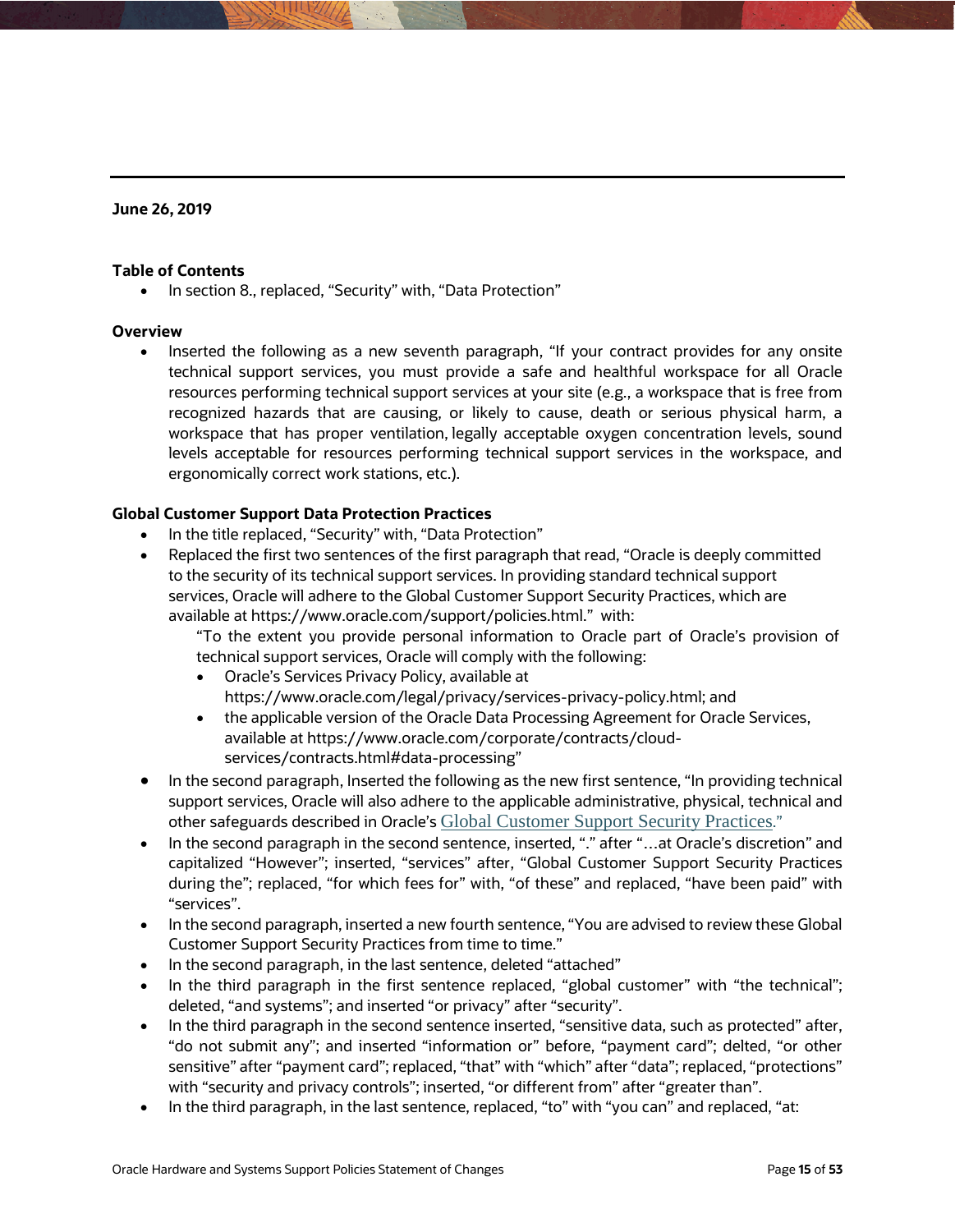# <https://support.oracle.com/CSP/main/article?cmd=show&type=NOT&id=1227943.1>." with, ", [Doc ID 1227943.1](https://support.oracle.com/epmos/faces/DocumentDisplay?_afrLoop=298447614971970&id=1227943.1&_afrWindowMode=0&_adf.ctrl-state=wlbagb4cc_4)"

- In the fourth paragraph in the first sentence, after, "Notwithstanding the restriction above, if you" inserted, "would like to submit personal information subject to Applicable European Data Protection Law (as such term is defined in the Oracle Data Processing Agreement for Oracle Services) or protected health information ("PHI")"; deleted, "and would like to submit protected health information (PHI)")" before, "to Oracle"; deleted, "then" before, "you must:"
- At the beginning of the first bullet of the fourth paragraph, inserted, "For PHI, execute" and inserted, "HIPPA" before "business associate" and inserted, "(as applicable)" after "agreement"
- In the second bullet inserted, "personal information subject to Applicable European Data Protection Law or" before "PHI"
- In the third bullet of the fourth paragraph inserted, "any personal information subject to Applicable European Data Protection Law or" before "PHI" and inserted, "(other than contact information required for Oracle to respond to the service request);" at the end of the bullet
- In the fourth bullet of the fourth paragraph, after, "may contain", inserted, "personal information subject to Applicable European Data Protection Law or"; and inserted, "in My Oracle Support)" before "or PHI
- Deleted the last bullet that read, "Disable automated file uploads that send files to Oracle as service request attachments."

# **April 5, 2019**

# **Oracle Technical Support Levels for Systems – Oracle Advanced Parts Exchange for Retail and Hospitality Hardware**

- Inserted the following note at the end of the second paragraph:
	- "Note:
		- o Power cords and cash drawer till inserts that are included in Hardware bundles are considered consumables and are not supported under Oracle Advanced Parts Exchange for Retail and Hospitality Hardware."

# **January 2, 2019**

### **Overview**

- In the first paragraph, deleted, "and" after "for all Oracle server"; inserted "networking" after "storage"; and deleted "Oracle" before "point of sale product lines."
- At the end of the third paragraph, inserted, "All patches, bug fixes, and other code received from Oracle as part of the support services shall be provided under the terms of the appropriate license agreement that you accepted upon downloading and/or installing the operating system software program(s)."
- Inserted the following as a new fourth paragraph, "Technical support associated with Oracle Linux and Oracle VM may also include the right to use certain additional software or tools during the support period for which fees for the support services have been paid. The license terms for any such software or tools, as well as any limitations associated with them, will be referenced in the Oracle Linux and/or Oracle VM program documentation. The program documentation also includes a list of additional programs that are supported under each level of Oracle Technical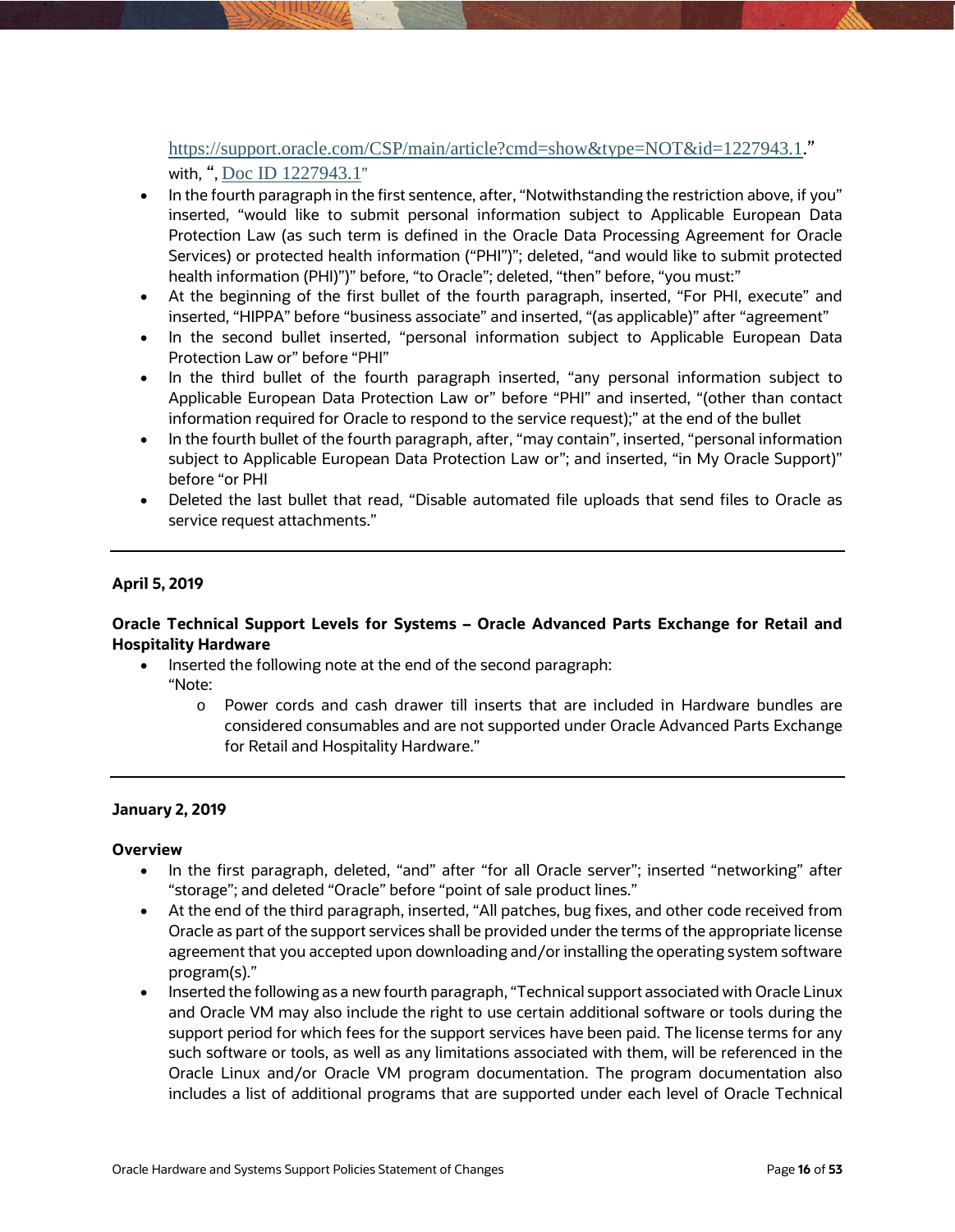Support for Systems. The program documentation is available at [www.oracle.com/documentation.](http://www.oracle.com/documentation)"

• In the new ninth paragraph changed, "[http://www.oracle.com/us/legal/privacy/services](http://www.oracle.com/us/legal/privacy/services-privacy-policy-078833.html)[privacy-policy-078833.html"](http://www.oracle.com/us/legal/privacy/services-privacy-policy-078833.html) to, "https://www.oracle.com/legal/privacy/services-privacypolicy.html

### **Support Terms – Unsupported Hardware Systems**

In the first sentence inserted "or" after "download" and deleted "or apply updates" after "receive"

### **Lifetime Support**

- In the Notes section, deleted note 1, "Solaris Express Program fixes and security patches for Solaris Express will be provided for six months from the date that a release of Solaris Express becomes generally available. This applies to program fixes and security patches released by Oracle and does not include freely available updates from the OpenSolaris or Solaris Express Community."
- In the Notes section, deleted note 2, "Oracle Solaris 8 For customers with a current support contract for the Oracle Solaris 8 release, new Severity 1 fixes and new security fixes will be available for the period of July 2012 – October 2014. " and inserted a new note 1," Oracle Linux releases 3 and 4: Oracle Premier Support for Systems or Oracle Premier Support for Operating Systems will be available for eight years from the date a release of the operating system becomes generally available."

### **Oracle Technical Support Levels for Systems – Oracle Premier Support for Systems**

- In the second sentence of the first paragraph deleted, "operating system" after "this support applies to the following"; and deleted "OpenSolaris, Trusted Solaris 8," after "Oracle Solaris"
- In the Notes section, inserted the following as a new note 1," Service request assistance for Oracle Linux and Oracle VM also includes, but is not limited to, support topics as provided in th[e Scope](http://www.oracle.com/us/support/library/elsp-coverage-2378740.pdf)  [of Coverage](http://www.oracle.com/us/support/library/elsp-coverage-2378740.pdf) (PDF) document."
- In the Notes section, in the first sentence of new note 2, deleted "'that are" before "required"; inserted "supported" before "hardware system(s)"; and inserted "supported" before "hardware system is operating."
- In the Notes section, in the third sentence of new note 2, inserted, "supported" before both instances of "hardware system".
- In the Notes section, inserted the following at the end of new note 3, "The program documentation also includes a list of additional supported programs that are supported under each service level of Oracle Technical Support for Systems. The program documentation is available at [www.oracle.com/documentation.](http://www.oracle.com/documentation)

### **Oracle Technical Support Levels for Systems – Oracle Premier Support for Operating Systems**

- In the first paragraph, after "consists of services in support of (i)" deleted, "operating system and virtualization software for"; and after "Oracle Solaris" deleted "OpenSolaris, Trusted Solaris 8,"
- In the Notes section, inserted the following as a new note 1," Service request assistance for Oracle Linux and Oracle VM also includes, but is not limited to, support topics as provided in th[e Scope](http://www.oracle.com/us/support/library/elsp-coverage-2378740.pdf)  [of Coverage](http://www.oracle.com/us/support/library/elsp-coverage-2378740.pdf) (PDF) document."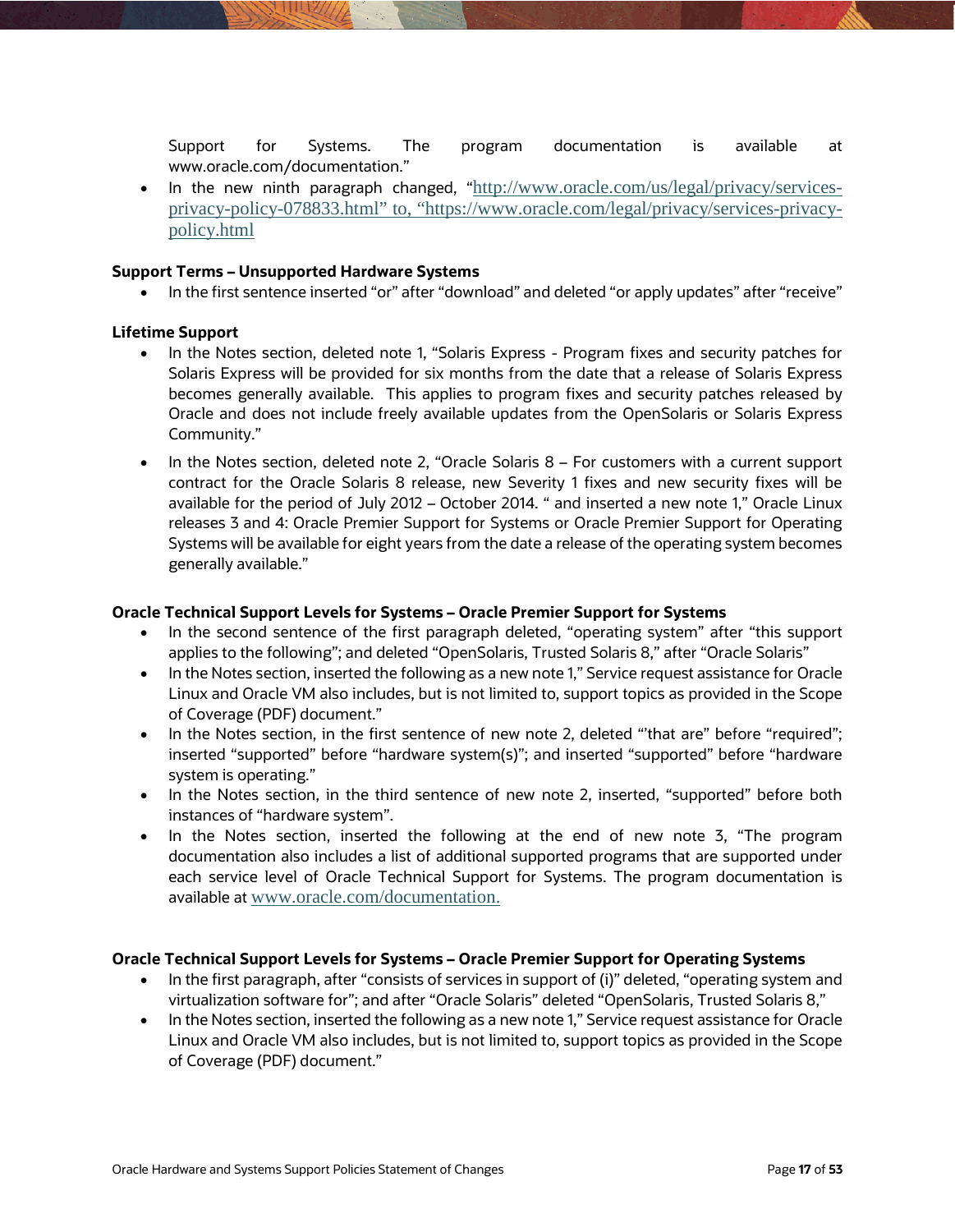- In the Notes section, in the first sentence of new note 2, deleted "'that are" before "required"; inserted "supported" before "hardware system(s)"; and inserted "supported" before "hardware system is operating."
- In the Notes section, in the third sentence of new note 2, inserted, "supported" before both instances of "hardware system".
- In the Notes section, inserted the following at the end of new note 3, "The program documentation also includes a list of additional supported programs that are supported under each service level of Oracle Technical Support for Systems. The program documentation is available at [www.oracle.com/documentation.](http://www.oracle.com/documentation)

# **Oracle Technical Support Levels for Systems – Extended Support for Operating Systems**

- In the first paragraph, after "consists of services in support of (i)" deleted, "operating system and virtualization software for"; and after "Oracle Solaris" deleted "OpenSolaris, Trusted Solaris 8,"
- In the second paragraph, in both instances after, "Oracle Solaris", inserted, "Oracle Linux"; and replaced both instances of "Linux" with "VM"
- Inserted, Access to Oracle VM software patches and fixes for critical security errata and select high-impact critical bug fixes" as a new fourth bullet
- Deleted the last paragraph before the Notes section, "Extended Support for Operating Systems is not available for OpenSolaris, Trusted Solaris 8, and Oracle VM."
- In the Notes section, inserted the following as a new note 1," Service request assistance for Oracle Linux and Oracle VM also includes, but is not limited to, support topics as provided in th[e Scope](http://www.oracle.com/us/support/library/elsp-coverage-2378740.pdf)  [of Coverage](http://www.oracle.com/us/support/library/elsp-coverage-2378740.pdf) (PDF) document."
- In the Notes section, in the first sentence of new note 2, deleted "'that are" before "required"; inserted "supported" before "hardware system(s)"; and inserted "supported" before "hardware system is operating."
- In the Notes section, in the third sentence of new note 2, inserted, "supported" before both instances of "hardware system".
- In the Notes section, inserted the following at the end of new note 3, "The program documentation also includes a list of additional supported programs that are supported under each service level of Oracle Technical Support for Systems. The program documentation is available at [www.oracle.com/documentation.](http://www.oracle.com/documentation)

# **Oracle Technical Support Levels for Systems – Sustaining Support for Operating Systems**

- In the first paragraph, after "consists of services in support of (i)" deleted, "operating system and virtualization software for"; and after "Oracle Solaris" deleted "OpenSolaris, Trusted Solaris 8,"
- Inserted the following as a new Notes section:
- "Notes:
	- 1. Service request assistance for Oracle Linux and Oracle VM also includes, but is not limited to, support topics as provided in the [Scope of Coverage](http://www.oracle.com/us/support/library/elsp-coverage-2378740.pdf) (PDF) document.
	- 2. Oracle has made available a[t https://linux.oracle.com](https://linux.oracle.com/pls/apex/f?p=101:3) certain tools for download required to enable the applicable Oracle Linux security patches to be applied to your hardware system while the hardware system is operating. These tools are subject to the "Tools Used to Perform Support Services" section below and may be licensed under separate license terms. Your use of the tools is voluntary; however, if you do not use the tool (i) you will not be able to download and apply security patches while your hardware system is operating, and (ii) you will be required to reboot the hardware system in order to apply the security patch.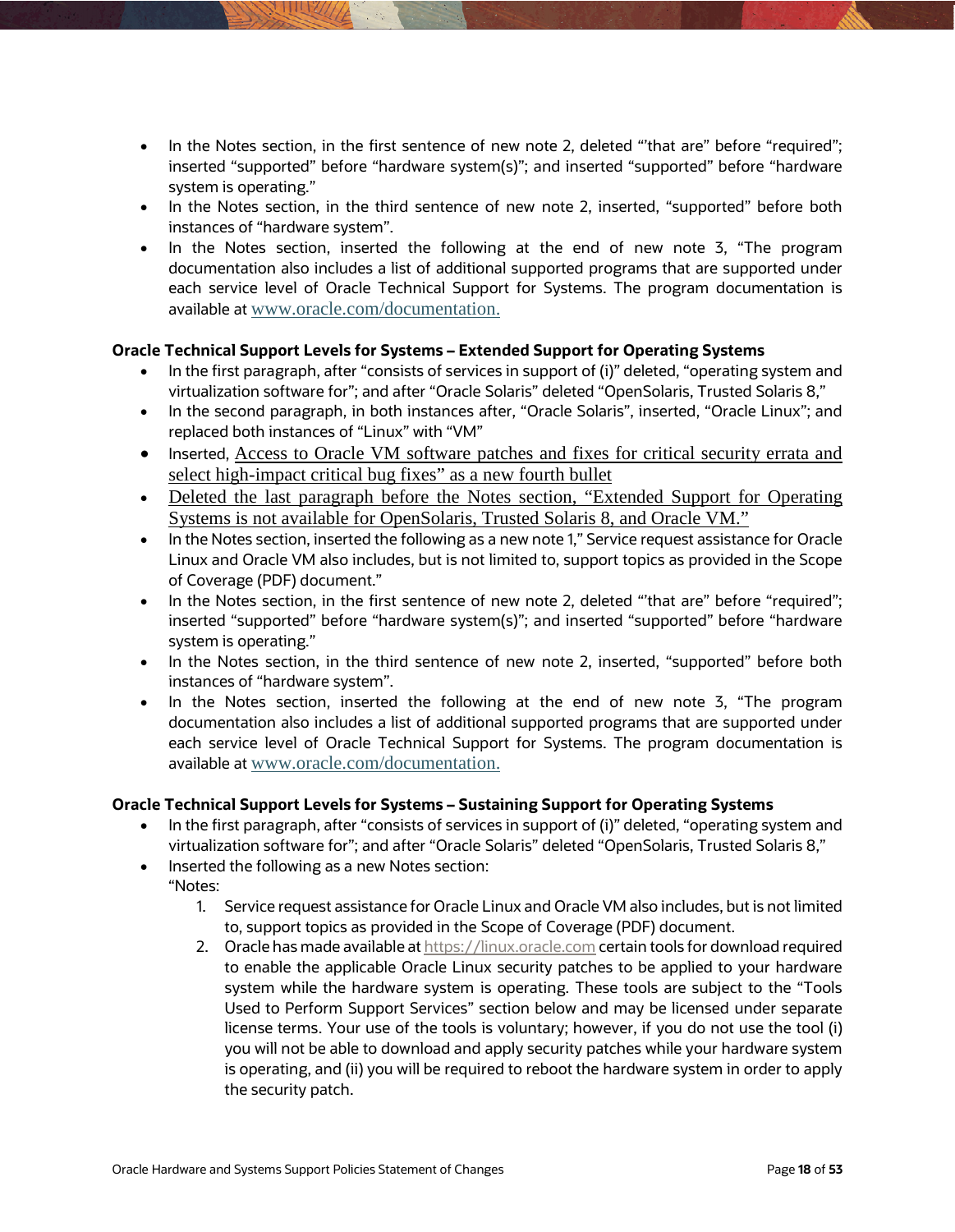3. The Oracle Linux and Oracle VM support services may also include the right to use certain additional software or tools during the support period for which fees for the support services have been paid. The license terms for any such software or tools, as well as any limitations associated with them, will be referenced in the program documentation. The program documentation also includes a list of additional programs that are supported under each service level of Oracle Technical Support for Systems. The program documentation is available at [www.oracle.com/documentation.](http://www.oracle.com/documentation)"

### **Web-Based Customer Support Systems – My Oracle Support**

• In the first sentence after, "website for hardware" inserted, "and systems"

### **April 20, 2018**

#### **Web-Based Customer Support Systems**

 In the second sentence deleted, "My"; inserted, "Portal" before, "Terms of Use"; and added a hyperlink to the "Oracle Support Portal Terms of Use" (containing a hyperlink to the website) before "Terms of Use"; and inserted "at Oracle's discretion" after, "…are subject to change".

#### **Tools Used to Perform Technical Support Services**

• In the first paragraph, second sentence, deleted, "My" and added a hyperlink to, "Oracle Support Portal Terms of Use"

### **September 7, 2017**

### **Support Terms – Matching Service Levels**

- Created a separate paragraph starting with the sentence, "When acquiring technical support for point of sale hardware…"
- Inserted, "at the same technical support service level (e.g., Oracle Premier Support for Oracle Retail and Hospitality Hardware or Oracle Advanced Parts Exchange for Retail and Hospitality Hardware)" in the first sentence of the new paragraph after,"...must be supported"

### **Support Terms – Reinstatement**

• Inserted, "Oracle Advanced Parts Exchange for Retail and Hospitality Hardware", after "Oracle Premier Support for Oracle Retail and Hospitality Hardware"

# **Oracle Technical Support Levels for Systems – Oracle Premier Support for Oracle Retail and Hospitality Hardware**

• Inserted, "Please note that Oracle Retail and Hospitality Hardware must follow the matching service levels policy for Oracle Retail and Hospitality Hardware described in the Matching Service Levels section above." at the end of the first paragraph.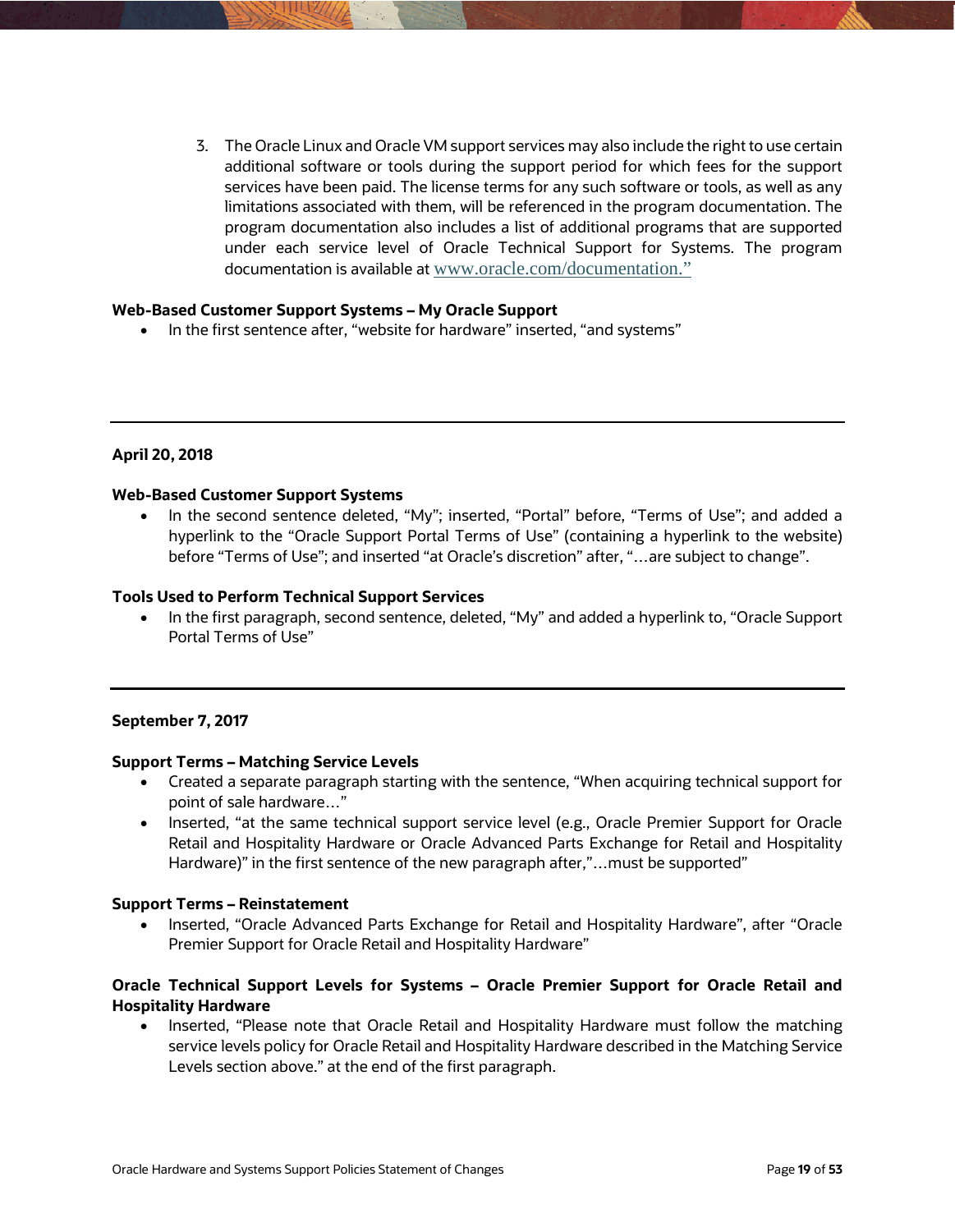# **Oracle Technical Support Levels for Systems – Oracle Advanced Parts Exchange for Retail and Hospitality Hardware**

• Inserted, "Please note that Oracle Retail and Hospitality Hardware must follow the matching service levels policy for Oracle Retail and Hospitality Hardware described in the Matching Service Levels section above." at the end of the first paragraph.

# **Additional Services Available for Purchase – Advanced Customer Support**

 Added a new offering to the Advanced Customer Support services titled, "Oracle Customer Replaceable Unit Installation Service"

### **July 24, 2017**

### **Support Terms – Matching Service Levels**

 Inserted the following as a new paragraph at the end of the section, "If you add Extended Support for Operating Systems, you still must maintain either Premier Support for Systems or Premier Support for Operating Systems for your entire hardware system; subject to availability, you must acquire Extended Support for Operating Systems for your entire hardware system running any such version release."

### **Support Terms – Right to End of Service Life**

 Inserted the following as a new paragraph at the end of the section, "Similarly, in the event that a component of, or support for, an embedded third-party hardware or software product is retired by the manufacturer or vendor of such product, or in Oracle's good faith determination, it is no longer practicable for Oracle to provide support for such component or product, then Oracle may cease providing support for that hardware or software product."

# **Oracle Technical Support Levels for Systems– Oracle Premier Support for Oracle Retail and Hospitality Hardware**

• Inserted the following at the end of the section that begins, "Oracle Premier Support for Oracle Retail and Hospitality Hardware consists of:" : "Reasonable efforts will be made to respond to service requests per the Response Times set forth

in the guidelines below; however, Oracle's failure to adhere to the times stated will not constitute a breach by Oracle. The guidelines are for informational purposes only and subject to change at Oracle's discretion.

| <b>Severity Level1</b> | <b>Response Time Goal</b> | <b>Update or Resolution</b> |
|------------------------|---------------------------|-----------------------------|
| Severity 1             | 5 minutes                 | 1 hour                      |
| Severity 2             | 2 hours                   | 6 hours                     |
| Severity 3             | 8 hours                   | 24 hours                    |
| Severity 4             | 24 hours                  | 48 hours                    |

For purposes of the above table, the following definitions apply:

 Severity 1: Major system disruption (e.g., a major disruption in business-critical system operability or functionality, server crash or total system failure)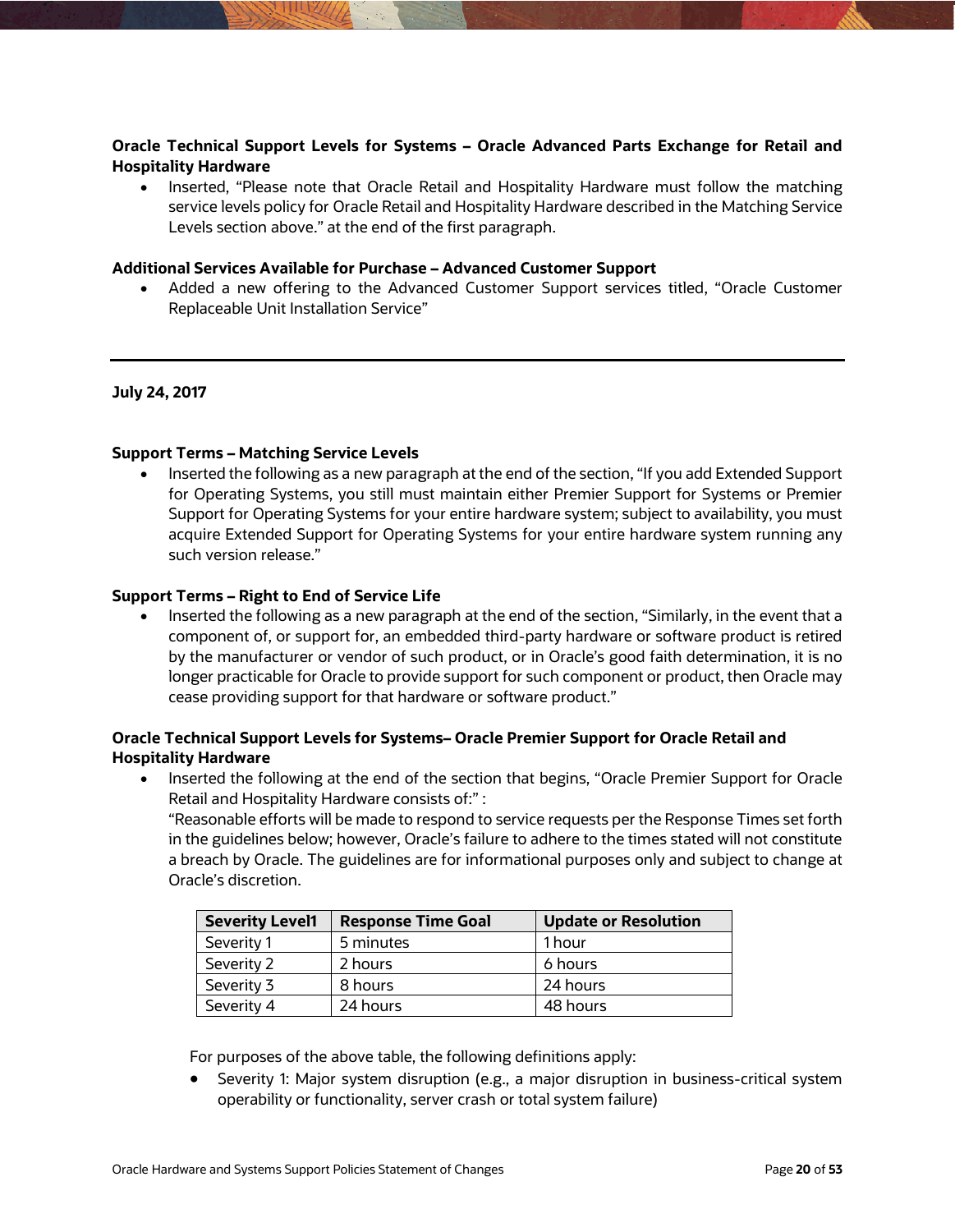- Severity 2: Severe system disruption (e.g., A severe disruption in business-critical functionality that does not impact the entire system such as: significant number of workstations/terminals unable to perform or post transactions, loss of ability to perform payment functions, total Loss of reporting (local or hosted), loss of all printing, failure to reset totals or complete EOD/SOD/Night Audit, reposting for a given date or range of date, an error within the portal that is preventing the customer from doing any function within the MyMicros portal, or very slow page or image loading, inaccessible tools interface
- Severity 3: Single function failure (e.g., a minor disruption in operability or functionality that does not impact the entire system such as: timekeeping issues, isolated printing failure, isolated workstation/terminal failure, MyMicros unable to review one report within the portal password resets for Oracle Cloud Applications, or Icare loyalty program that is not functioning or has stopped working)
- Severity 4: Minor/Procedural issue or question (e.g., programming or configuration related questions, questions relating to functionality, operability, or formatting or cosmetic problems)."

# **Oracle Technical Support Levels for Systems – Oracle Advanced Parts Exchange for Retail and Hospitality Hardware**

 Inserted the following at the end of the section that begins, "Oracle Advanced Parts Exchange for Retail and Hospitality Hardware consists of:" :

"Reasonable efforts will be made to respond to service requests per the Response Times set forth in the guidelines below; however, Oracle's failure to adhere to the times stated will not constitute a breach by Oracle. The guidelines are for informational purposes only and subject to change at Oracle's discretion.

| <b>Severity Level1</b> | <b>Response Time Goal</b> | <b>Update or Resolution</b> |
|------------------------|---------------------------|-----------------------------|
| Severity 1             | 5 minutes                 | 1 hour                      |
| Severity 2             | 2 hours                   | 6 hours                     |
| Severity 3             | 8 hours                   | 24 hours                    |
| Severity 4             | 24 hours                  | 48 hours                    |

For purposes of the above table, the following definitions apply:

- Severity 1: Major system disruption (e.g., a major disruption in business-critical system operability or functionality, server crash or total system failure)
- Severity 2: Severe system disruption (e.g., A severe disruption in business-critical functionality that does not impact the entire system such as: significant number of workstations/terminals unable to perform or post transactions, loss of ability to perform payment functions, total Loss of reporting (local or hosted), loss of all printing, failure to reset totals or complete EOD/SOD/Night Audit, reposting for a given date or range of date, an error within the portal that is preventing the customer from doing any function within the MyMicros portal, or very slow page or image loading, inaccessible tools interface
- Severity 3: Single function failure (e.g., a minor disruption in operability or functionality that does not impact the entire system such as: timekeeping issues, isolated printing failure, isolated workstation/terminal failure, MyMicros unable to review one report within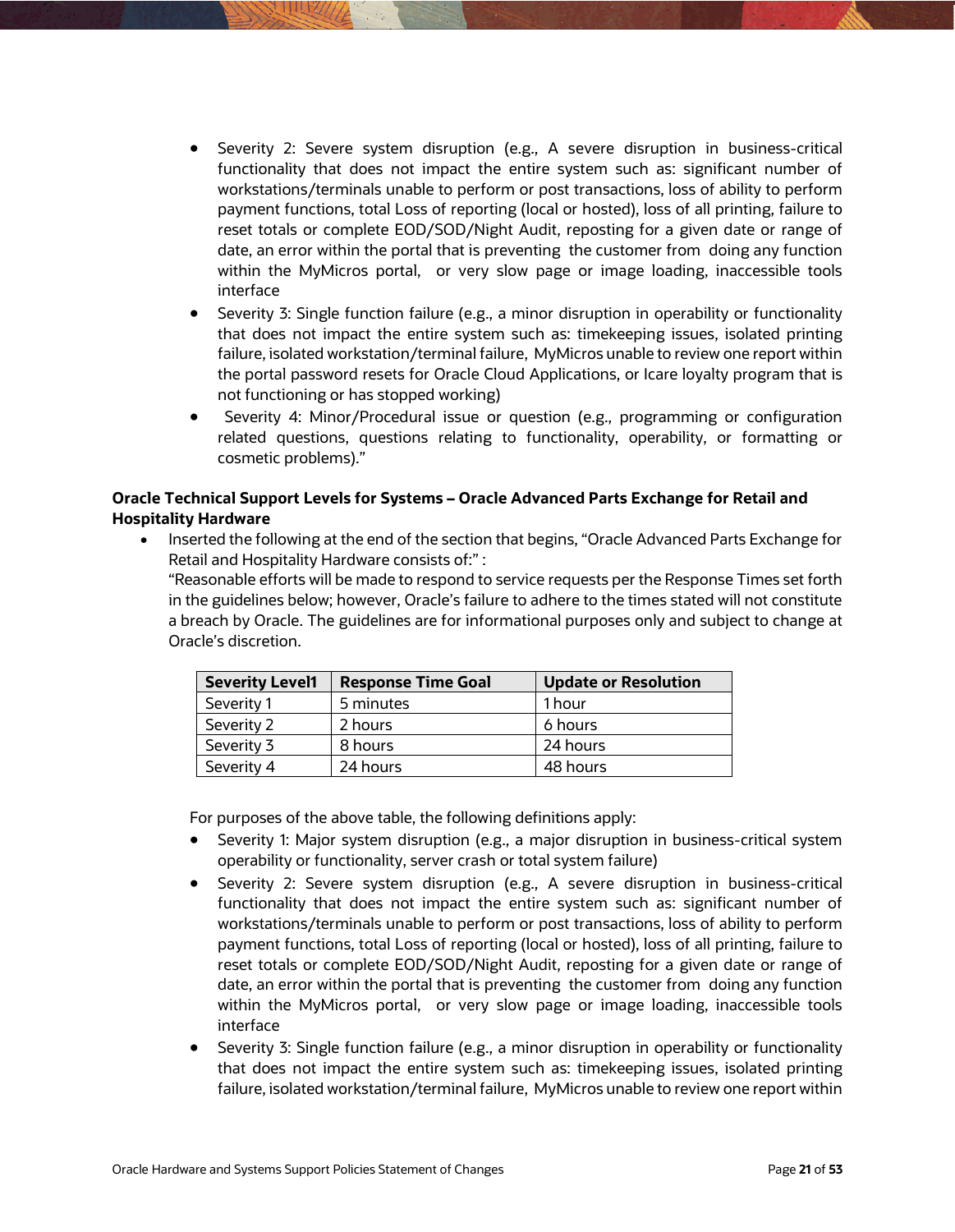the portal password resets for Oracle Cloud Applications, or Icare loyalty program that is not functioning or has stopped working)

 Severity 4: Minor/Procedural issue or question (e.g., programming or configuration related questions, questions relating to functionality, operability, or formatting or cosmetic problems)."

### **April 1, 2017**

### **Additional Services Available for Purchase – Oracle Customer Data & Device Retention Service**

- Updated the second paragraph to read, **"**If Oracle, in its sole discretion, determines that a disk drive(s), flash cache and/or parts need to be replaced because it contains sensitive, confidential, or classified data that has been removed from your hardware system, Oracle will send a replacement part to your location in accordance with the "Delivery Method Chart: Replacement Parts and Installation of Integrated Software Updates". Oracle will use commercially reasonable efforts to send replacement parts to you consistent with the Onsite Response Time Targets for Hardware Support noted below. Replacement parts will be of new or like-new quality. After five (5) years from last ship date, replacement parts may not be available and/ or the response times for sending replacement parts may be delayed."
- In the third paragraph, deleted the first three bullet points.

### **March 1, 2017**

### **Oracle Technical Support Levels for Systems – Oracle Premier Support for Systems**

• In the seventh bullet, added, "Systems parts designated as Field Replaceable Unites in the Delivery Method Chart: Replacement Parts and Installation of Integrated Software Updates"

### **Oracle Technical Support Levels for Systems – Oracle Premier Support for Systems - Return of Malfunctioning Parts**

 Added, "You may not degauss the hard drive disks prior to returning them to Oracle." As a new third sentence.

### **Oracle Technical Support Levels for Systems – Oracle Premier Support for Oracle Retail and Hospitality Hardware**

 In the second bullet, renamed, "Oracle Retail and Hospitality Hardware Delivery Method Chart" to, "Delivery Method Chart: Oracle Retail and Hospitality Hardware Replacement Parts"

### **Oracle Technical Support Levels for Systems – Oracle Premier Support for Oracle Retail and Hospitality Hardware – Replacement Oracle Retail and Hospitality Hardware**

• In the first paragraph, renamed, "Oracle Retail and Hospitality Hardware Delivery Method Chart" to, "Delivery Method Chart: Oracle Retail and Hospitality Hardware Replacement Parts"

# **Oracle Technical Support Levels for Systems – Oracle Premier Support for Oracle Retail and Hospitality Hardware - Return of Malfunctioning Parts**

 Added, "You may not degauss the hard drive disks prior to returning them to Oracle." As a new third sentence.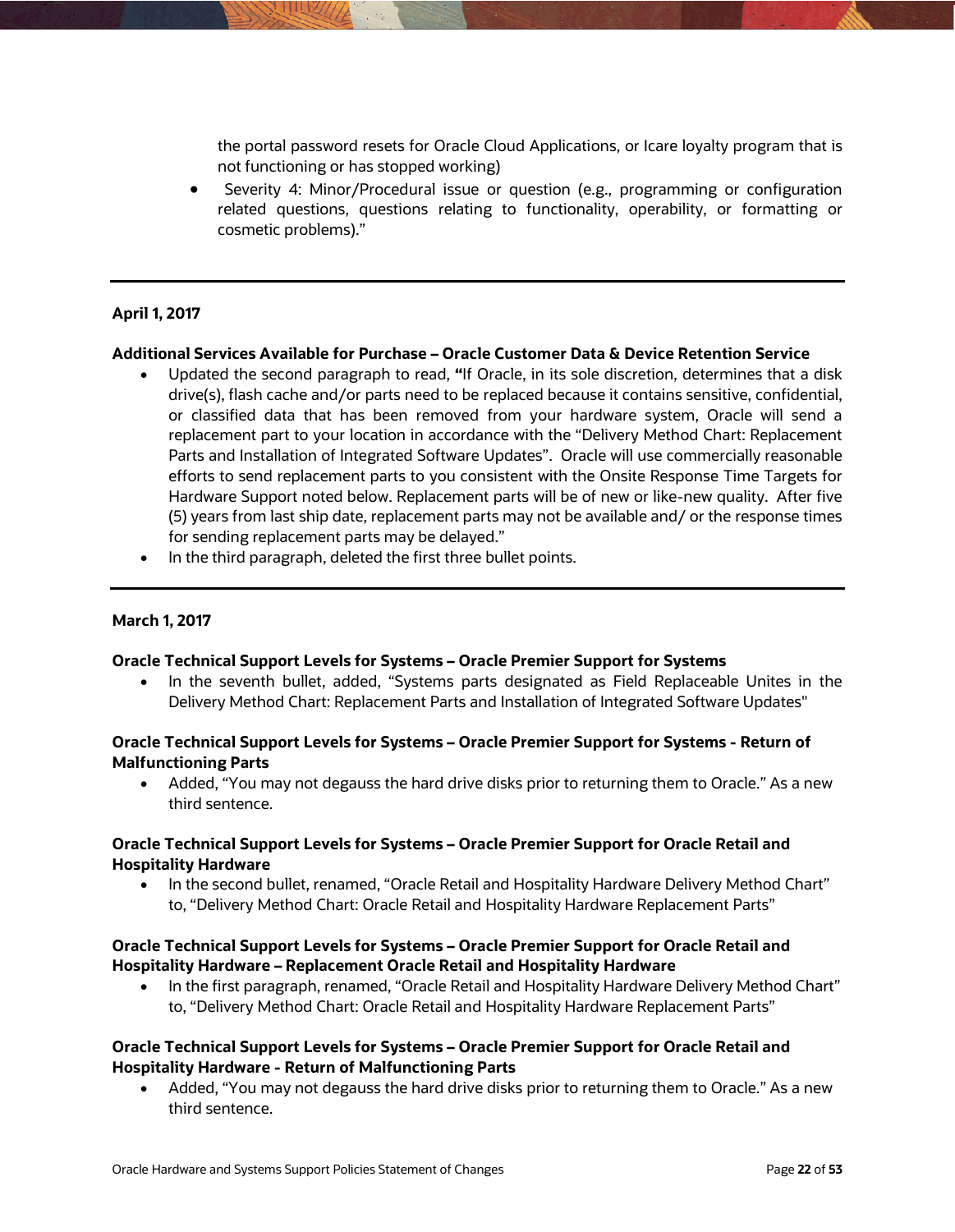# **Oracle Technical Support Levels for Systems - Oracle Advanced Parts Exchange for Retail and Hospitality Hardware – Return of Malfunctioning Parts**

 Added, "You may not degauss the hard drive disks prior to returning them to Oracle." As a new third sentence.

# **Oracle Technical Support Levels for Systems - Oracle Communications Network Premier Support – Replacement Hardware Parts**

 In the first paragraph, renamed, "Oracle Communications Network Delivery Method Chart" to, "Delivery Method Chart: Replacement Parts and Installation of Integrated Software Updates"

# **Oracle Technical Support Levels for Systems - Oracle Communications Network Premier Support – Replacement Hardware Parts - Return of Malfunctioning Hardware**

 Added, "You may not degauss the hard drive disks prior to returning them to Oracle." As a new third sentence.

### **Additional Services Available for Purchase – Advanced Customer Support**

Added, "Oracle Priority Support Connected" as a new service

### **January 26, 2017**

### **Oracle Technical Support for Systems - Oracle Premier Support for Oracle Retail and Hospitality Hardware**

 Deleted the third bullet point, "Ability to log service requests as specified in the following link: http://www.oracle.com/us/corporate/acquisitions/micros/support/index.html "

### **Oracle Technical Support for Systems – Oracle Advanced Parts Exchange for Retail and Hospitality Hardware**

 Deleted the third bullet point, "Ability to log service requests as specified in the following link: http://www.oracle.com/us/corporate/acquisitions/micros/support/index.html "

### **Additional Services Available for Purchase – Oracle Hospitality Cruise Help Desk and Monitoring**

Moved this section from "Advanced Customer Services" to its own offering

### **Additional Services Available for Purchase – Advanced Customer Services**

- In the third bullet, after "Oracle Functional Help Desk" added, "for Oracle Hospitality and Retail"
- Moved the fourth bullet, Oracle Hospitality Cruise Help Desk and Monitoring" to its own offering

### **Web-Based Customer Support Systems – My Oracle Support**

- In the second sentence, replaced, "posted on the My Oracle Support web site", with, "My Oracle Support Terms of Use" containing a hyperlink to the Terms of Use
- In the third sentence, deleted, "…and a copy of these terms is available upon request." From the end of the sentence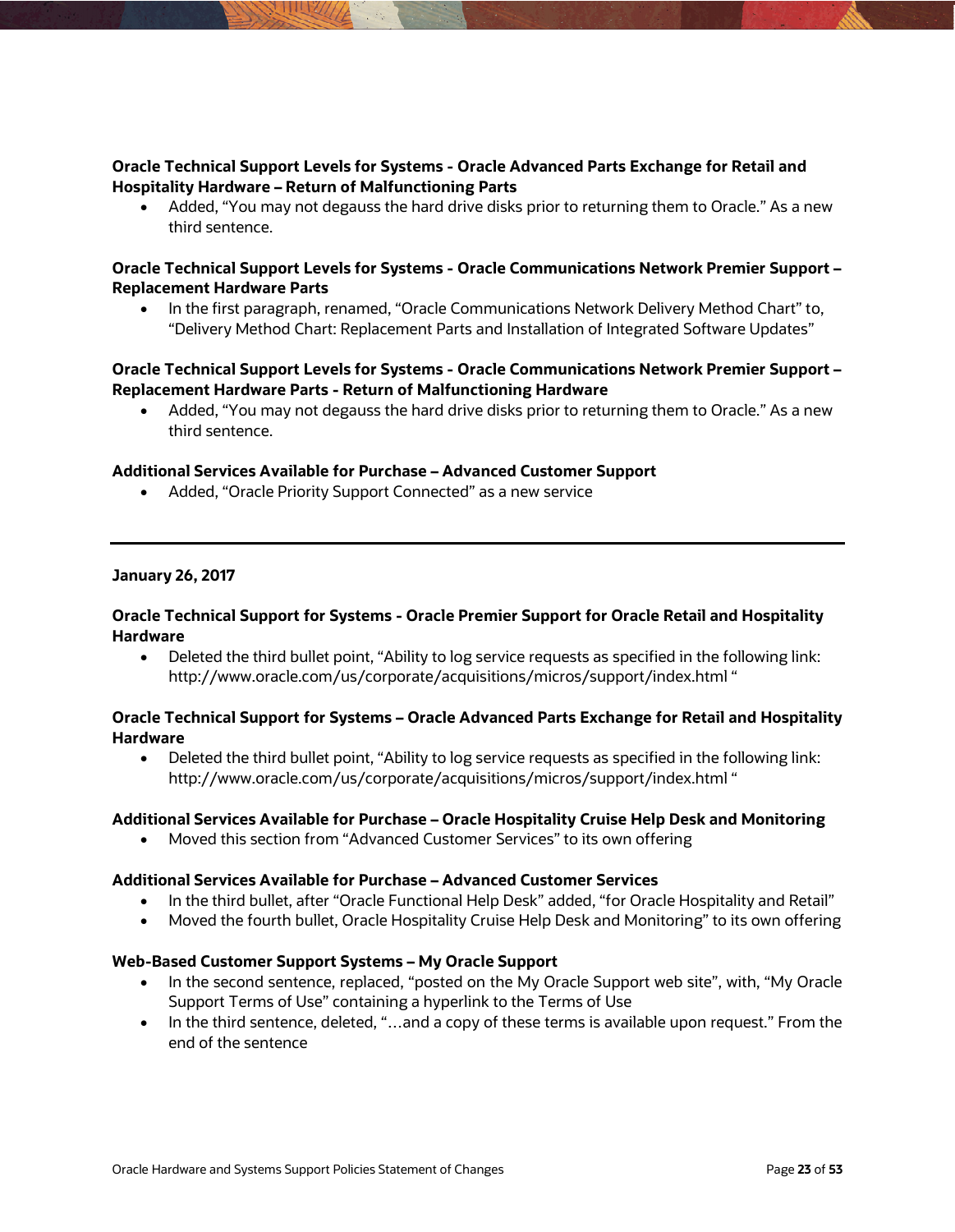# **December 2, 2016**

### **Oracle Communications Network Premier Support**

• In the third sentence of the first paragraph, added, "AP3900" after "Oracle Acme Packet 1100, 3820"

### **Additional Services Available for Purchase - Advanced Customer Support**

• Added, "Oracle Hospitality Cruise Help Desk and Monitoring Support" as a new offering in the bulleted list

### **September 26, 2016**

### **Lifetime Support**

- In the first bullet of the first paragraph, added, "Oracle Advanced Parts Exchange for Oracle Retail and Hospitality"
- In the second paragraph, added, "Oracle Advanced Parts Exchange for Oracle Retail and Hospitality" to the end of the first sentence
- In the third paragraph, in the first sentence, added, "Oracle Advanced Parts Exchange for Oracle Retail and Hospitality" after ,"Oracle Premier Support for Oracle Retail and Hospitality Hardware"

### **Oracle Technical Support Levels for Systems – Oracle Premier Support for Systems**

 Added Note 2 at the end of the section, "The Oracle Linux and Oracle VM support services may also include the right to use certain additional software or tools during the support period for which fees for the support services have been paid. The license terms for any such software or tools, as well as any limitations associated with them, will be referenced in the program documentation."

# **Oracle Technical Support Levels for Systems – Oracle Premier Support for Operating Systems**

 Added Note 2 at the end of the section, "The Oracle Linux and Oracle VM support services may also include the right to use certain additional software or tools during the support period for which fees for the support services have been paid. The license terms for any such software or tools, as well as any limitations associated with them, will be referenced in the program documentation."

### **Oracle Technical Support Levels for Systems – Extended Support for Operating Systems**

 Added Note 2 at the end of the section, "The Oracle Linux and Oracle VM support services may also include the right to use certain additional software or tools during the support period for which fees for the support services have been paid. The license terms for any such software or tools, as well as any limitations associated with them, will be referenced in the program documentation."

### **Oracle Technical Support Levels for Systems – Oracle Communications Network Premier Support**

 Added a new second sentence to the first paragraph, "Oracle Communications EAGLE hardware products and the Oracle Acme Packet hardware products, will be referred to collectively in this section as, "Oracle Communications Network Hardware."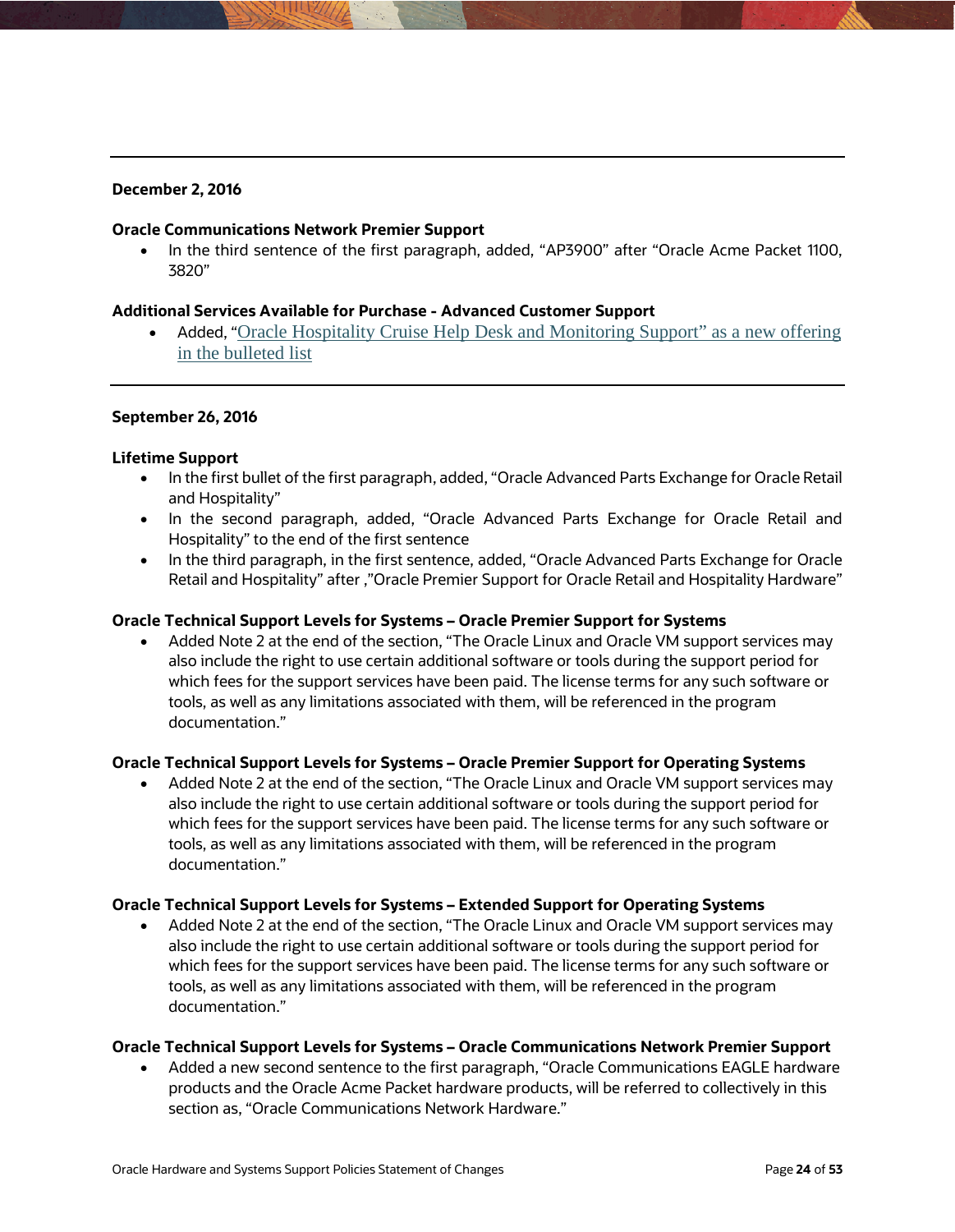- Added a new third paragraph titled, System Maintenance"
- Added a new fourth paragraph titled, Replacement Hardware Parts"
- Added a new fifth paragraph titled, Return of Malfunctioning Hardware"

### **Additional Services Available for Purchase – Oracle Onsite Spares**

• In the second paragraph, replaced the fourth bullet, "Semi-annual cycle counts", with "Annual physical inventory"

### **Web-Based Customer Support Systems - MS CRM**

• Deleted the "MS CRM" paragraph

#### **June 20, 2016**

#### **Support Terms – Unsupported Hardware Systems**

In the first sentence, after,"…not entitled to download, receive," inserted, "or apply"

#### **Oracle Technical Support Levels for Systems - Extended Support for Systems**

 $\bullet$  Deleted the 10<sup>th</sup> bullet that read, " Access to Platinum Services as described at http://www.oracle.com/us/support/library/platinum-services-policies-1652886.pdf

### **Oracle Technical Support Levels for Systems – Oracle Premier Support for Oracle Retail and Hospitality Hardware**

- Deleted the subsection relating to Response Time Targets for the United States, Canada, EMEA, and JAPAC
- Deleted the subsection relating to Response Time Targets for LAD

# **Oracle Technical Support Levels for Systems – Oracle Advanced Parts Exchange for Retail and Hospitality Hardware**

- Deleted the subsection relating to Response Time Targets
- In the paragraph titled, "Replacement Oracle Retail and Hospitality Hardware, in the first sentence, replaced, "reasonable efforts to send replacement hardware to you consistent with the response time target guidelines above.", with, "commercially reasonable efforts to send replacement parts to you consistent with the Onsite Response Time Targets for Hardware Support noted below, except as otherwise noted herein."

### **Web-Based Customer Support Systems – My Oracle Support**

- In the second paragraph, added, "US Cruise" before, "Oracle Rreail and Hospitality Hardware"
- Deleted the parenthetical, "(LAD and US Cruise only)" at the end of the second paragraph

### **Web-Based Customer Support Systems – MS CRM**

- Deleted, "Clarify SelfService,...and MICROS Retail Portal de Servicio" from the title and from the section
- Added, "MICROS Systems programs supported by the LAD MICROS support team has transitioned from MICROS Retail Portal de Servicio to My Oracle Support" as the last sentence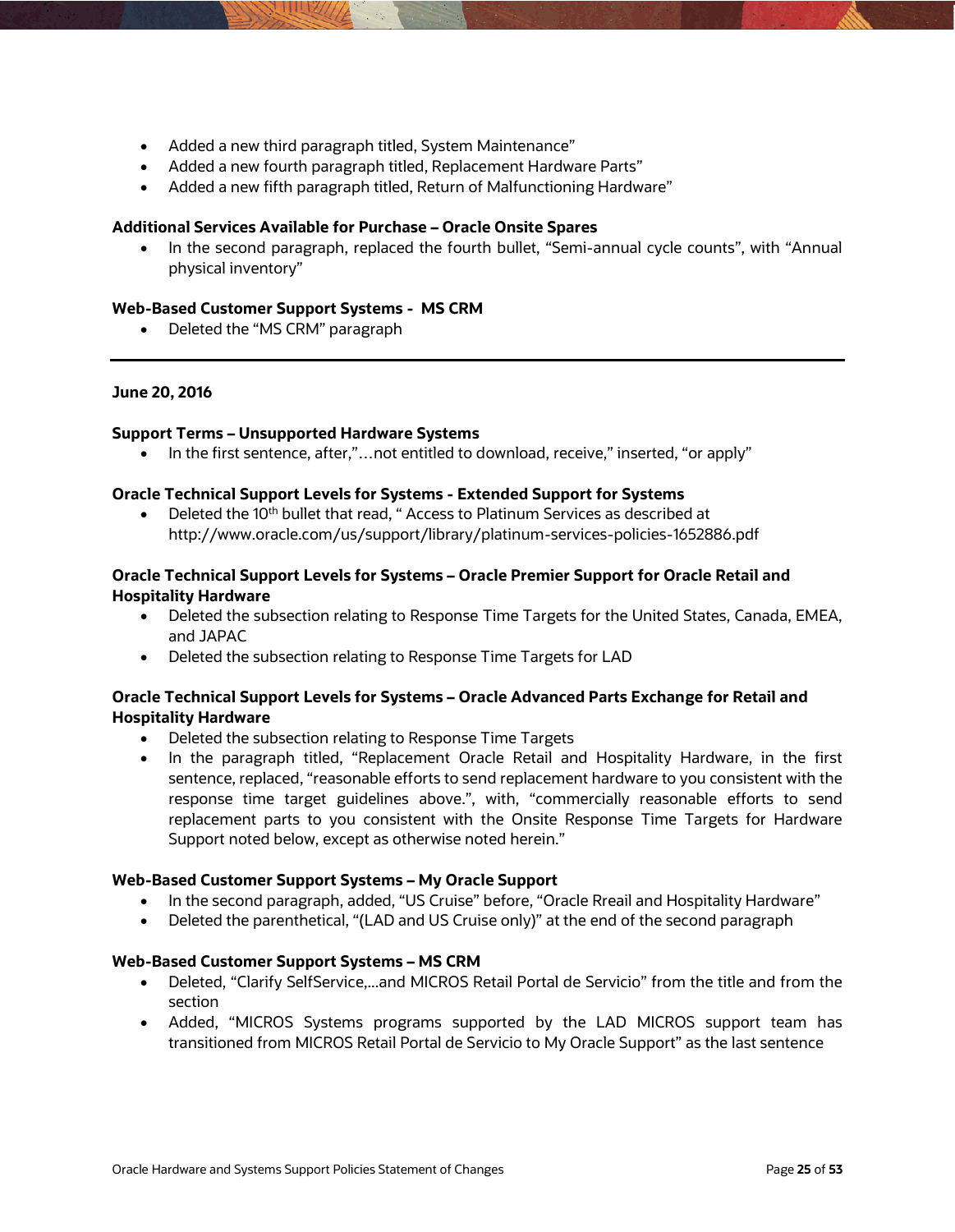### **Onsite Response Time Targets for Hardware Support**

- In the seventh sentence of the first paragraph, edited, "Advanced Parts Exchange" to read, "Oracle Advanced Parts Exchange for Retail and Hospitality" and deleted, "(i) in LAD is as specified in the Oracle Premier Support for Oracle Rretail and Hospitality Hardware section above"
- Inserted, "Except as provided in the preceding sentence, the" to the beginning of the eighth sentence

### **June 20, 2016**

### **Oracle Technical Support Levels for Systems - Oracle Extended Support for Operating Systems**

Added Oracle Linux to this section and made related updates to the service description

### **Oracle Technical Support Levels for Systems – Oracle Premier Support for Oracle Retail and Hospitality Hardware**

 Deleted the "Response Time Targets for JAPAC" section and added "JAPAC" to the "Response Time Targets for the United States, Canada, EMEA, and JAPAC" section

### **Oracle Technical Support Levels for Systems - Severity Definitions**

• In the second paragraph deleted the second and third sentences pertaining to MICROS Support.

# **Oracle Technical Support Levels for Systems - Oracle Advanced Parts Exchange for Retail and Hospitality Hardware – Response Time Targets**

• In the first paragraph deleted, "JAPAC"

### **Web-Based Customer Support Systems – My Oracle Support**

• In the second paragraph, deleted, "JAPAC"

### **Onsite Response Time Targets for Hardware Support**

• In the sixth sentence of the first paragraph, deleted, "JAPAC"

### **June 6, 2016**

### **Overview**

Added a new fifth paragraph to address technical support in the case of a hardware relocation

# **Oracle Technical Support Levels for Systems – Oracle Premier Support for Oracle Retail and Hospitality Hardware**

 Deleted the "Response Time Targets for EMEA" section and added "EMEA" to the "Response Time Targets for the United States, Canada, and EMEA" section

### **Severity Definitions**

- In the second paragraph deleted the second and third sentences pertaining to MICROS Support.
- In the third paragraph, deleted the last sentence," 24 hour commitment to Severity 1 service requests is not available for Oracle Retail and Hospitality Hardware (JAPAC only)."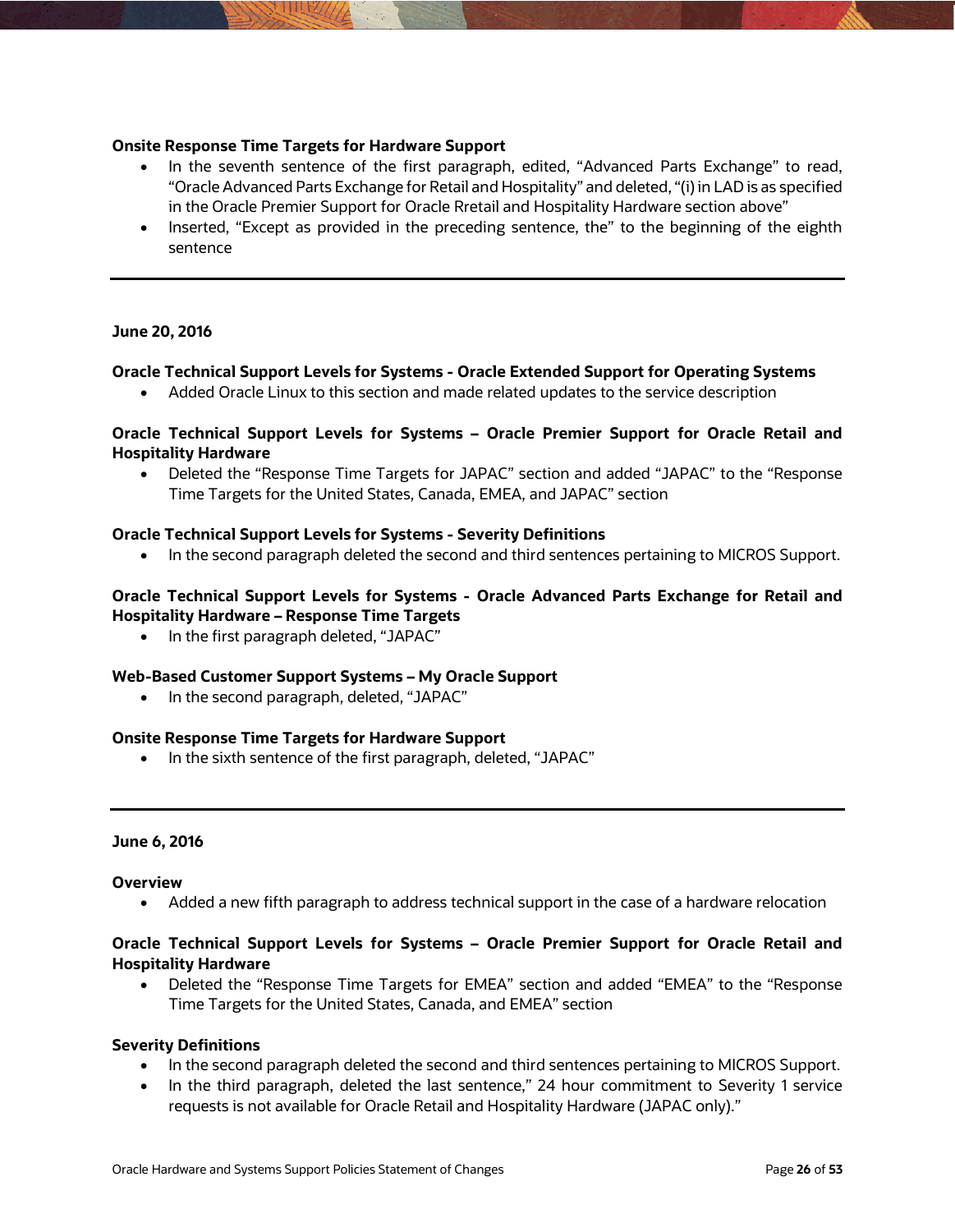# **April 4, 2016**

# **Oracle Technical Support Levels for Systems – Oracle Premier Support for Oracle Retail and Hospitality Hardware**

At the end of the third bullet, added, "Availability varies by country."

# **Oracle Technical Support Levels for Systems – Oracle Advanced Parts Exchange for Retail and Hospitality Hardware**

• Added a new section for this offering

### **Onsite Response Time Targets for Hardware Support**

• In the first paragraph, added the following as the last sentence, "The response time targets for Oracle Advanced Parts Exchange for Retail and Hospitality, regardless of severity level, are limited to Advanced Parts Exchange with next business day delivery to your location."

### **March 14, 2016**

### **Web-Based Customer Support Systems – My Oracle Support**

Deleted, "EMEA" from the end of the second paragraph and added, "JAPAC, LAD".

### **Web-Based Customer Support Systems – Clarify SelfService, MS CRM, and MICROS Retail Portal de Servicio**

- Deleted "Heat Portal, MICROS Self Service Customer Support Portal" from the title and the second sentence of the section.
- Added, "Oracle Retail and Hospitality hardware supported by the MICROS EMEA support teams has transitioned from Heat Portal and MICROS Self Service Customer Support Portal to My Oracle Support." as the last sentence of this section.

### **Severity Definitions – Severity 1**

- In the second paragraph, deleted, "Austria, Belgium and Portugal" from the third sentence.
- In the second paragraph, deleted the fourth sentence which read, "For MICROS Systems programs in Denmark, Finland, France, Hungary, Ireland, Israel, Luxembourg, Norway, Poland, Sweden, Switzerland and United Kingdom, reasonable efforts will be made to respond to Severity 1 service requests within six (6) hours."
- In the third paragraph, in the last sentence, deleted "EMEA" from the parenthetical.

### **March 1, 2016**

### **Oracle Technical Support Levels for Systems - Oracle Premier Support for Systems**

Under the sixth bullet, removed "Onsite" from the beginning of the first sentence

### **Oracle Technical Support Levels for Systems - Oracle Premier Support for Operating Systems**

Under the sixth bullet, removed "Onsite" from the beginning of the first sentence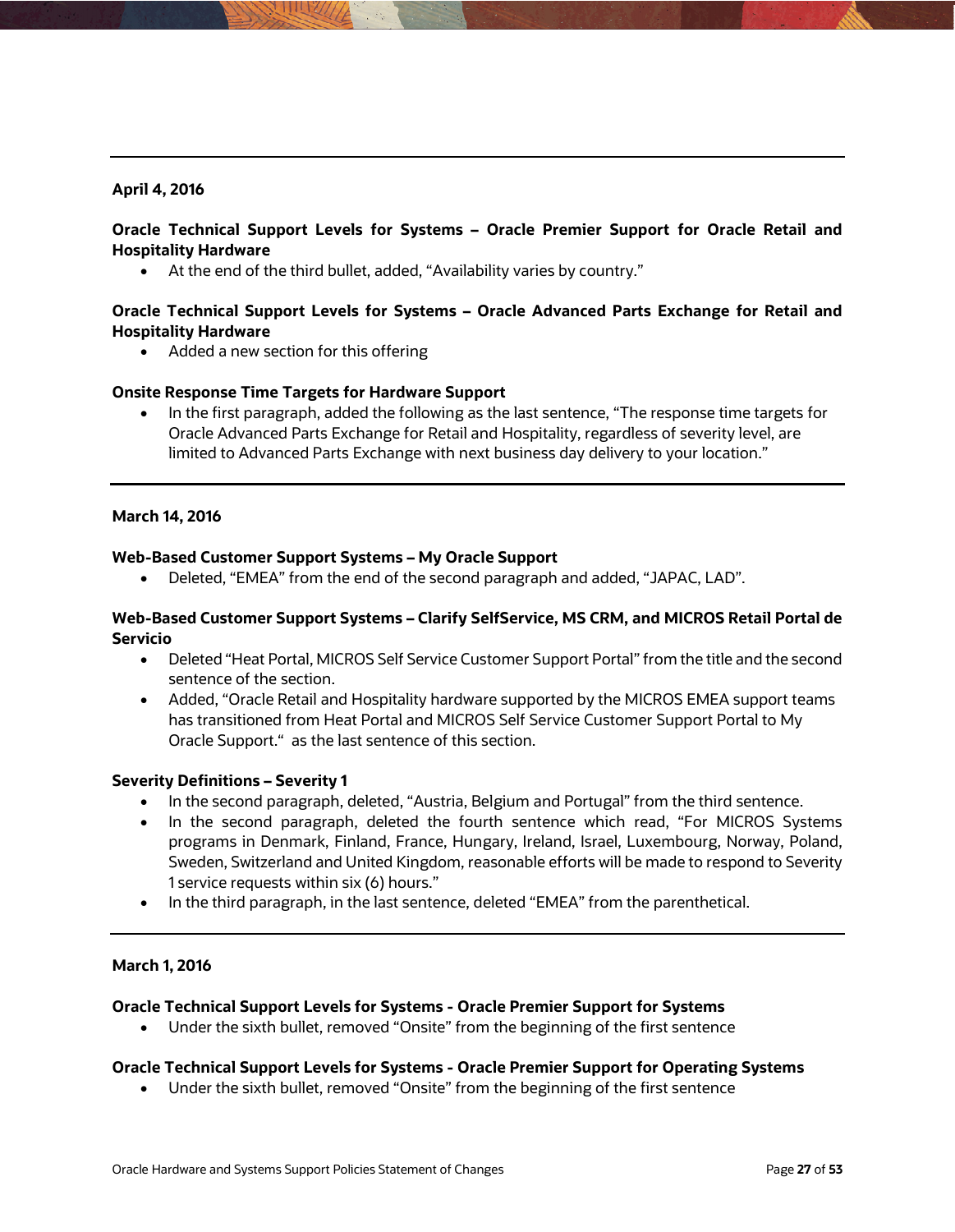**Oracle Technical Support Levels for Systems - Oracle Premier Support for Oracle Retail and Hospitality Hardware** 

Added a new section for "Response Time Targets for LAD"

**Web-Based Customer Support Systems – Clarify SelfService, MS CRM, Heat Portal, MICROS Self Service Customer Support Portal and MICROS Retail Portal de Servicio** 

- Added, "…and MICROS Retail Portal de Servicio" to the end of the section header
- In the second sentence after, "…Micros Self Service Customer Support Portal" added, "and Micros Portal de Servicio…"

#### **January 12, 2016**

### **Oracle Technical Support Levels for Systems - Oracle Premier Support for Oracle Retail and Hospitality Hardware**

 Under the Response Time Targets for EMEA, (i) added "Luxembourg" to the list of EMEA countries and (ii) added "Luxembourg" to the list of countries with Advanced Parts Exchange or 4 hour onsite assistance (as described above)

#### **Severity Definitions – Severity 1**

 In the second paragraph, added "Luxembourg" to the list of countries where reasonable efforts will be made to respond to Severity 1 service requests within six (6) hours

#### **December 18, 2015**

### **Oracle Technical Support Levels for Systems - Oracle Premier Support for Oracle Retail and Hospitality Hardware**

 Under the Response Time Targets for JAPAC, modified the table as follows: (i) moved Taiwan from the first row to the second row, (ii) moved Guam and Cambodia from the second row to the third row and (iii) moved Myanmar and Thailand from the third row to the second row.

#### **December 1, 2015**

# **Oracle Technical Support Levels for Systems - Oracle Premier Support for Oracle Retail and Hospitality Hardware**

- Added a new subsection called "Response Time Targets for JAPAC".
- In the last sentence of the "Replacement Oracle Retail and Hospitality Hardware," removed "readily" before "available" so it now reads "replacement hardware may not be available and/ or the response time target guidelines for sending replacement hardware may be delayed"

#### **Severity Definitions**

- In the Severity 1 subsection, the following modifications were made:
	- o In the second paragraph, (i) added a new second sentence as follows: "For MICROS Systems hardware in Australia, Cambodia, Guam, Hong Kong, India, Japan, Laos, Macau, Malaysia, Maldives, Myanmar, New Zealand, Philippines, Singapore, Sri-Lanka, Taiwan, Thailand and Vietnam, reasonable efforts will be made to respond to Severity 1 service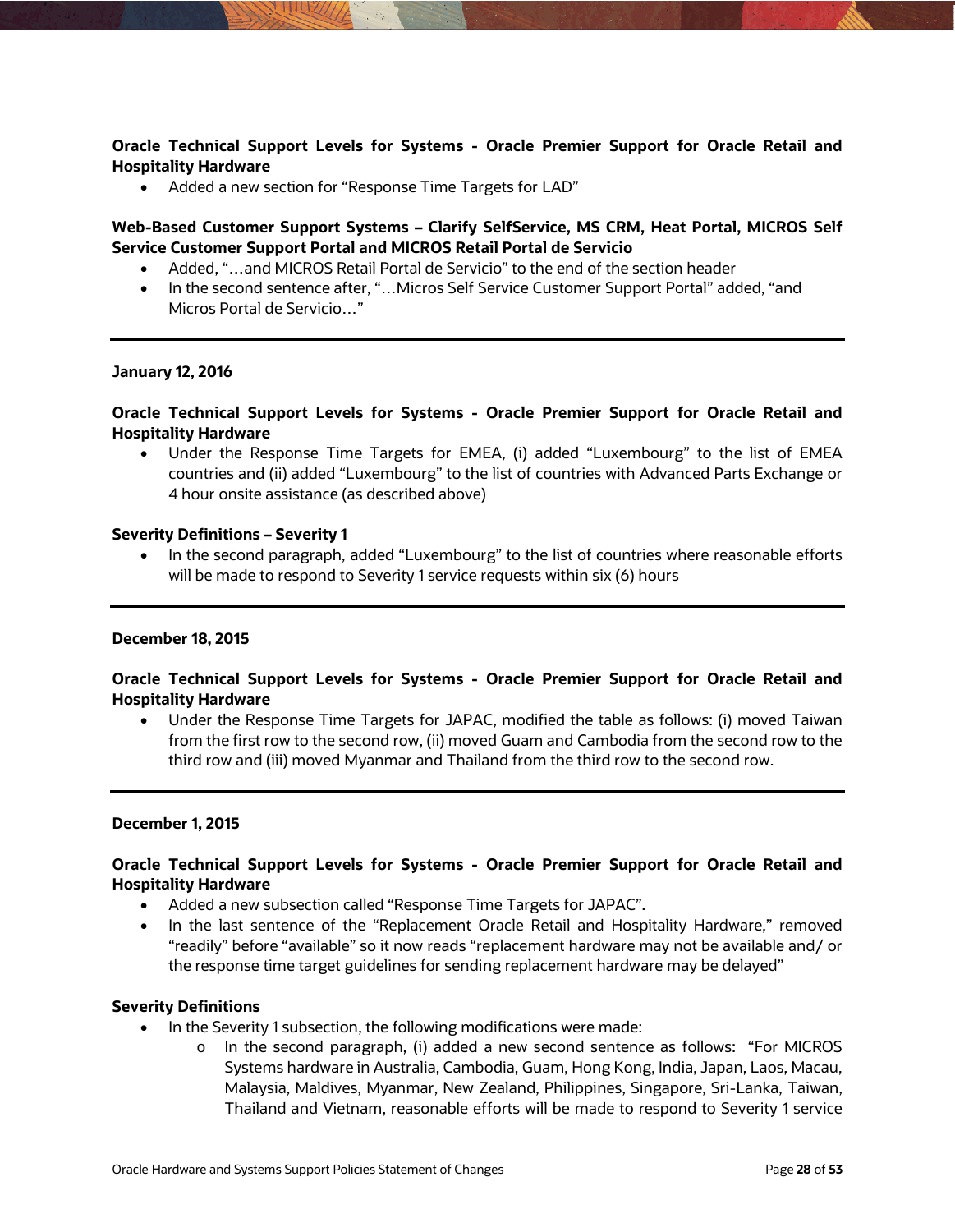requests within two (2) business hours" and (ii) the third sentence was changed from "For MICROS Systems hardware (Austria, Belgium and Portugal only)" to "For MICROS Systems hardware in Austria, Belgium, Korea and Portugal"

o In the last sentence of the third paragraph, changed "(EMEA only)" to "(EMEA and JAPAC) only"

### **Onsite Response Times Targets for Hardware Support**

• In the seventh sentence of the first paragraph, added "and JAPAC" after "(i) in EMEA"

### **November 16, 2015**

### **Oracle Technical Support Levels for Systems – Oracle Premier Support for Systems**

 In the last sentence of the "Replacement Hardware Parts" subsection, added "/or" after "available and"

# **Oracle Technical Support Levels for Systems – Oracle Premier Support for Oracle Retail and Hospitality Hardware**

• In the last sentence of the "Replacement Hardware Parts" subsection, added "/or" after "available and"

### **Additional Service Available for Purchase – Advanced Customer Support**

Added two new bullets for Oracle Priority Support Advantage and Oracle Functional Help Desk

### **Web-Based Customer Support Systems**

• In the "Clarify SelfService, MS CRM, Micros-Fidelio JIRA, Heat Self Service, Heat Portal, Redmine and MICROS Self Service Customer Support Portal" subsection, removed Micros-Fidelio JIRA, Heat Self Service and Redmine as cutover to My Oracle Support has been completed

### **October 5, 2015**

### **Oracle Technical Support Levels for Systems – Oracle Premier Support for Systems**

 After "Oracle Premier Support for Systems", removed subsection for limited Oracle Premier Support for Systems for Front Porch Digital hardware as transition to My Oracle Support has been completed

### **Web-Based Customer Support Systems**

- In the second paragraph under "My Oracle Support," removed "Front Porch Digital" after "(EMEA and US Cruise only)" as transition to My Oracle Support has been completed
- In the last sentence of the "Clarify SelfService, MS CRM, Micros-Fidelio JIRA, Heat Self Service, Heat Portal, Redmine and MICROS Self Service Customer Support Portal" subsection, (i) removed "Effective August 10, 2015", (ii) added "has" after "(except US Cruise)", and (iii) added "Clarify SelfService" before "PTS"

### **Severity Definitions**

 Due to the transition of Front Porch Digital programs to My Oracle Support, the following changes have been made to the Severity 1 subsection: (i) in the second sentence in the second paragraph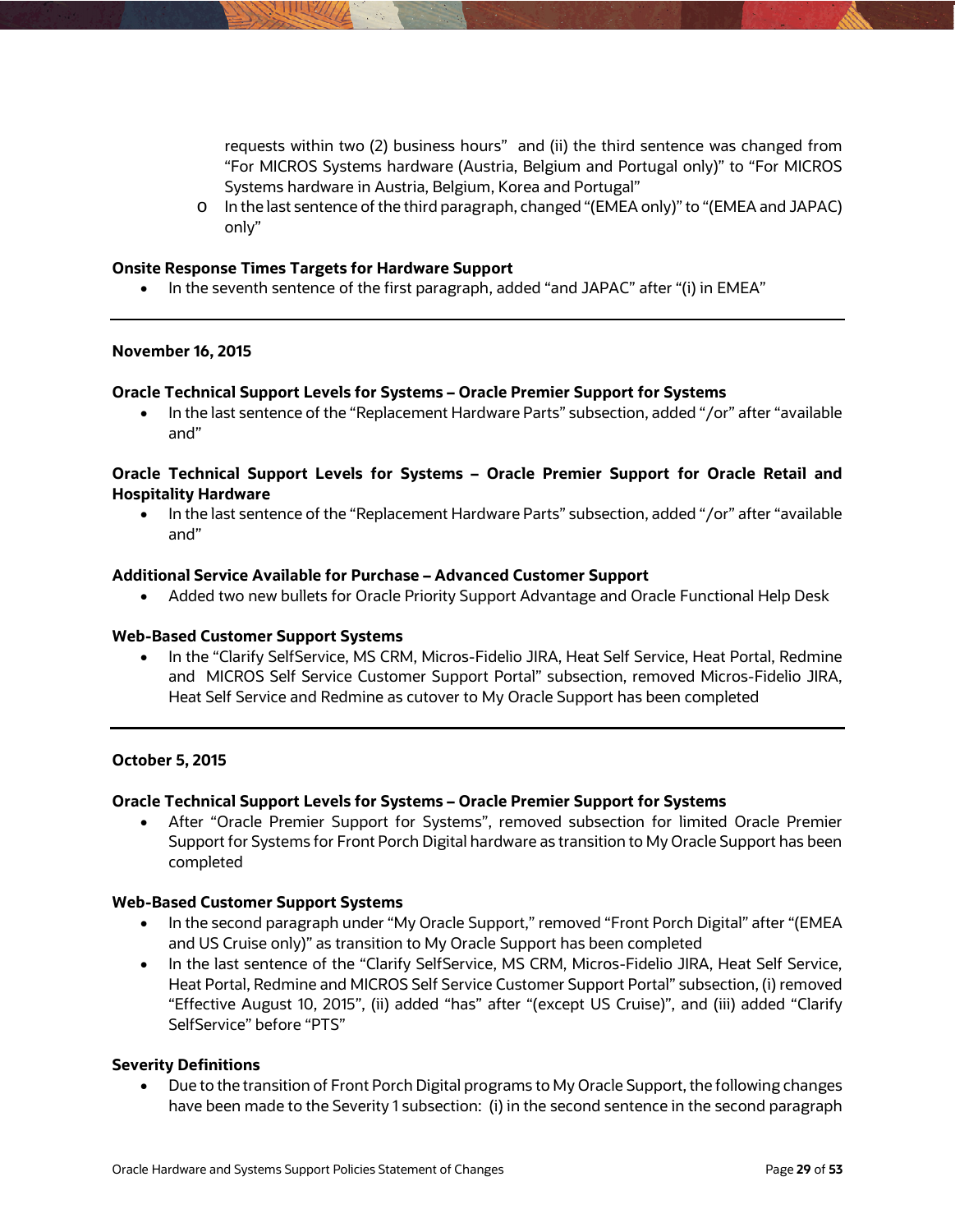removed "Front Porch Digital programs" before "MICROS Systems" and (ii) in the third paragraph removed "Front Porch Digital hardware and" before "Oracle Retail and Hospitality Hardware (EMEA only)"

### **September 9, 2015**

#### **Severity Definitions**

 In the third paragraph under Severity 1, replaced "24 Hour Commitment to Severity 1 Service Requests for all supported programs, except as otherwise specified herein: OSS will work 24x7 until the issue is resolved or as long as useful progress can be made." with "Except as otherwise specified, Oracle provides 24 hour support for Severity 1 service requests for supported programs (OSS will work 24x7 until the issue is resolved) when you remain actively engaged with OSS working toward resolution of your Severity 1 service request."

### **Onsite Response Time Targets for Hardware Support**

 At the end of the first paragraph added – "and (iii) on an island country, regardless of severity level, is limited to Advanced Parts Exchange with shipment of the replacement part within fortyeight (48) hours of Oracle's acknowledgement that replacement of a hardware part is necessary."

#### **August 10, 2015**

### **Oracle Technical Support Levels for Systems - Oracle Premier Support for Oracle Retail and Hospitality Hardware**

 Under "Response Time Targets for the United States and Canada, modified the first sentence as follows: "Onsite response time targets for Oracle Premier Support for Oracle Retail and Hospitality Hardware in the United States and Canada are as specified in the Onsite Response Time Targets section below." All other content from this section was removed to align with the transition of the United States and Canada (except US Cruise) to My Oracle Support.

#### **Web-Based Customer Support Systems**

- In the second paragraph under My Oracle Support, added "(EMEA and US Cruise only)" after Oracle Retail and Hospitality Hardware
- Modified the "Clarify SelfService, MS CRM, PTS, ZenDesk, Onyx, Micros-Fidelio JIRA, Heat Self Service, Heat Portal, Redmine and MICORS Self Service Customer Support Portal" section as follows: (i) removed references to "PTS, ZenDesk, Onyx" as the United States and Canada have transitioned to My Oracle Support and (ii) removed the first sentence – "The following applies to Oracle Retail and Hospitality Hardware only", (iii) in the new first sentence added "for Oracle Retail and Hospitality Hardware" after "web-based customer support systems" and (iv) added the following to the end of the paragraph - Effective August 10, 2015, Oracle Retail and Hospitality Hardware supported by the MICROS United States and Canadian support teams (except US Cruise) transitioned from PTS, ZenDesk and Onyx to My Oracle Support."

### **Severity Definitions**

Under the Severity 1 subsection, the following changes were made: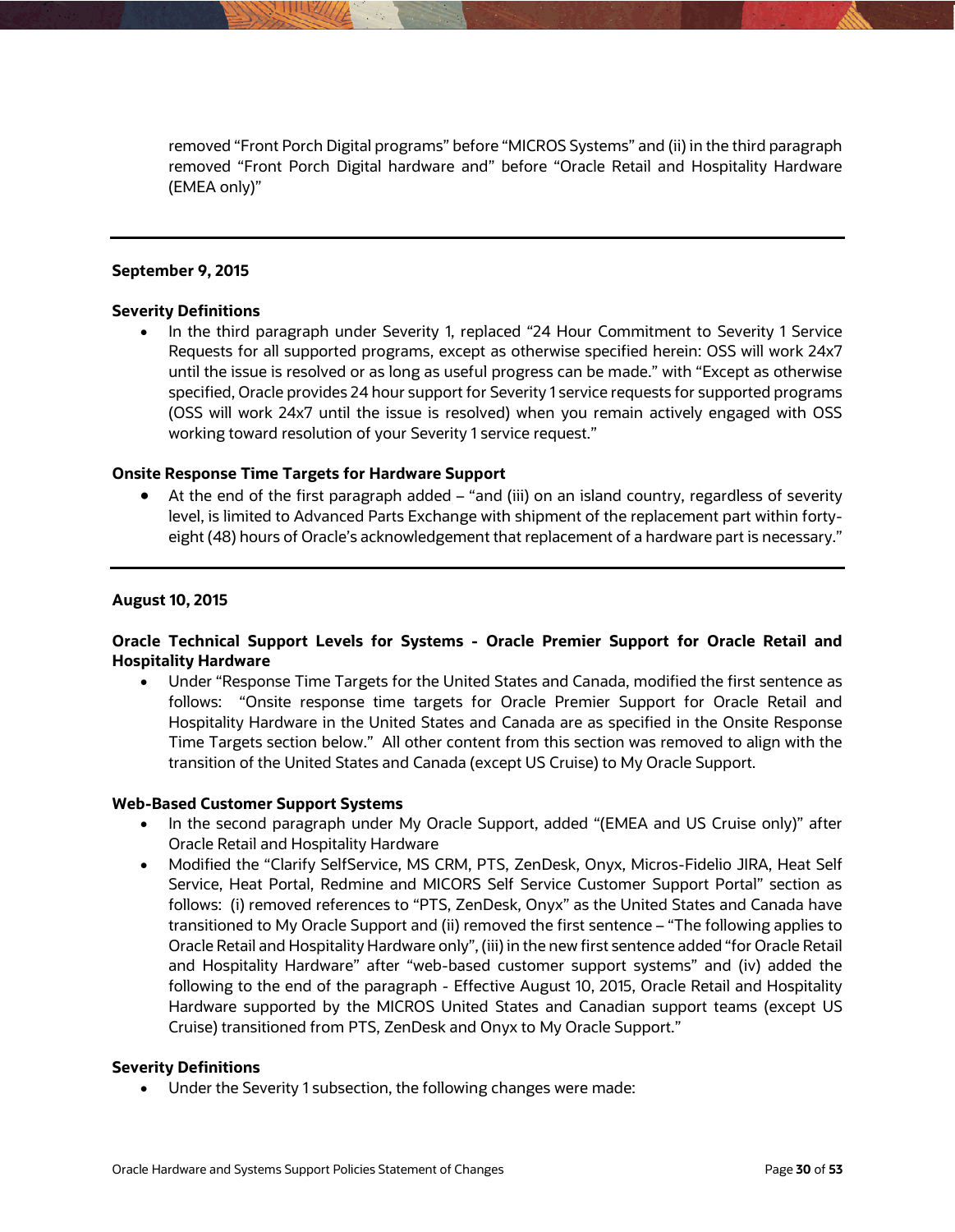- $\circ$  In the second paragraph, the following changes were made: (i) in the second sentence, added "hardware and MICROS Systems hardware (Austria, Belgium and Portugal only)" after "Front Porch Digital", (ii) added a new third sentence – "For MICROS Systems hardware in Denmark, Finland, France, Hungary, Ireland, Israel, Norway, Poland, Sweden, Switzerland and United Kingdom, reasonable efforts will be made to respond to Severity 1 service requests within six (6) hours." and (iii) removed the last sentence - "For response efforts associated with Oracle Premier Support for Oracle Retail and Hospitality Hardware, please see the Oracle Retail and Hospitality Hardware section above"
- $\circ$  In the third paragraph, the following changes were made (i) in the first sentence, added "Except as otherwise specified herein" after "24 Hour Commitment to Severity 1 Service Requests" and (ii) in the fourth sentence added "(EMEA only) after "Oracle Retail and Hospitality Hardware"

### **Onsite Response Time Targets**

 At the end of the first paragraph, modified the last sentence from "The response time targets for Oracle Premier Support for Oracle Retail and Hospitality Hardware are as specified in the Oracle Premier Support for Oracle Retail and Hospitality Hardware section above." to "The response time targets for Oracle Premier Support for Oracle Retail and Hospitality Hardware (i) in EMEA, are as specified in the Oracle Premier Support for Oracle Retail and Hospitality Hardware section above and (ii) on a ship or other water vessel, regardless of severity level, are limited to Advanced Parts Exchange with shipment of the replacement part within forty-eight (48) hours of Oracle's receipt of the malfunctioning hardware."

### **August 3, 2015**

# **Oracle Technical Support Levels for Systems – Oracle Premier Support for Systems**

 The fifteenth and sixteenth bullets specific to Oracle Management Pack for Linux and Oracle Clusterware for Oracle Linux were removed. Information on additional software and tools included as part of support services for Oracle Linux can be found in the program documentation located at <http://oracle.com/documentation>

### **Oracle Technical Support Levels for Systems – Oracle Premier Support for Operating Systems**

 The thirteenth and fourteenth bullets specific to Oracle Management Pack for Linux and Oracle Clusterware for Oracle Linux were removed. Information on additional software and tools included as part of support services for Oracle Linux can be found in the program documentation located at <http://oracle.com/documentation>

### **Oracle Technical Support Levels for Systems – Sustaining Support for Operating Systems**

 The eighth and ninth bullets specific to Oracle Management Pack for Linux and Oracle Clusterware for Oracle Linux were removed. Information on additional software and tools included as part of support services for Oracle Linux can be found in the program documentation located at <http://oracle.com/documentation>

# **Oracle Technical Support Levels for Systems - Oracle Premier Support for Oracle Retail and Hospitality Hardware**

 The response time target information was separated into two new sections – i.e., Response Time Targets for the United States and Canada and Response Time Targets for EMEA. Under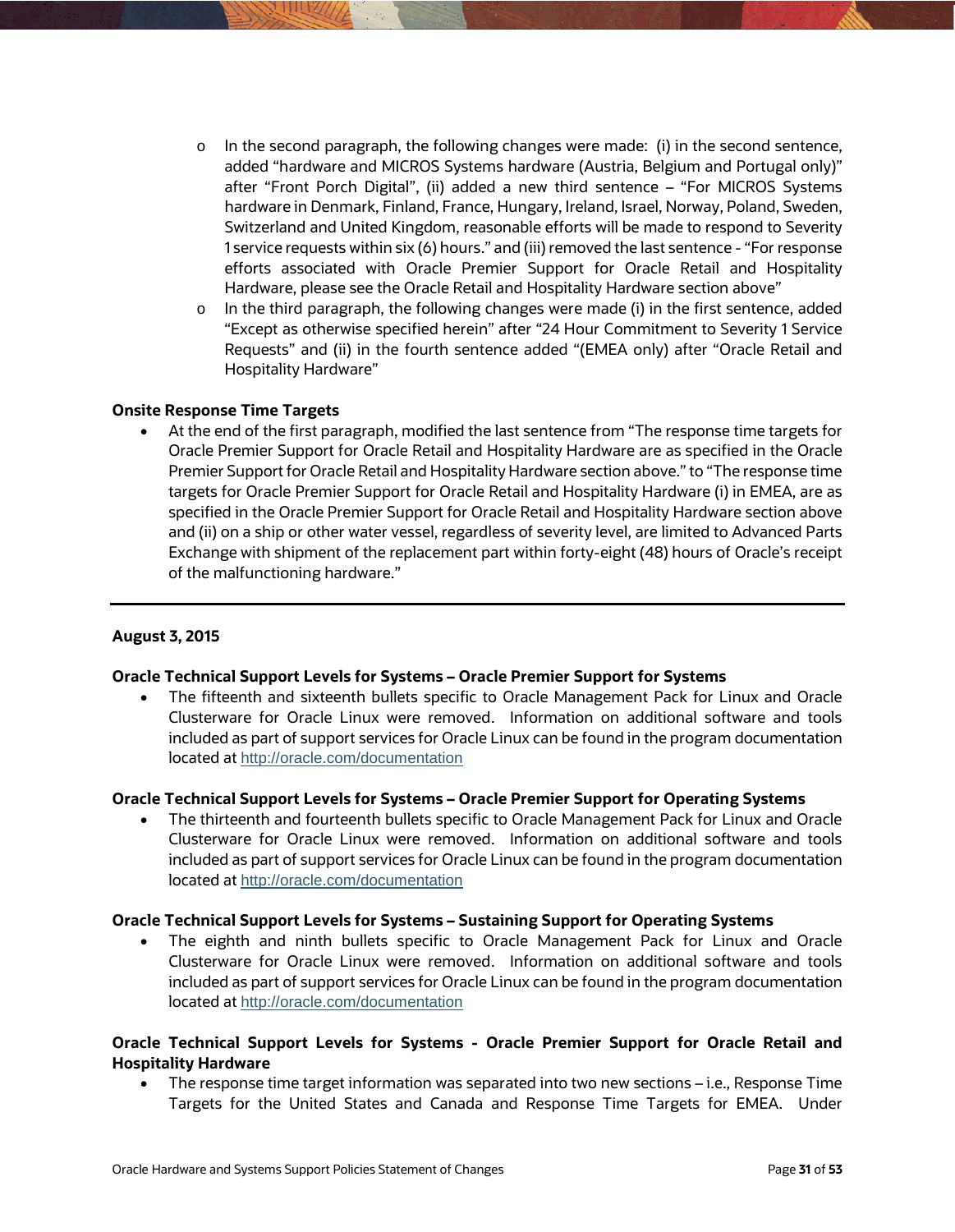Response Time Targets for the United States and Canada, the only changes made were to include references to "United States and Canada" in the first sentence and in the table header. The Response Time Targets for EMEA section is new content.

### **Web-Based Customer Support Systems**

 Under the third paragraph added "Micros-Fidelio JIRA, Heat Self Service, Heat Portal, Redmine and MICROS Self Service Support Portal"

### **Severity Definitions**

- Under the Severity 1 subsection, the following changes were made:
	- o At the end of the second paragraph, added "For response efforts associated with Oracle Premier Support for Oracle Retail and Hospitality Hardware, please see the Oracle Retail and Hospitality Hardware section above
	- o At the end of the third paragraph, added "hardware and Oracle Retail and Hospitality Hardware"

### **July 7, 2015**

### **Support Terms – Reinstatement of Oracle Technical Support**

 In the first sentence of the first paragraph, added "or Oracle Communications Network Premier Support" after "Oracle Retail and Hospitality Hardware"

### **Lifetime Support**

- Under the first bullet in the first paragraph, added "and Oracle Communications Network Premier Support" after "Oracle Premier Support for Oracle Retail and Hospitality Hardware"
- In the second paragraph, added "Oracle Communications Network Premier Support" after "Oracle Premier Support for Oracle Retail and Hospitality Hardware"
- In the first sentence of the third paragraph, added "and Oracle Communications Network Premier Support" after "Oracle Premier Support for Oracle Retail and Hospitality Hardware"

### **Oracle Technical Support Levels for Systems – Oracle Premier Support for Systems**

- After "Oracle Premier Support for Systems", added a new subsection for limited Oracle Premier Support for Systems for Front Porch Digital hardware
- In the third sentence of the "Replacement Hardware Parts" subsection, removed "readily" before "available"

### **Oracle Technical Support Levels for Systems – Oracle Communications Network Premier Support**

• In the second sentence of the first paragraph, added "and 3820" after "Oracle Acme Packet 1100"

# **Oracle Technical Support Levels for Systems – Oracle Communications EAGLE Premier Support**

Added a new first paragraph regarding service availability as of July 7, 2015

### **Web-Based Customer Support Systems**

• In the second paragraph under "My Oracle Support," (i) added "hardware" before "products" and (ii) added "and Front Porch Digital" after "Oracle Retail and Hospitality Hardware"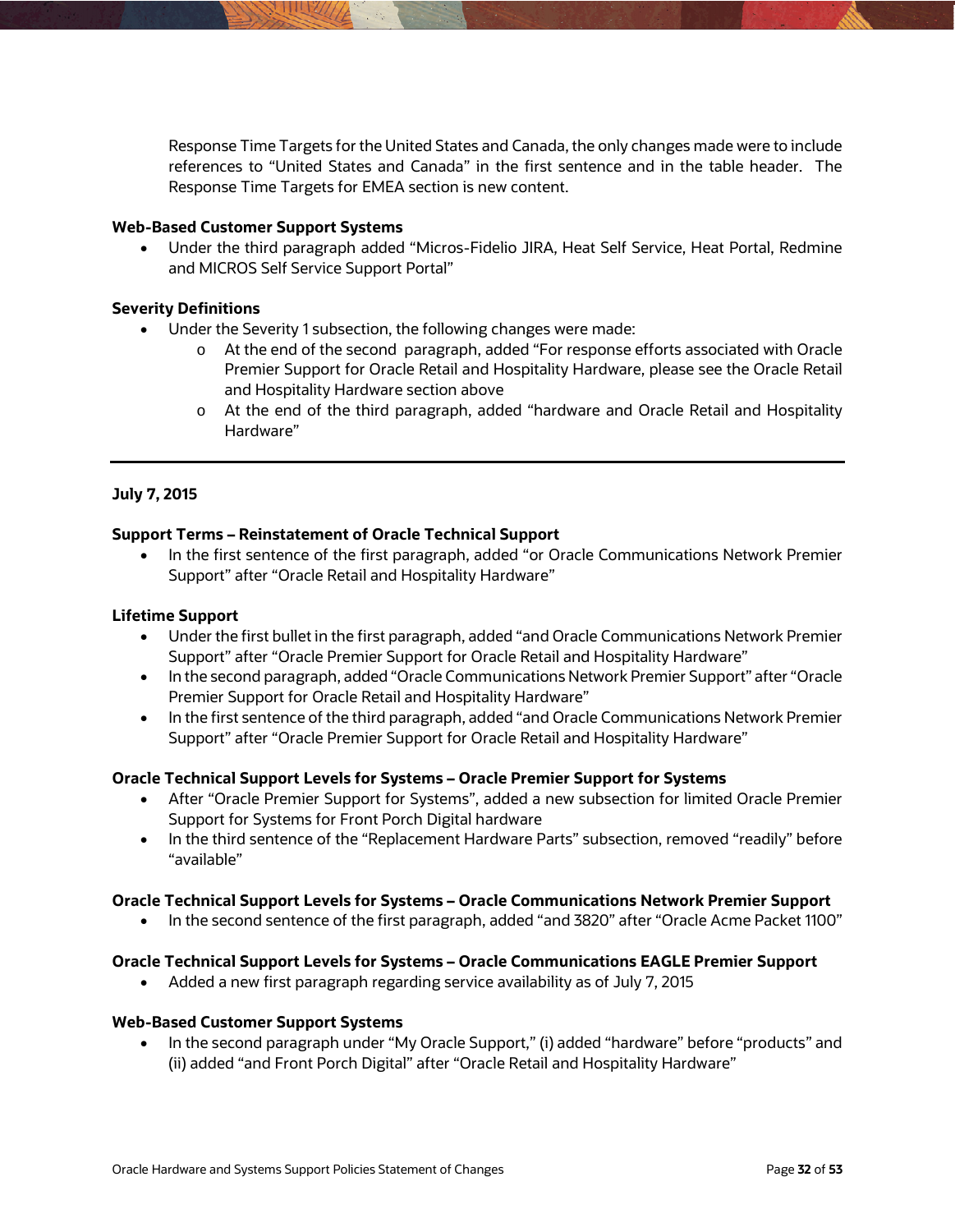### **Severity Definitions**

- In the second paragraph of the Severity 1 subsection, added (i) a new second sentence  $-$  "For Front Porch Digital, reasonable efforts will be made to respond to Severity 1 service requests within four (4) hours and (ii) a new fourth sentence – "For response efforts associated with Oracle Communications Network Premier Support, please see the Oracle Communications Network Premier Support section above."
- In the third paragraph of the Severity 1 subsection, added a new fourth sentence "24 hour commitment to Severity 1 service requests is not available for Front Porch Digital hardware."

### **Onsite Response Time Targets for Hardware Support**

- Modified the first paragraph as follows:
	- $\circ$  Deleted the second sentence "The response time target for Acme Packet hardware, regardless of severity level, is limited to Advanced Parts Exchange with next business day shipment to your locations"
	- $\circ$  Modified the second sentence (formerly the third sentence) from  $-$  "The response time targets for Tekelec hardware (i.e., Oracle Communications EAGLE hardware, Tekelec BNS and PIC), regardless of severity level, are limited to Advanced Parts Exchange with shipment of the replacement part within forty-eight (48) hours of Oracle's acknowledgement that replacement of a hardware part is necessary." to "The response time targets for (i) hardware eligible for Oracle Communications EAGLE Premier Support or Oracle Communications Network Premier Support and (ii) Tekelec and PIC hardware, regardless of severity level, are limited to Advanced Parts Exchange with shipment of the replacement part within forty-eight (48) hours of Oracle's acknowledgement that replacement of a hardware part is necessary."
	- o Added new third, fourth and fifth sentences as follows: "The response time target for the Oracle Acme Packet hardware products excluded and not eligible for Oracle Communications Network Support, regardless of severity level, is limited to Advanced Parts Exchange with next business day shipment to your location. Please review the Oracle Communications Network Premier Support section above for excluded Oracle Acme Packet hardware products. The response time targets for Front Porch Digital hardware, regardless of severity level, are limited to (i) Advanced Parts Exchange with next business day delivery to your location or (ii) next business day, if Oracle determines, in its sole discretion, that onsite support is appropriate."

### **June 12, 2015**

### **Support Terms – First and Second Line Support**

 At the end of second paragraph, removed ";however please do not provide Oracle with access to any health, payment card or other sensitive data that requires protections greater than those specified in the Global Customer Support Security Practices section below"

### **Global Customer Support Security Practices**

 Added a new second paragraph specific to the United States Health Insurance Portability and Accountability Act (HIPAA)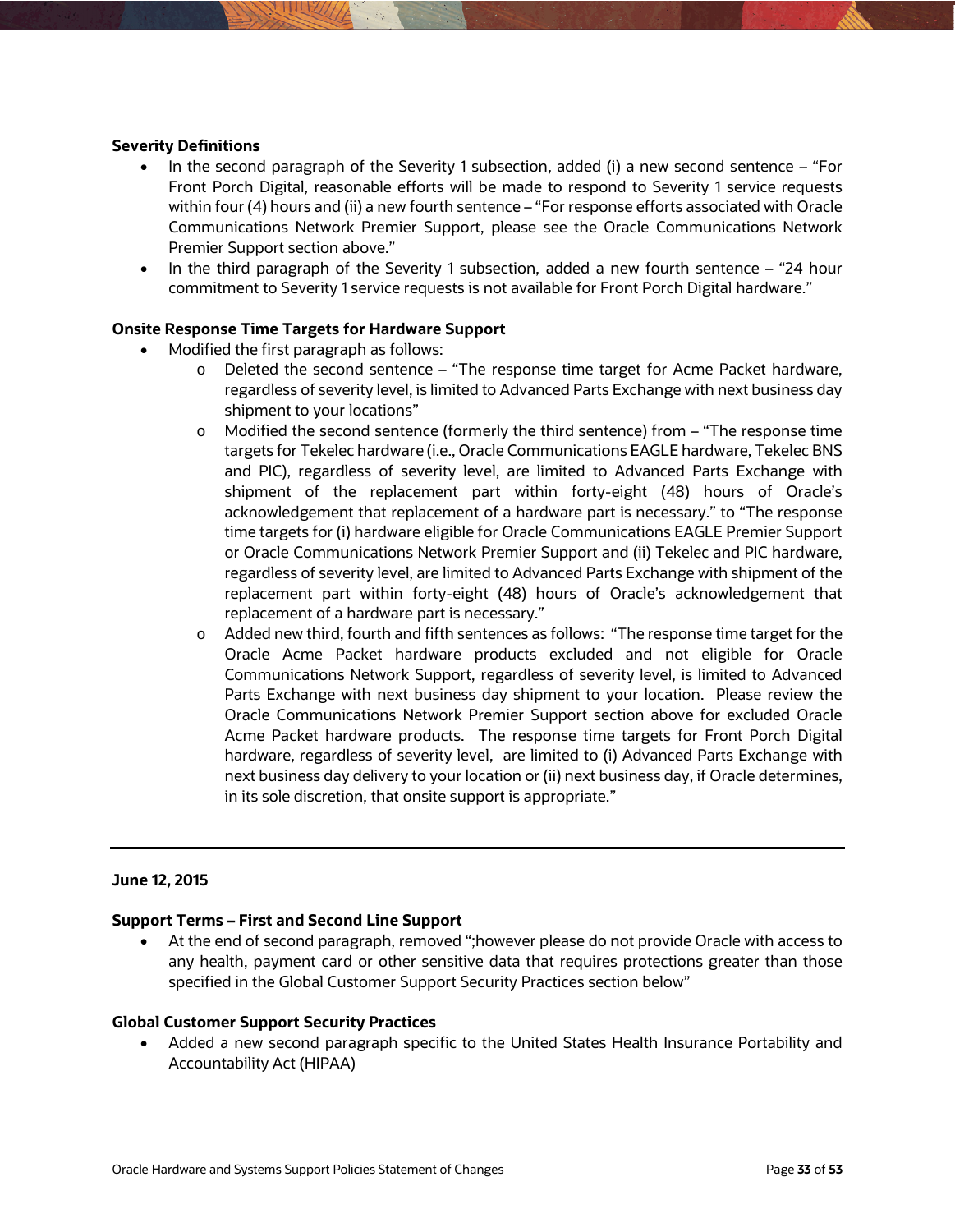# **April 29, 2015**

### **Oracle Technical Support Levels for Systems – Oracle Communications Network Premier Support**

• New section added

### **Oracle Technical Support Levels for Systems – Oracle Communications EAGLE Premier Support**

 Added the following new third bullet – "Major product and technology releases for integrated software (including integrated software options), if and when made available at Oracle's discretion, which may include general maintenance releases, selected functionality releases and documentation updates"

# **April 1, 2015**

### **Overview**

- In the first paragraph added "and Oracle point of sale" before "product lines"
- In the fourth paragraph, the following changes were made:
	- o In the first sentence, (i) added "server and storage" before "equipment" and (ii) added "and/or point of sale products manufactured by or for Oracle and sold by Oracle (either directly or by an Oracle-authorized distributor)" before "("hardware system")"
	- o In the third sentence added "from Oracle" before "from your original equipment"
	- $\circ$  Removed the following "(Note: Unless otherwise specified, these offerings are only available for Oracle hardware)"

### **Support Terms - Matching Service Levels**

- In the first sentence, added (i) "except Oracle Retail and Hospitality Hardware," after "supported" and (ii) "under" before "Oracle Premier Support for Systems"
- In the second sentence, (i) replaced "For the purpose of this section, hardware systems include" with "The preceding sentence pertains to: (i)" and (ii) replaced "and" between "(i)" and "(ii)" with a comma
- Added a new fourth sentence as follows: "When acquiring technical support for point of sale hardware such as Oracle Retail and Hospitality Hardware, all such point of sale hardware systems must be supported or all must be unsupported if the point of sale hardware systems are: (i) the same type (e.g., workstations); (ii) located at the same physical location; and (iii) benefit in any way from your support of a covered point of sale hardware system (e.g., including hardware systems that share updates, patches, fixes, security alerts, work-arounds, configuration/installation assistance or parts with a covered hardware system)"
- Modified the fifth sentence by (i) adding "or that you register with Oracle as retired" after "an end of service life" and (ii) removed "and hardware systems that you register with Oracle as retired are excluded from the above policy" from the end of the sentence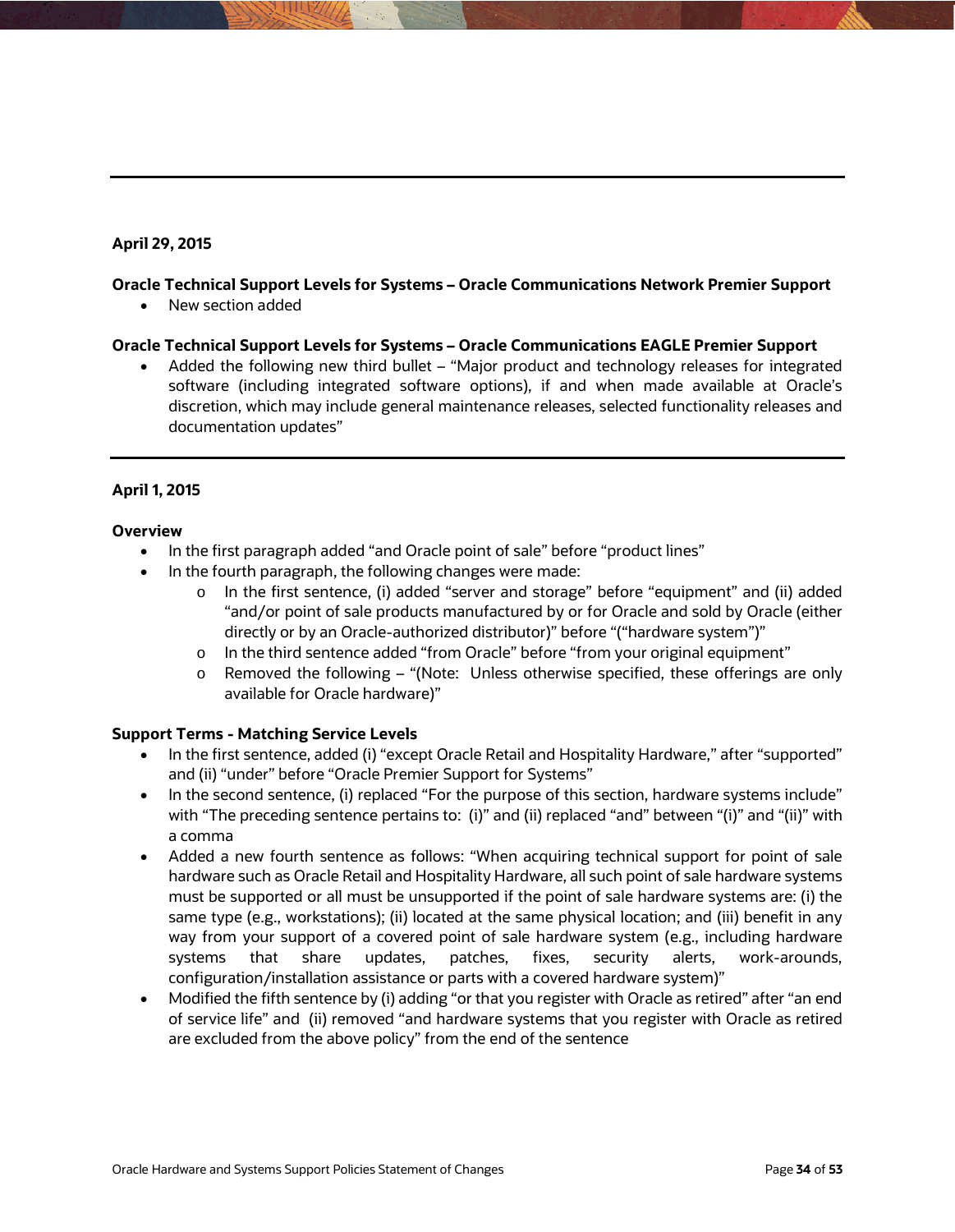# **Support Terms - Reinstatement of Oracle Technical Support**

• In the first sentence of the first paragraph, added "or Oracle Premier Support for Oracle Retail and Hospitality Hardware" after "If Oracle Premier Support for Systems"

# **Support Terms - Other Third Party Products**

- This section was modified as follows:
	- o Throughout this section changed "third-party product" to "other third party products"
	- $\circ$  Deleted the first paragraph "Installation of non-Oracle product by you, or your representative (other than by Oracle), into an Oracle hardware system is strongly discouraged due to the serviceability implications outlined below'."
	- o The new first paragraph begins with "Oracle does not itself provide any technical support services for third party warranted hardware (hardware identified on your order by a statement that the warranty will be provided by a third party) or any other third party products installed into or attached to the hardware system by you or your representative other than Oracle (collectively "other third party products")", (ii) moved the following sentence to the end of the paragraph - "Replacement or repair of any damaged components in these situations would be subject to additional charges" and (iii) moved the third paragraph content into the second paragraph with the following changes – modified the first sentence by replacing "Installation of non-Oracle product into Oracle hardware" with "Other third party products"

### **Lifetime Support**

- Under the first bullet of the first paragraph added "and Oracle Premier Support for Oracle Retail and Hospitality Hardware"
- In the second and third paragraphs, added "Oracle Premier Support for Oracle Retail and Hospitality Hardware"

### **Oracle Technical Support Levels for Systems – Oracle Premier Support for Systems**

- In the second sentence of the first paragraph, (i) added "server and storage" before hardware under "(i)" and (ii) removed "(HP Systems)" under "(ii)"
- Under the fifth bullet, added (i) "(including integrated software options, if and when made available at Oracle's discretion" after "operating system software and integrated software) and (ii) "may" after "which"
- Under the twelfth bullet, changed the superscript from "2" to "1"

### **Oracle Technical Support Levels for Systems - Oracle Premier Support for Operating Systems**

 Under the fifth bullet, added (i) "(including integrated software options), if and when made available at Oracle's discretion," after "operating systems software and integrated software" and (ii) "may" after "which"

### **Oracle Technical Support Levels for Systems – Extended Support for Operating Systems**

 Under the fourth bullet, added (i) "(including integrated software options), if and when made available at Oracle's discretion," after "operating systems software and integrated software" and (ii) "may" after "which"

# **Oracle Technical Support Levels for Systems - Oracle Premier Support for Oracle Retail and Hospitality Hardware**

New section added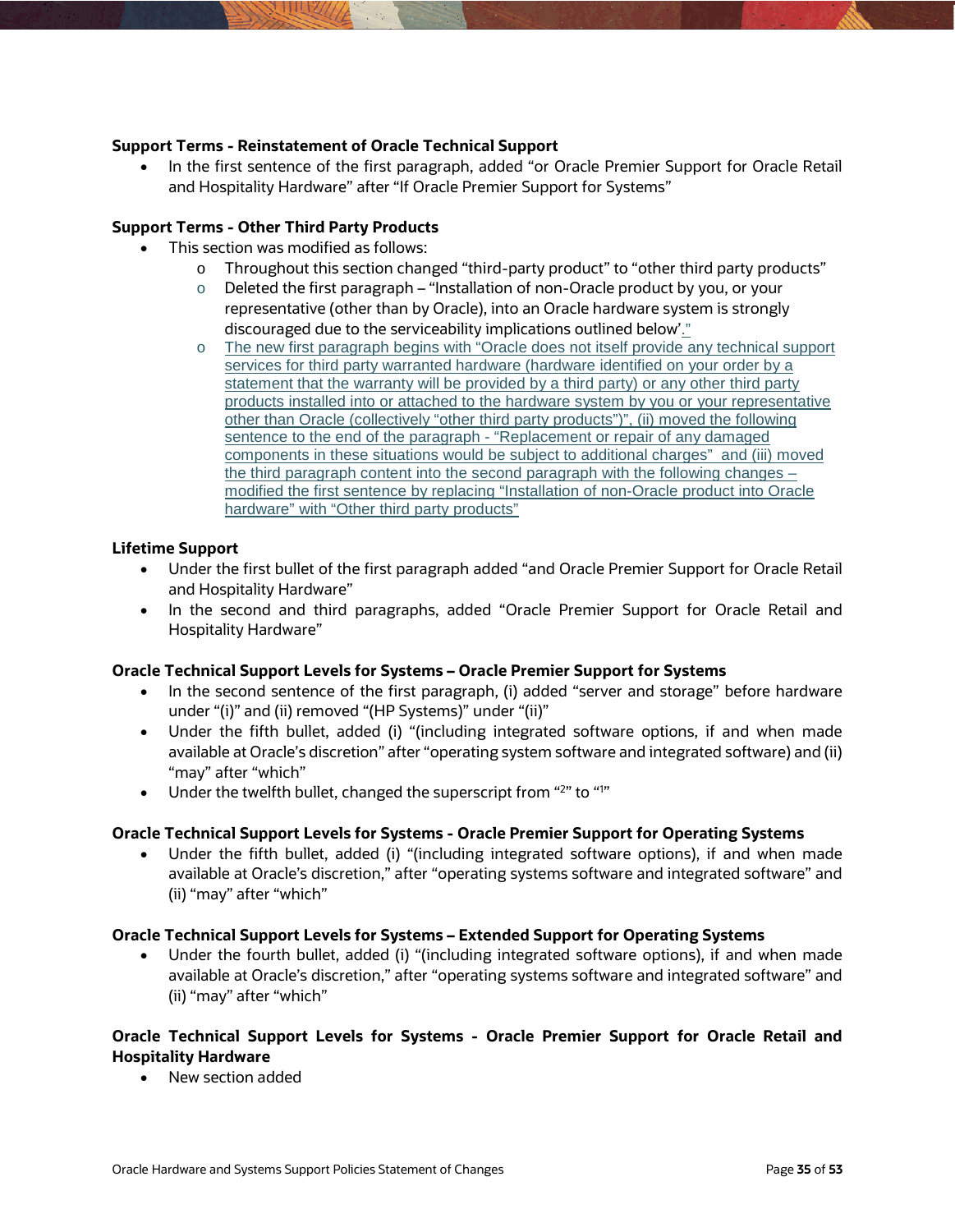# **Oracle Technical Support Levels for Systems - Oracle Communications EAGLE Premier Support Hardware**

• In the second sentence of the first paragraph, replaced "Oracle Premier Support for Systems" with "Oracle Communication EAGLE Premier Support"

### **Web-Based Customer Support Systems**

- Added a new second paragraph "The following Oracle products are not currently supported under My Oracle Support: Oracle Retail and Hospitality Hardware."
- Added a new section called "Clarify SelfService, MS CRM, PTS, ZenDesk and Onyx"

### **Onsite Response Time Targets for Hardware Support**

• In the first paragraph the following changes were made: (i) in the fourth sentence "(HP hardware)" was removed and (ii) a new fifth sentence was added – "The response time targets for Oracle Premier Support for Oracle Retail and Hospitality Hardware are as specified in the Oracle Premier Support for Oracle Retail and Hospitality Hardware section above."

### **October 13, 2014**

### **Oracle Technical Support Levels for Systems – Oracle Premier Support for Systems**

- Added a new second bullet "Critical patch updates for Oracle Solaris operating system software"
- Under the fourteenth bullet, removed "1" after "Backport of fixes"
- Under the "Notes" subsection, removed note #1
- Under "Return for Malfunctioning Parts", modified that section as follows: (i) modified the third sentence from" You are responsible for ensuring that you remove all tapes prior to returning any tape drives." To "You are responsible for ensuring that you remove any kind of removable media (e.g., tapes) prior to returning any drives; if you need assistance with the removal of such media from a drive, please contact OSS to assist with its removal." As a result of the above change, the third and fourth sentences have been combined.

### **Oracle Technical Support Levels for Systems – Oracle Premier Support for Operating Systems**

- Removed "<sup>1</sup>" after fixes
- Added a new second bullet "Critical patch updates for Oracle Solaris operating system software"
- Under the twelfth bullet, removed "<sup>1</sup>" after "Backport of fixes"
- Under the "Notes" subsection, removed note #1

### **Oracle Technical Support Levels for Systems – Extended Support for Operating Systems**

- Moved the first bullet ("Major product and technology releases….") and combined it with the fourth bullet
- Added a new second bullet "Critical patch updates for Oracle Solaris operating system software"
- Added a new seventh bullet regarding access to Platinum Services

### **Oracle Technical Support Levels for Systems – Sustaining Support for Operating Systems**

- Added a new second bullet regarding critical patch updates
- Under "Sustaining Support for Operating Systems does not include", added a new second bullet – "New critical patch updates for Oracle Solaris operating system software"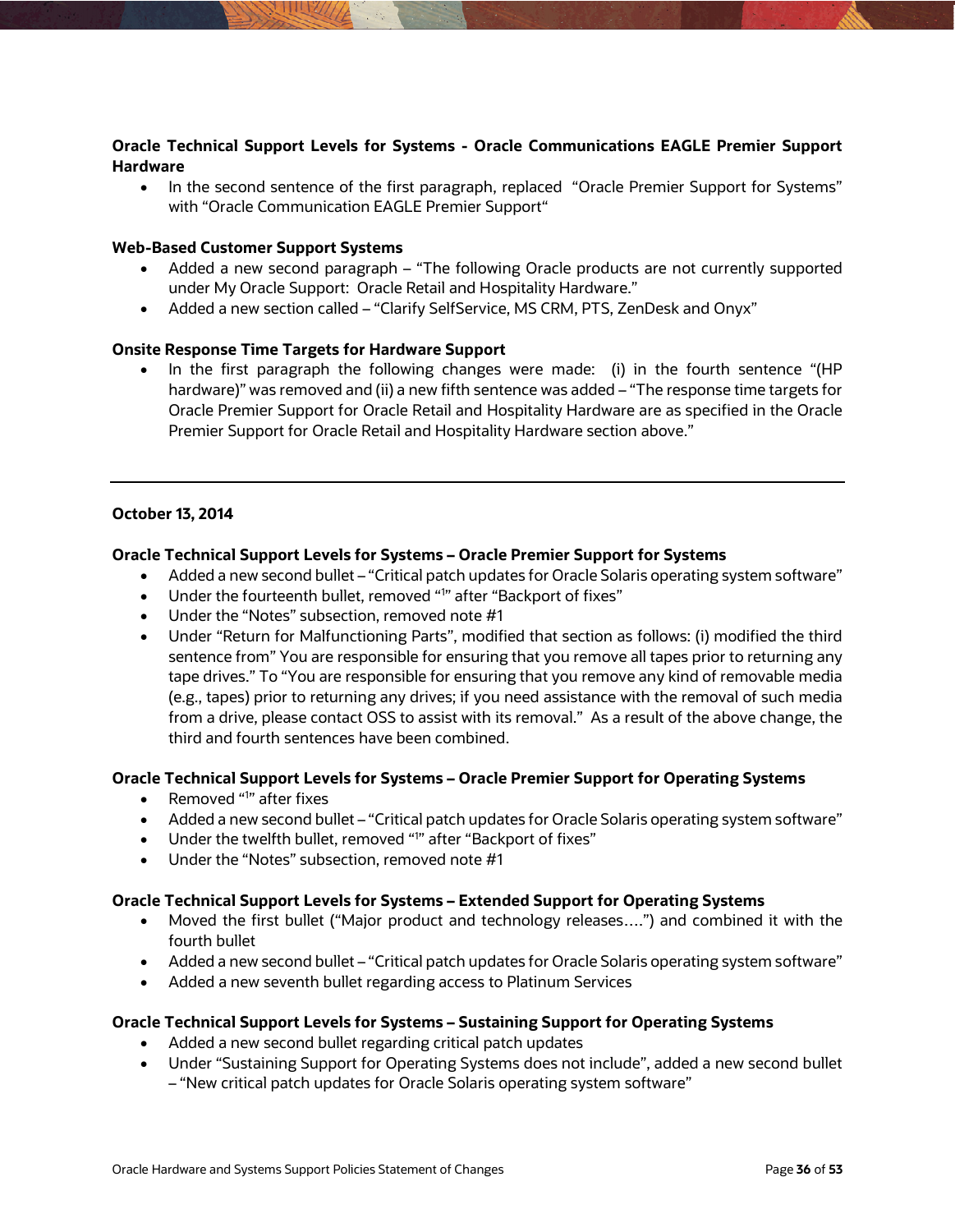### **Advanced Customer Support**

- Section renamed from "Advanced Customer Support Services" to "Advanced Customer Support"
- Added Oracle Priority Support

### **Oracle Priority Support**

- The offering name has been changed from "Priority Service" to "Oracle Priority Support"
- The Oracle Priority Support content has been moved to the Advanced Customer Support section

### **Global Customer Support Security Practices**

At the end of the first paragraph, the URL to the Statement of Changes was updated

### **June 9, 2014**

### **Lifetime Support**

 In the first, second and third paragraphs, added "Oracle Communications EAGLE Premier Support"

### **Oracle Technical Support Levels for Systems – Oracle Communications EAGLE Premier Support**

• Modified the fourth bullet to reflect My Oracle Support as migration to My Oracle Support has been completed

#### **Additional Services Available for Purchase – Advanced Customer Support Services**

• Added a new sixth bullet for "Oracle Start-Up Pack for Engineered Systems"

### **Web-Based Customer Support Systems**

Removed "Tekelec Support Portal" as migration to My Oracle Support has been completed

### **May 2, 2014**

### **Overview**

• In the fourth, fifth and sixth paragraphs, removed "/Sun" after "Oracle"

### **Oracle Technical Support Levels for Systems – Oracle Premier Support for Systems**

• In the second and third sentences of the first paragraph and under the sixth bullet, removed "/Sun" after "Oracle"

### **Additional Services Available for Purchase**

New section added (existing content included in this new section)

### **Additional Services Available for Purchase - Oracle Tekelec Professional Services**

New section added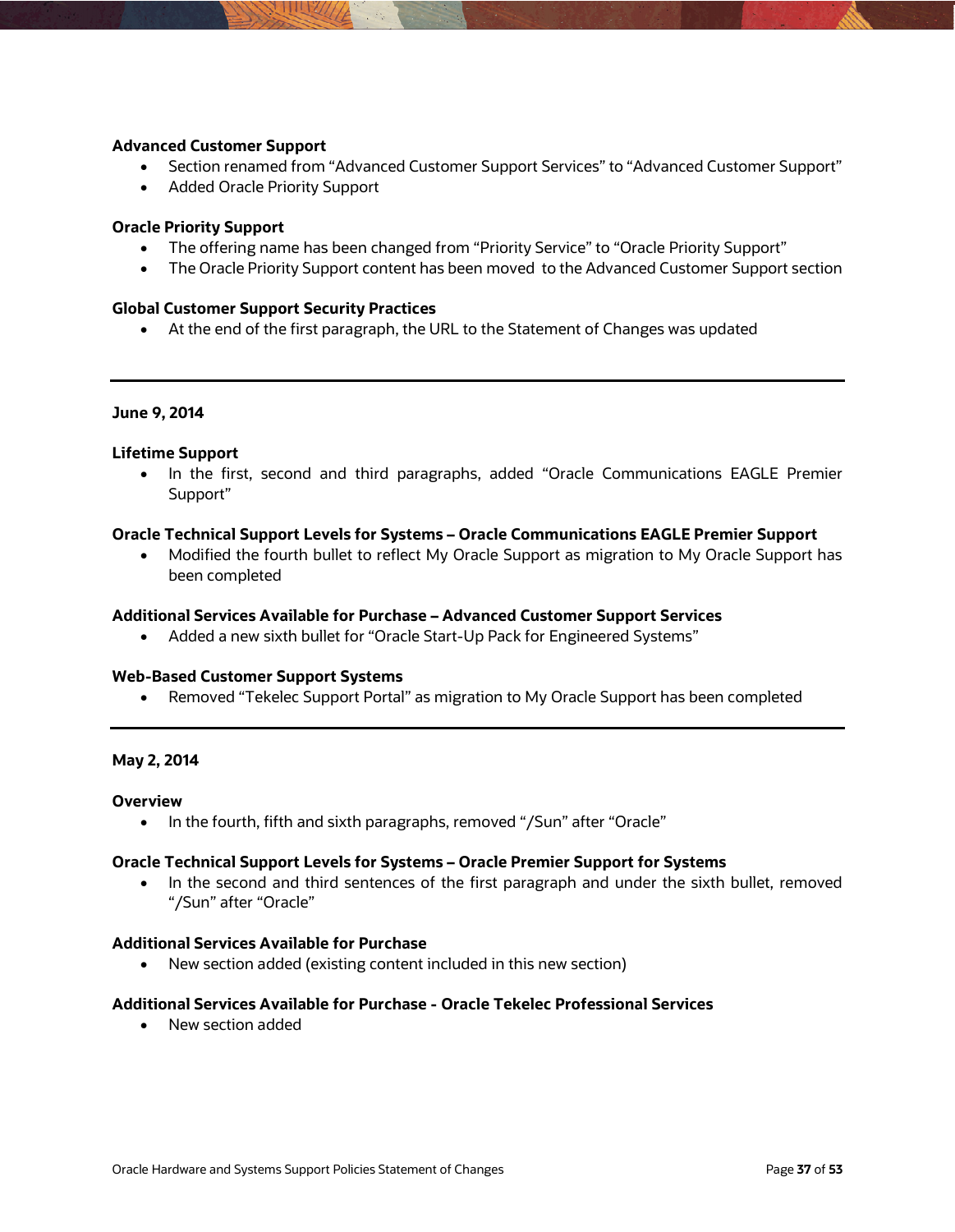# **March 24, 2014**

### **Overview**

• In the seventh paragraph, added reference to Oracle's Global Customer Support Security **Practices** 

# **Technical Support Fees**

- In the first sentence, (i) replaced "ordering document" with "order", (ii) replaced "financing or payment contract" with "payment plan, financing or leasing agreement" and (iii) added "("payment plan")
- In the second sentence, added "payment or" before "commitment"
- At the end of the third sentence, added "services" after "support"
- Added a new fourth sentence

### **Support Period**

- In the first and third sentences, changed "ordering document" to "order"
- Changed the second sentence from "Oracle technical support terms, including pricing, reflect a 12 month support period (the "support period"), unless stated otherwise in your ordering document" to "Unless otherwise stated in the order, Oracle technical support terms, including pricing, reflect a 12 month support period (the "support period")
- Changed the third sentence from "All technical support services ordered for a support period and the related fees are non-cancelable and non-refundable" to "Once placed, your order for technical support services is non-cancelable and the sums paid non-refundable, except as provided in the relevant order"

### **Technical Contacts**

 In the beginning of the first sentence of the second paragraph, removed "With the order of Oracle Premier Support for Operating Systems and/or Oracle Premier Support for Systems"

### **First and Second Line Support**

- In the first sentence of the second paragraph, replaced "of" with "for" before "the supported programs"
- In the second sentence, removed capitalization of "section" after "Global Customer Support Security Practices"

### **Payment Plan, Financing, and Leasing Agreements**

This section deleted (content incorporated into Technical Support Fees section)

### **Oracle Technical Support Levels for Systems – Sustaining Support for Operating Systems**

Simplified the first bullet; modified the second bullet to include Extended Support

# **Oracle Technical Support Levels for Systems – Oracle Communications EAGLE Premier Support**

• In the table under the second paragraph, removed reference to note 2 in the Remote Restoration Time column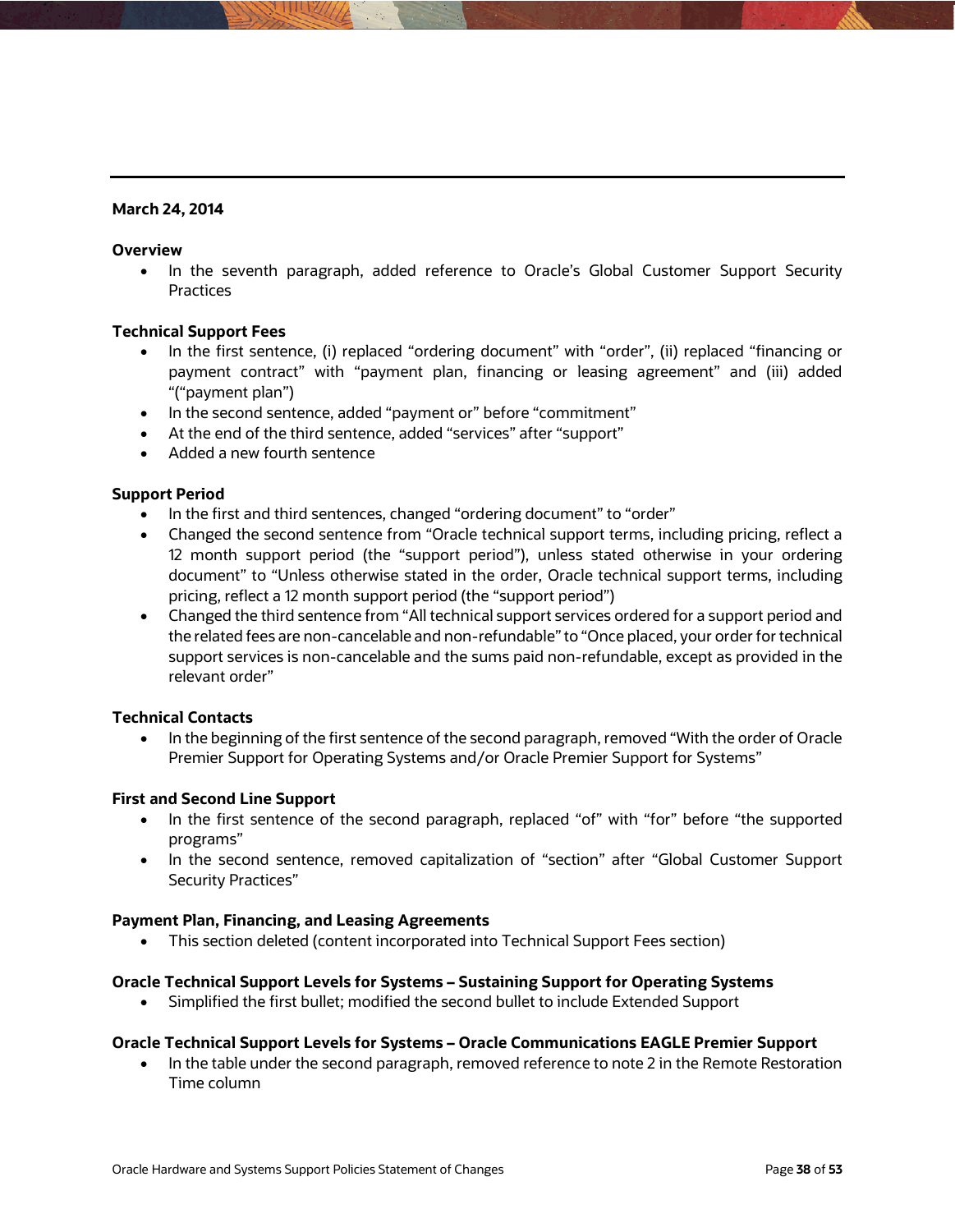### **Oracle Technical Support Levels for Systems – Oracle Priority Service for Sun Ray Peripherals**

 Added a new sentence to the end of this section – "Contractual caps on technical support fees do not apply to these services, unless expressly stated otherwise in the applicable order"

# **Oracle Technical Support Levels for Systems – Oracle Customer Data & Device Retention Service, Oracle Onsite Spares and Priority Service**

 At the end of these sections, changed language to "Contractual caps on technical support fee do not apply to these services, unless expressly stated otherwise in the applicable order"

### **Oracle Technical Support Levels for Systems – Oracle Business Critical Service for Systems**

 Added two new sentences to the end of this section – "Contractual caps on technical support fees do not apply to these services, unless expressly stated otherwise in the applicable order. Oracle Business Critical Service for Systems is not subject to the Reinstatement policies stated above."

### **Tools Used to Perform Technical Support Services**

• In the first sentence of the third paragraph, changed "ordering document" to "order"

### **February 3, 2014**

### **Table of Contents**

- New section added
- Sections within the Oracle Hardware and Systems Support Policies have been numbered for ease of reference

### **Overview**

• In the last sentence of the fourth paragraph, replaced "hardware" with "technical" before "support services". Updated the note to indicate that "Unless otherwise specified" the offerings described in the Oracle Hardware and Systems Support Policies are only available for Oracle/Sun hardware

### **Support Terms - Matching Service Levels**

• In the first sentence, added "or Oracle Communications EAGLE Premier Support"

### **Support Terms – Lifetime Support**

Moved this content into a separate section called Lifetime Support

#### **Oracle Technical Support Levels for Systems – Oracle Premier Support for Systems**

- Updated the first paragraph to include Tekelec BNS and PIC hardware
- Under the fifth bullet, updated the document name
- Removed Oracle Premier Support for Systems for Acme Packet Hardware as migration to My Oracle Support will be completed on February 10, 2014
- In the "Replacement Hardware Parts" paragraph, updated the document name
- In the "Return of Malfunctioning Parts" paragraph, added a new second, third and fourth sentences regarding removal of information and data from drives

### **Oracle Technical Support Levels for Systems – Oracle Premier Support for Operating Systems**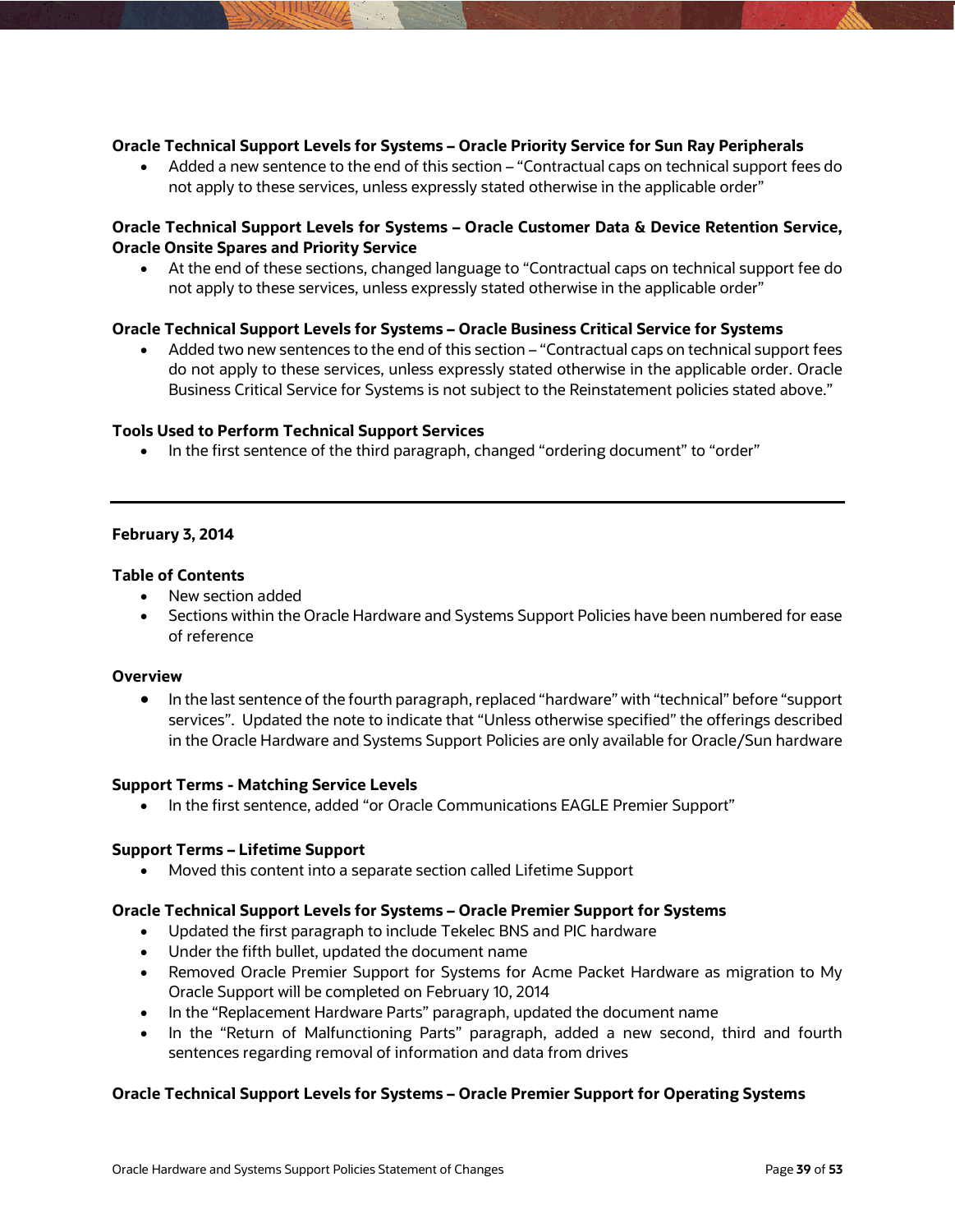- Under the fifth bullet, updated the document name
- Removed Oracle Premier Support for Operating Systems for Acme Packet Hardware as migration to My Oracle Support will be completed on February 10, 2014

# **Oracle Technical Support Levels for Systems – Extended Support for Operating Systems**

Combined the first and second paragraphs and updates added for clarity,

### **Oracle Communications EAGLE Premier Support**

• New section added

# **Oracle Business Critical Service for Systems**

Content moved from Advanced Customer Support Services to its own section

### **Web-Based Customer Support Systems**

- Removed Acme Packet Support Portal
- Added Tekelec Support Portal

### **Severity Definitions**

• In the second paragraph under Severity 1, added information for Oracle Communications EAGLE Premier Support

### **Onsite Response Time Targets for Hardware Support**

• In the first paragraph, (i) changed the response time target for Acme Packet hardware to next business day shipment and (ii) added response time targets for Tekelec hardware

### **November 1, 2013**

### **Support Terms – Technical Contacts**

 In the first paragraph, (i) removed "of programs" and replaced with "services" in the first sentence and (ii) added "supported" before "hardware systems" in the third sentence

### **Oracle Technical Support Levels for Systems – Oracle Premier Support for Systems**

- In the first paragraph added "(including integrated software options)" after "integrated software"
- Removed "(e.g., firmware)" after "integrated software"
- Added a new section for Acme Packet hardware

### **Oracle Technical Support Levels for Systems – Oracle Premier Support for Operating Systems**

- In the first paragraph added "(including integrated software options)" after "integrated software"
- Removed "(e.g., firmware)" after "integrated software"
- Added a new section for Acme Packet hardware

### **Web-Based Customer Support Systems**

Added Acme Packet Support Portal

# **Onsite Response Time Targets for Hardware Support**

• In the first paragraph, added Acme Packet content. For Acme Packet hardware, replacement of hardware parts is limited to Advanced Parts Exchange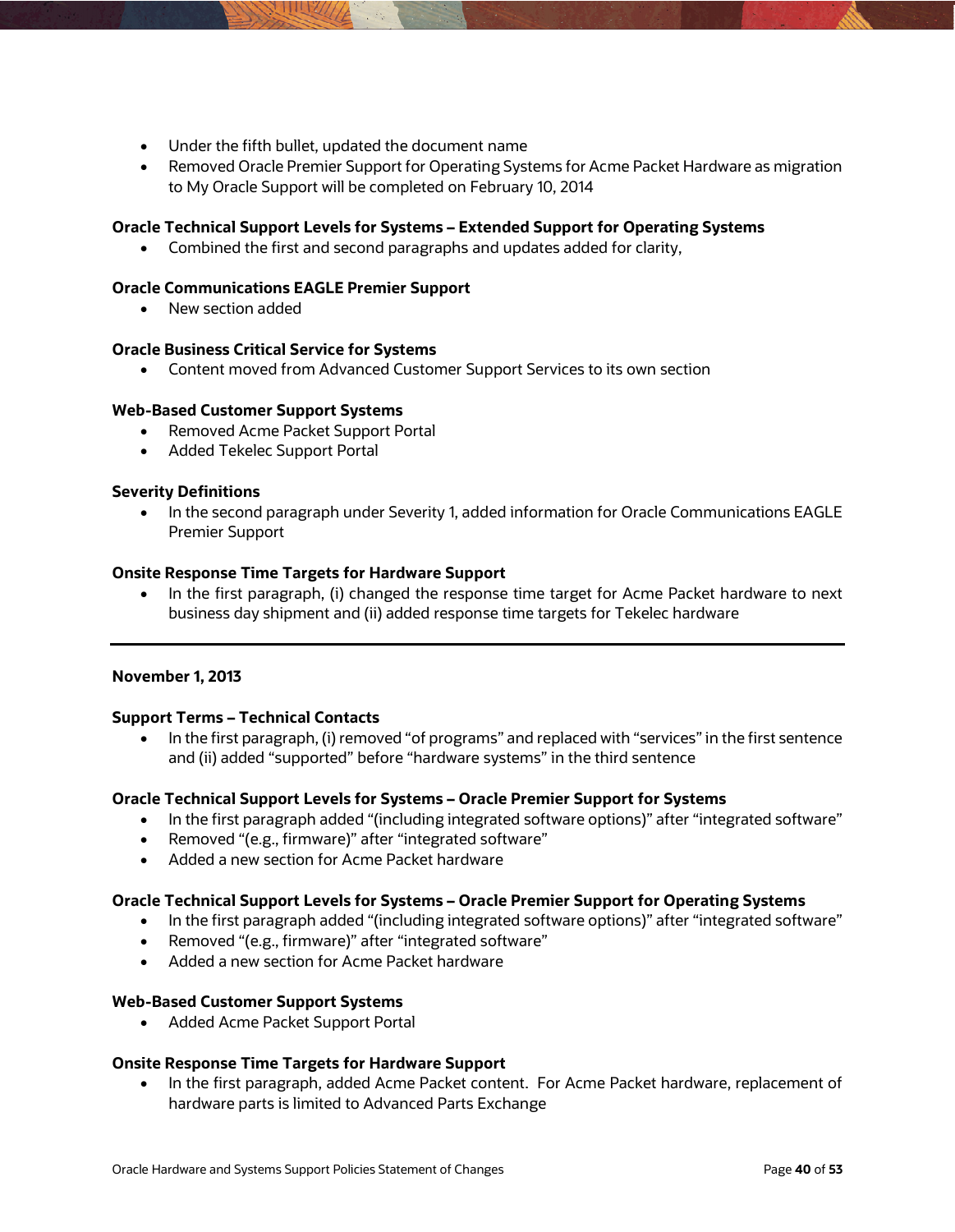### **July 9, 2013**

### **Oracle Technical Support Levels for Systems – Advanced Customer Support Services**

New section added

#### **Oracle Technical Support Levels for Systems - Oracle Business Critical Service for Systems**

Section removed; content moved to Advanced Customer Support Services section noted above

#### **Oracle Technical Support Levels for Systems - Oracle Standard Systems Installation**

• Section removed; content moved to Advanced Customer Support Services section noted above

### **Oracle Technical Support Levels for Systems – Priority Service**

 Replaced "Advanced Support Delivery Manager" and "ASDM" with "Technical Account Manager" and "TAM" throughout this section

### **April 2, 2013**

#### **Oracle Technical Support Levels for Systems – Oracle Business Critical Service for Systems**

New section added

#### **February 18, 2013**

#### **Oracle Technical Support Levels for Systems – Oracle Premier Support for Systems**

• Removed Xsigo Systems content as the migration to My Oracle Support has been completed

#### **Web-Based Customer Support Systems**

• Removed Xsigo Systems content

#### **Onsite Response Time Targets for Hardware Support**

• Removed Xsigo Systems content

#### **November 6, 2012**

#### **Oracle Technical Support Levels for Systems – Oracle Premier Support for Systems**

• Added Xsigo Systems content

#### **Oracle Technical Support Levels for Systems – Priority Service**

• Section updated in its entirety

#### **Web-Based Customer Support Systems**

• Added Xsigo Systems content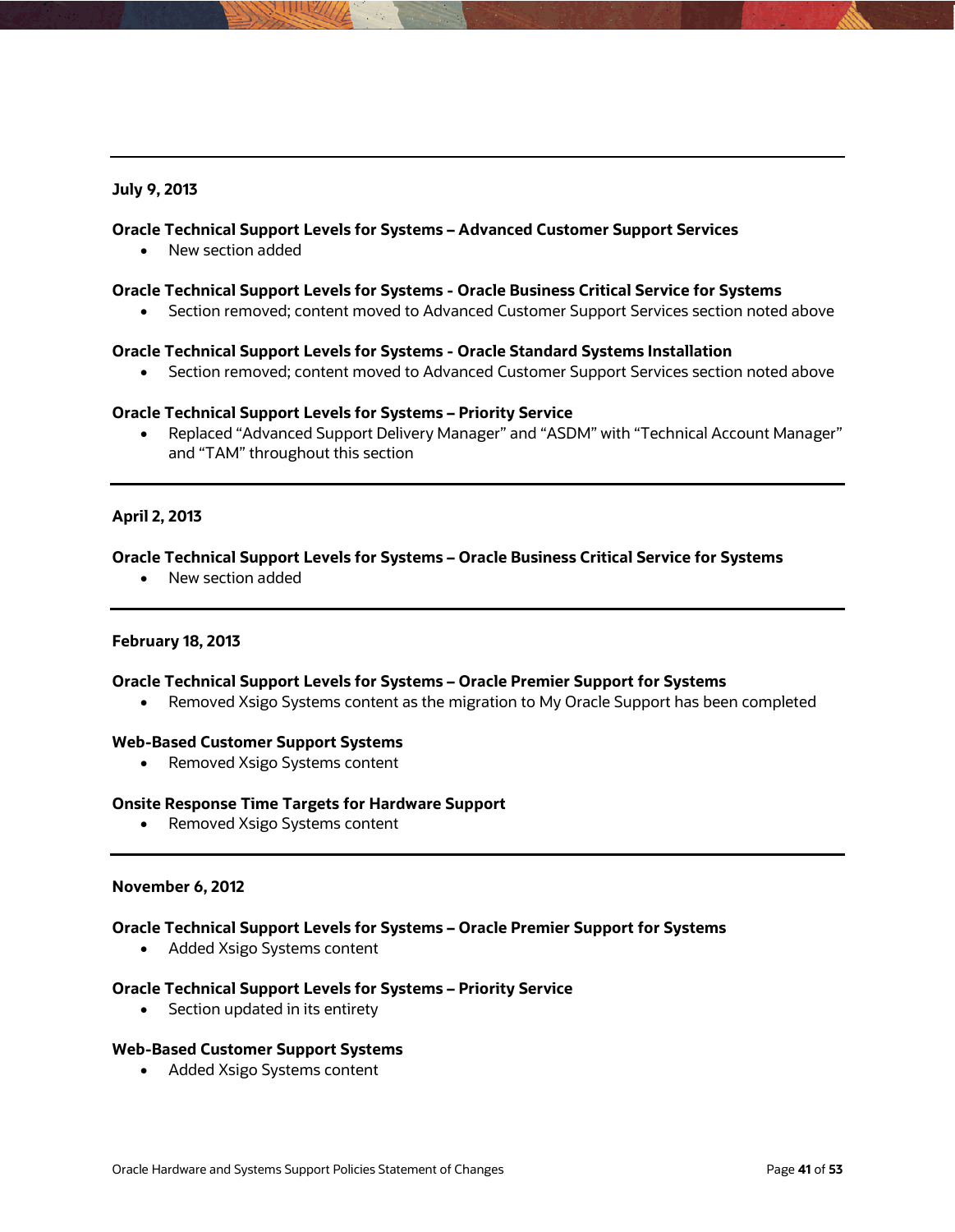### **Onsite Response Time Targets for Hardware Support**

• Added Xsigo Systems content

### **October 1, 2012**

### **Oracle Technical Support Levels for Systems – Oracle Premier Support for Systems**

 Added a new eighteenth bullet regarding Oracle Enterprise Tape Analysis and Data Recover services

### **September 1, 2012**

### **Support Terms – Support Period**

 In the first sentence replaced "shipment" with "delivery" so that it now reads – "Technical support is effective upon the date of delivery of the hardware unless stated otherwise in your ordering document."

### **Support Terms – Reinstatement of Oracle Technical Support**

 In the last sentence of the second paragraph, replaced "shipment" with "delivery" so that it now reads – "The reinstatement fee in (b) shall be prorated back to the original hardware system delivery date."

### **Support Terms – Technology Refresh**

 In the second sentence replaced "shipment" with "delivery" so that it now reads – "In order to be eligible for the credit, you must complete the Hardware System Decommission Form which can be found here and submit it within one (1) year of the delivery date of the new hardware system(s)."

### **July 13, 2012**

### **Support Terms – Lifetime Support**

Added a new Note 2 regarding new Severity 1 and security fixes for Oracle Solaris 8

### **June 6, 2012**

### **Oracle Technical Support Levels for Systems – Oracle Premier Support for Systems**

Added a new seventeenth bullet regarding Platinum Services

### **Oracle Technical Support Levels for Systems – Oracle Premier Support for Operating Systems**

• Removed references to Sun Ray Device Operating Software as this is included under integrated software

### **Oracle Technical Support Levels for Systems – Extended Support for Operating Systems**

• Removed references to Sun Ray Device Operating Software as this is included under integrated software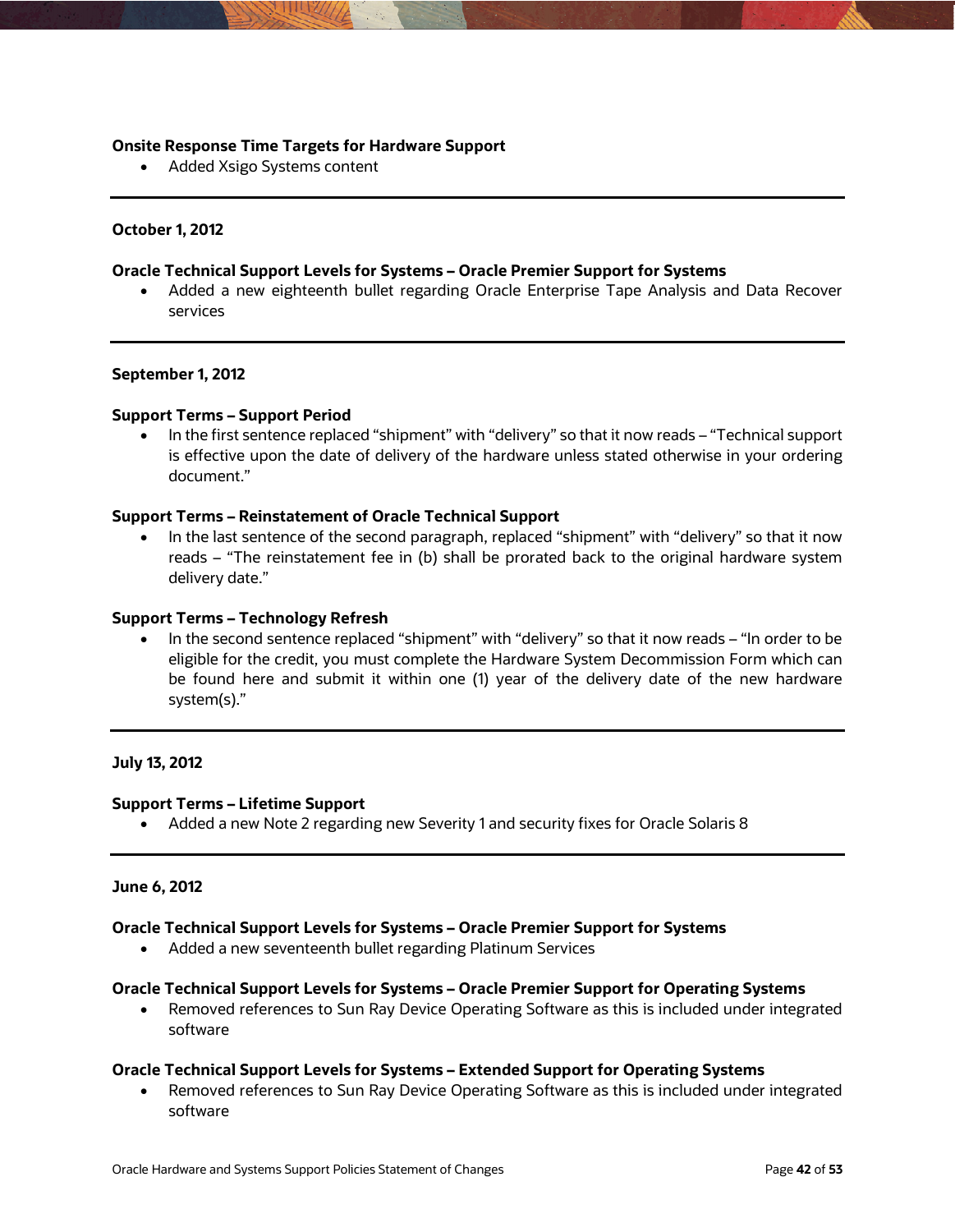### **Global Customer Support Security Practices**

- In the second sentence of the first paragraph, added "Global Customer" before "Security Practices"
- In the first sentence of the second paragraph, replaced "GCS" with "global customer support"

### **April 5, 2012**

### **Support Terms – Lifetime Support**

- In the first, second and third paragraphs, Sustaining Support for Systems has been removed as this service level is no longer available
- In the third paragraph, it has been clarified that Oracle Premier Support for Systems will be available for a minimum of five years
- In the fourth paragraph, the following changes have been made:
	- $\circ$  In the first sentence it has been clarified that support for the operating systems included under either Oracle Premier Support for Systems or Oracle Premier Support for Operating Systems will be available for ten years from the date a release of the operating system becomes generally available
	- o In the second sentence, "for specific releases of the operating system" was added after "If offered, support"
	- $\circ$  In the third sentence, (i) "for specific releases of the operating system" was added after "If offered, support" and (ii) "either Oracle Premier Support for Systems or" was added before "Oracle Premier Support for Operating Systems"
	- o A new fifth paragraph was added to clarify support for operating systems under Oracle Premier Support for Systems
	- o In the sixth paragraph, the name and link to the PDF were updated
	- o The paragraph beginning "Refer to the attached "Lifetime Support Policy: Coverage for Oracle Linux and Oracle VM" was removed
	- o In the "Notes" section, references to "OpenSolaris" were replaced with "Solaris Express"

### **Support Terms – Right to End of Service Life**

• New section added

### **Oracle Technical Support Levels for Systems – Oracle Premier Support for Systems**

- Pillar Data Systems content has been deleted from this section as migration to My Oracle Support has been completed
- Added the following new bullets:
	- o "Access to certain Oracle Linux security patches that may be applied while your hardware system is operating and do not require a system reboot $2^r$
	- o "Right to use Oracle Enterprise Manager Ops Center. To access and download Oracle Enterprise Manager Ops Center, go to
	- <http://www.oracle.com/technetwork/oem/ops-center/oem-ops-center-188778.html>
- Added Note 2 to the Notes section
- Modified Replacement Hardware Parts section as follows: Added "in accordance with the Hardware Products Delivery Method and Installation Chart" to the end of the first sentence
- Deleted the second sentence that began "Oracle personnel will install the replacement part..."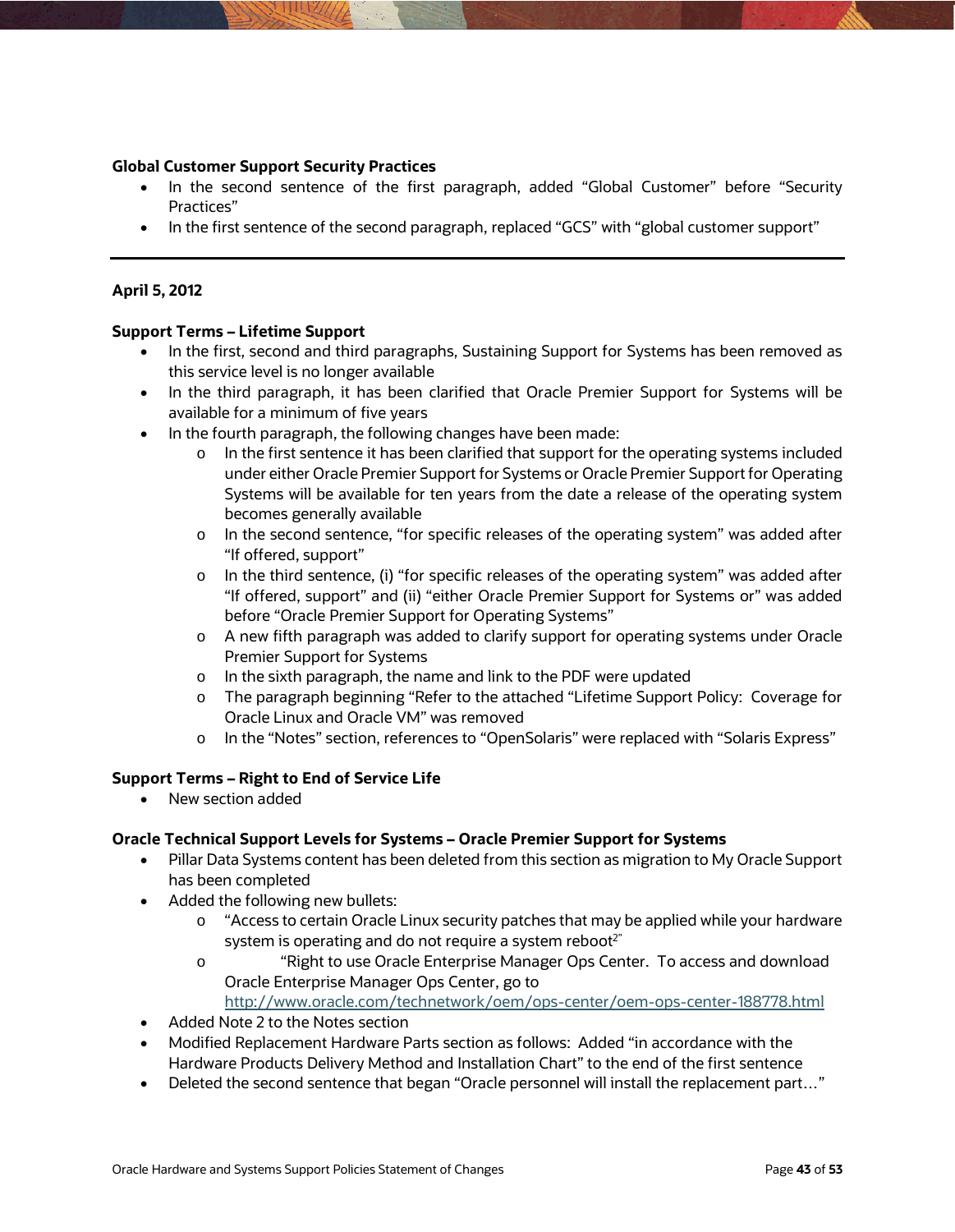- Added a new fourth sentence which reads "After five (5) years from last ship date, replacement parts may not be readily available and the response times for sending replacement parts may be delayed
- Modified Return of Malfunctioning Parts section as follows:In the first sentence, added "courier" after "shipping"
- Deleted the second sentence that began "If Oracle delivers a replacement part to you"
- A new sentence which reads "Title in the malfunctioning part shall transfer back to Oracle upon removal from your hardware system"
- Modified the last sentence by (i) removing "or exchange" after "return", (ii) adding "within fortyfive (45) days of shipment to you" after "malfunctioning part" and (iii) adding "for the malfunctioning part" to the end of the sentence

# **Oracle Technical Support Levels for Systems – Oracle Premier Support for Operating Systems**

- Added the following new bullets:
	- o "Access to certain Oracle Linux security patches that may be applied while your hardware system is operating and do not require a system reboot2"
	- o "Right to use Oracle Enterprise Manager Ops Center. To access and download Oracle Enterprise Manager Ops Center, go t[o http://www.oracle.com/technetwork/oem/ops](http://www.oracle.com/technetwork/oem/ops-center/oem-ops-center-188778.html)[center/oem-ops-center-188778.html](http://www.oracle.com/technetwork/oem/ops-center/oem-ops-center-188778.html)
- Added Note 2 to the Notes section

# **Oracle Technical Support Levels for Systems – Extended Support**

- In the first paragraph, deleted "following the expiration of Oracle Premier Support for Operating Systems"
- In the second paragraph added "or technical support for Oracle Solaris under Oracle Premier Support for Systems"

# **Oracle Technical Support Levels for Systems – Sustaining Support for Operating Systems**

- Section renamed "Sustaining Support for Operating Systems"
- Deleted "Sustaining Support for Systems" subsection
- Modified the first paragraph as follows:
	- o In the first sentence, added "operating system software" after "available for certain"
	- o In the second sentence, added "or technical support for the operating system under Oracle Premier Support for Systems"
- Under the second bullet added "or Oracle Premier Support for Systems"
- Added a new bullet that reads "Right to use Oracle Enterprise Manager Ops Center. To access and download Oracle Enterprise Manager Ops Center, go to <http://www.oracle.com/technetwork/oem/ops-center/oem-ops-center-188778.html>

### **Web-Based Customer Support Systems**

Deleted Pillar Customer Support Portal as migration to My Oracle Support has been completed

# **Severity Definitions**

 In the first sentence of the last paragraph of the Severity 1 subsection, replaced "pager" with "phone"

# **Contact Information**

• Modified hyperlink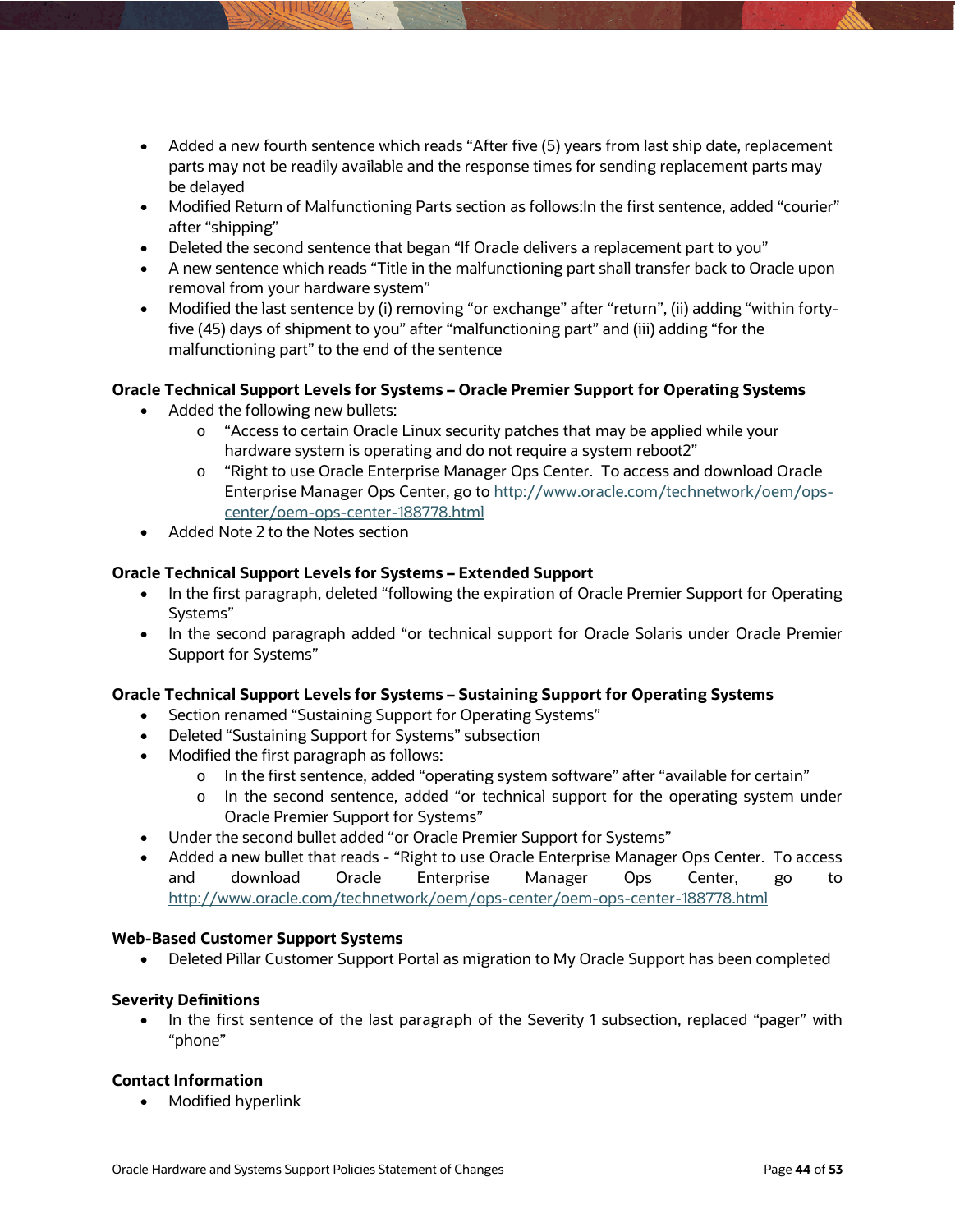# **February 1, 2012**

### **Oracle Technical Support Levels for Systems – Oracle Premier Support for Systems**

- Modified the thirteenth bullet (Backport of fixes)
- Removed "Unbreakable" in the fifteenth bullet

### **Oracle Technical Support Levels for Systems – Oracle Premier Support for Operating Systems**

- Modified the tenth bullet (Backport of fixes)
- Removed "Unbreakable" in the twelfth bullet

### **Oracle Technical Support Levels for Systems – Sustaining Support**

- Under Sustaining Support for Systems, removed "Unbreakable" in the ninth bullet
- Under Sustaining Support for Operating Systems, removed "Unbreakable" in the seventh bullet

### **Oracle Technical Support Levels for Systems – Oracle Onsite Spares**

Added a new paragraph to the end of this section about renewals

### **Oracle Technical Support Levels for Systems - Oracle Standard Systems Installation**

 Name changed from Oracle Standard Installation Services to Oracle Standard Systems Installation; naming updated throughout this section

### **December 20, 2011**

### **Overview**

- Added a new third paragraph clarifying when technical support is provided
- In subsection "(i)" of the fifth paragraph (formerly the fourth paragraph), replaced "by" with "or" after "modification" ("(including modification or removal of the Oracle/Sun serial number tag on the hardware"))

### **Oracle Technical Support Levels for Systems – Oracle Premier Support for Systems**

- Added "or most new Oracle products" to the end of the third bullet
- In the twelfth bullet, removed reference to note 2
- Removed note 2

### **Oracle Technical Support Levels for Systems – Oracle Premier Support for Operating Systems**

- Added "or most new Oracle products" to the end of the third bullet
- In the ninth bullet, removed reference to note 2
- Removed note 2

### **Web-Based Customer Support Systems**

• Clarifications made throughout this section

# **Tools Used to Perform Technical Support Services**

• Modifications made throughout this section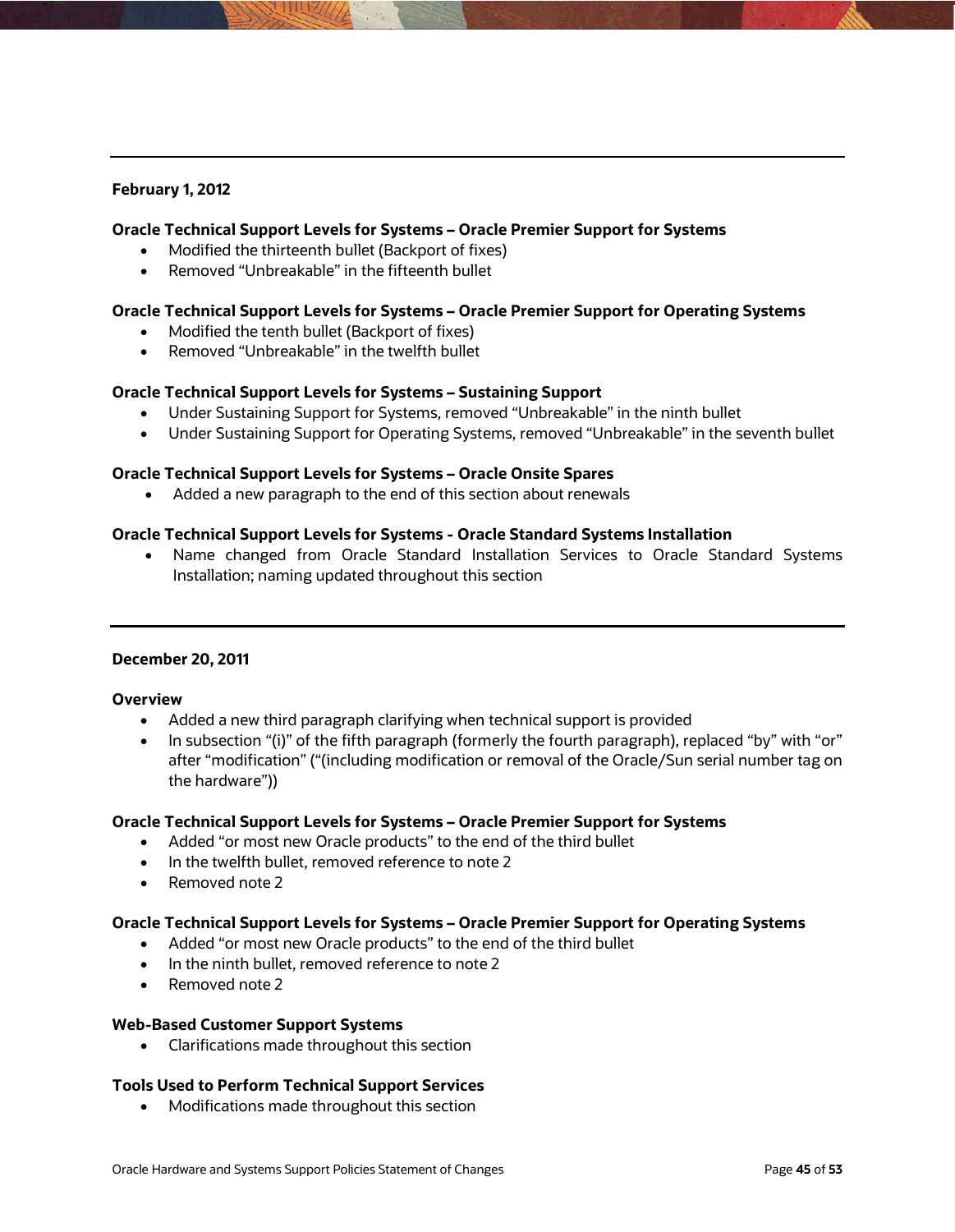### **Onsite Response Time Targets for Hardware Support**

• In the Severity 2 subsection, clarified that onsite response times are during local business hours only

### **November 1, 2011**

### **Overview**

• In the fourth paragraph modified subsections "(i)" and "(ii)" and added subsection "(xi)"

### **Support Terms – First and Second Line Support**

Content about sensitive data added to the end of the second paragraph

### **Support Terms – Lifetime Support**

- In the second sentence of the third paragraph, replaced "Based on availability" with "If offered"
- In the fourth paragraph, (i) replaced "Based on availability" with "If offered" in the second sentence, (ii) added a new third sentence and (iii) added "if offered" after "Availability" in the fourth sentence

### **Oracle Technical Support Levels for Systems – Oracle Premier Support for Systems**

Added Pillar Data Systems content

### **Oracle Technical Support Levels for Systems – Sustaining Support**

Added Pillar Data Systems content to the Sustaining Support for Systems subsection

### **Web-Based Customer Support Systems**

Added Pillar Data Systems content

### **September 28, 2011**

#### **Overview**

• In the first sentence of the fourth paragraph changed "firmware" to "integrated software"

### **Support Terms - Reinstatement**

Clarifications made throughout this section

### **Oracle Technical Support Levels for Systems – Oracle Premier Support for Systems**

- Added fifth bullet regarding onsite installation of integrated software updates
- Under the System Maintenance section, changed "firmware" to "integrated software"

# **Oracle Technical Support Levels for Systems - Oracle Premier Support for Operating Systems**

Added fifth bullet regarding onsite installation of integrated software updates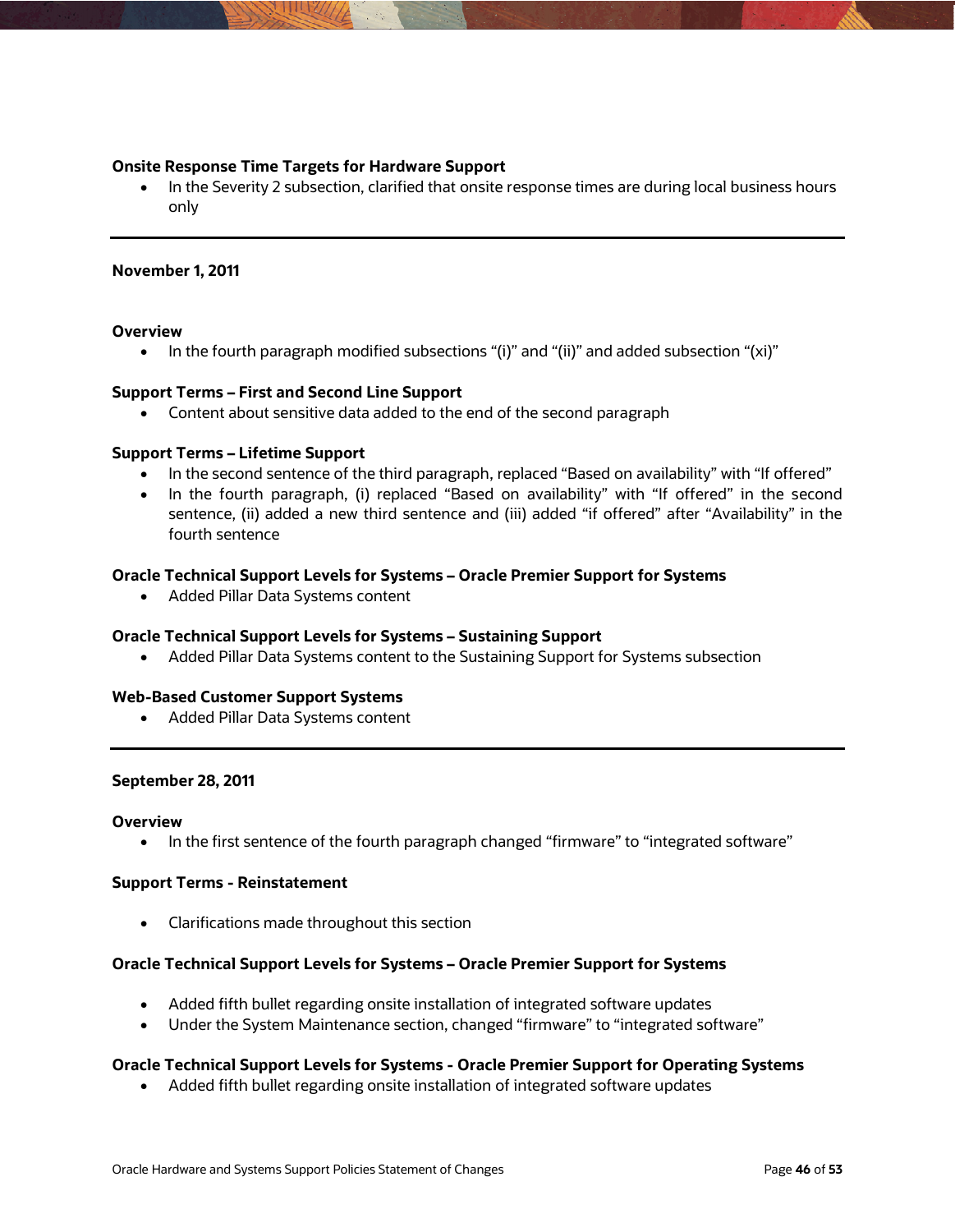### **Oracle Technical Support Levels for Systems - Oracle Customer Data & Device Retention Service**

• Added paragraph to the end of this section regarding renewals

#### **Oracle Technical Support Levels for Systems - Priority Service**

• New section added

#### **August 16, 2011**

#### **Overview**

- In the second paragraph changed "partner" to "distributor"
- In the third paragraph removed "spare parts"

### **Support Terms – Reinstatement of Oracle Technical Support**

• Section modified in its entirety

### **Oracle Technical Support Levels for Systems – Oracle Onsite Spares**

 Service name change from "Oracle Advanced Customer Services Onsite Spares" to "Oracle Onsite Spares"

#### **Global Customer Support Security Practices**

• Added a new second paragraph regarding on sensitive data

### **April 22, 2011**

### **Oracle Technical Support Levels for Systems – Oracle Installation Services**

New section added

#### **Global Customer Support Security Practices**

Section moved

#### **Tools Used to Perform Technical Support Services**

Section renamed; formerly called "Auto Service Request and Additional Tools"

### **Onsite Response Time Targets for Hardware Support**

• In the Severity 1 section, added (i) "covered hardware" before "system" and (ii) "Oracle" before "service location

### **April 4, 2011**

#### **Overview**

- In section subsection "(vi)" of the fourth paragraph, removed "without Oracle's written consent."
- In the sixth paragraph, updated the URL to Oracle's services privacy policy
- In the last paragraph of this section, clarified reference to statement of changes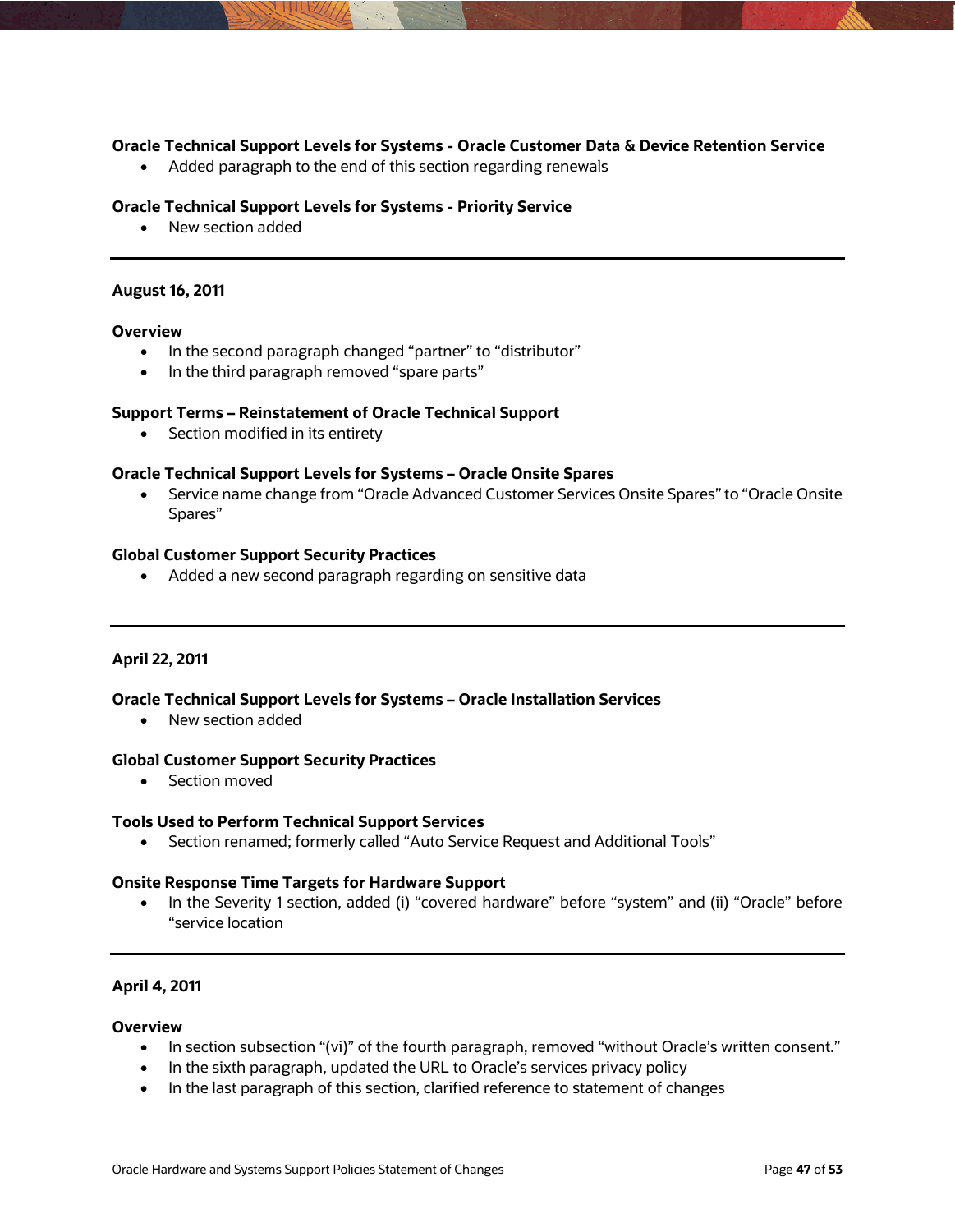### **Support Terms – Third-Party Products**

- Removed references to hardware warranty throughout
- In the first paragraph added "(other than by Oracle)" after "your representative"
- $\bullet$  In the sixth paragraph:
	- o Added "installed" after "even if third-party product was note"
	- o Deleted "billed separately as described above" and replaced with "subject to additional charges" at the end of the sentence

### **Oracle Technical Support Levels for Systems – Oracle Premier Support for Systems**

- In the first paragraph, deleted "firmware, and system" and replaced with "operating system software and integrated software (e.g., firmware)
- In the first and fourth bullets, added "operating system software and integrated software (e.g., firmware)"

### **Oracle Technical Support Levels for Systems – Oracle Premier Support for Operating Systems**

Added "integrated software (e.g., firmware)" throughout this section

#### **Oracle Technical Support Levels for Systems – Extended Support for Operating Systems**

Added "operating system software" after "Oracle Solaris" throughout section

#### **Oracle Technical Support Levels for Systems – Sustaining Support**

- Sustaining Support for Systems
	- o Deleted "firmware and system software" and replaced with "operating system software and integrated software (e.g., firmware)"
- Sustaining Support for Operating Systems
	- o Added "operating system software and integrated software (e.g., firmware)"

#### **Auto-Service Request and Additional Tools**

• In the second sentence, deleted "and subject to application terms and conditions for the ASR software that are provided upon download or such other delivery means"

#### **Severity Definitions**

In the first sentence of the first paragraph deleted "by email"

#### **Contact Information**

• Updated URL

### **January 14, 2011**

### **System Lifecyle Policy**

Section deleted; information can now be found in the Lifetime Support section

### **Lifetime Support**

- $\bullet$  In the first paragraph:
	- o In the first bullet, added Oracle Premier Support for Systems
	- o In the second bullet, changed to Extended Support for Operating Systems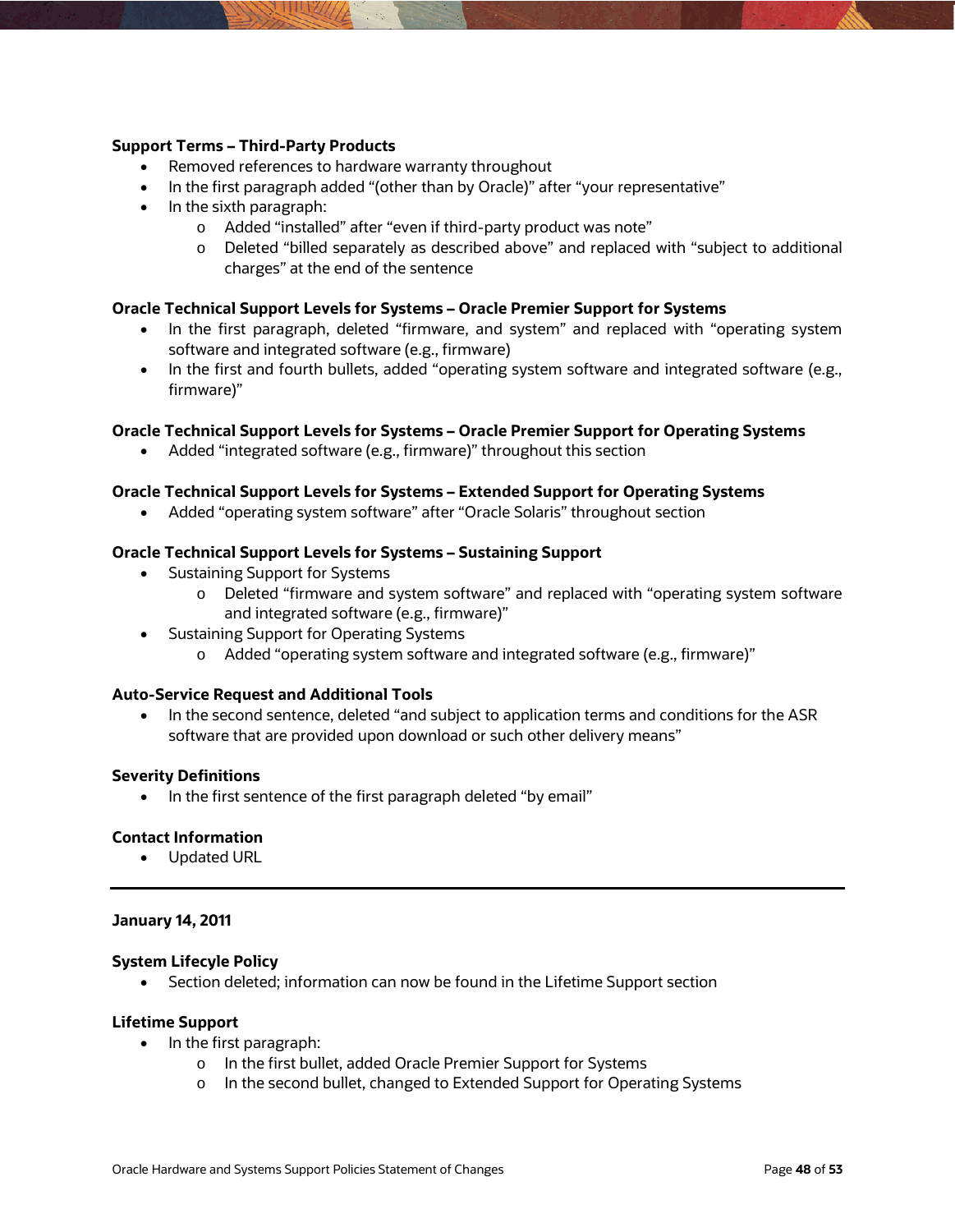- o In the third bullet, changed to Sustaining Support for Systems and Sustaining Support for Operating Systems
- In the second paragraph, added Oracle Premier Support for Systems, Extended Support for Operating Systems, Sustaining Support for Systems, and Sustaining Support for Operating Systems
- Added third paragraph specific to Oracle Premier Support for Systems
- At the end of the fourth paragraph, added information about Extended Support for Operating Systems and Sustaining Support for Operating Systems.
- In the fifth paragraph, added "Lifetime Support Policy: Coverage for Hardware and Operating Systems"
- In the sixth paragraph, added "Lifetime Support Policy: Coverage for Oracle Linux and Oracle VM"

# **Oracle Technical Support Levels for Systems - Oracle Premier Support for Systems**

• In the first bullet, added security alerts

# **Oracle Technical Support Levels for Systems - Oracle Premier Support for Operating Systems**

• In the first bullet, added security alerts

# **Oracle Technical Support Levels for Systems - Oracle Priority Service for Sun Ray Peripherals**

This section was moved and is now located after the Sustaining Support section

### **Oracle Technical Support Levels for Systems - Extended Support for Operating Systems**

- Section renamed from Extended Support to Extended Support for Operating Systems.
- Throughout section, clarified that Extended Support for Operating Systems is specific to Oracle **Solaris**
- In the third paragraph, added "or most new Oracle programs" at the end of the bullet
- In the last paragraph added OpenSolaris, Trusted Solaris 8 and Sun Ray Device Operating Software to the list of operating systems excluded from Extended Support for Operating Systems

### **Oracle Technical Support Levels for Systems - Sustaining Support**

- Created new sections called Sustaining Support for Systems and Sustaining Support for Operating Systems
- Deleted Oracle Linux and Oracle VM section and incorporated information into applicable sections

### **Global Customer Support Security Practices**

• New section added

### **December 14, 2010**

### **Support Terms – First and Second Line Support**

• New section added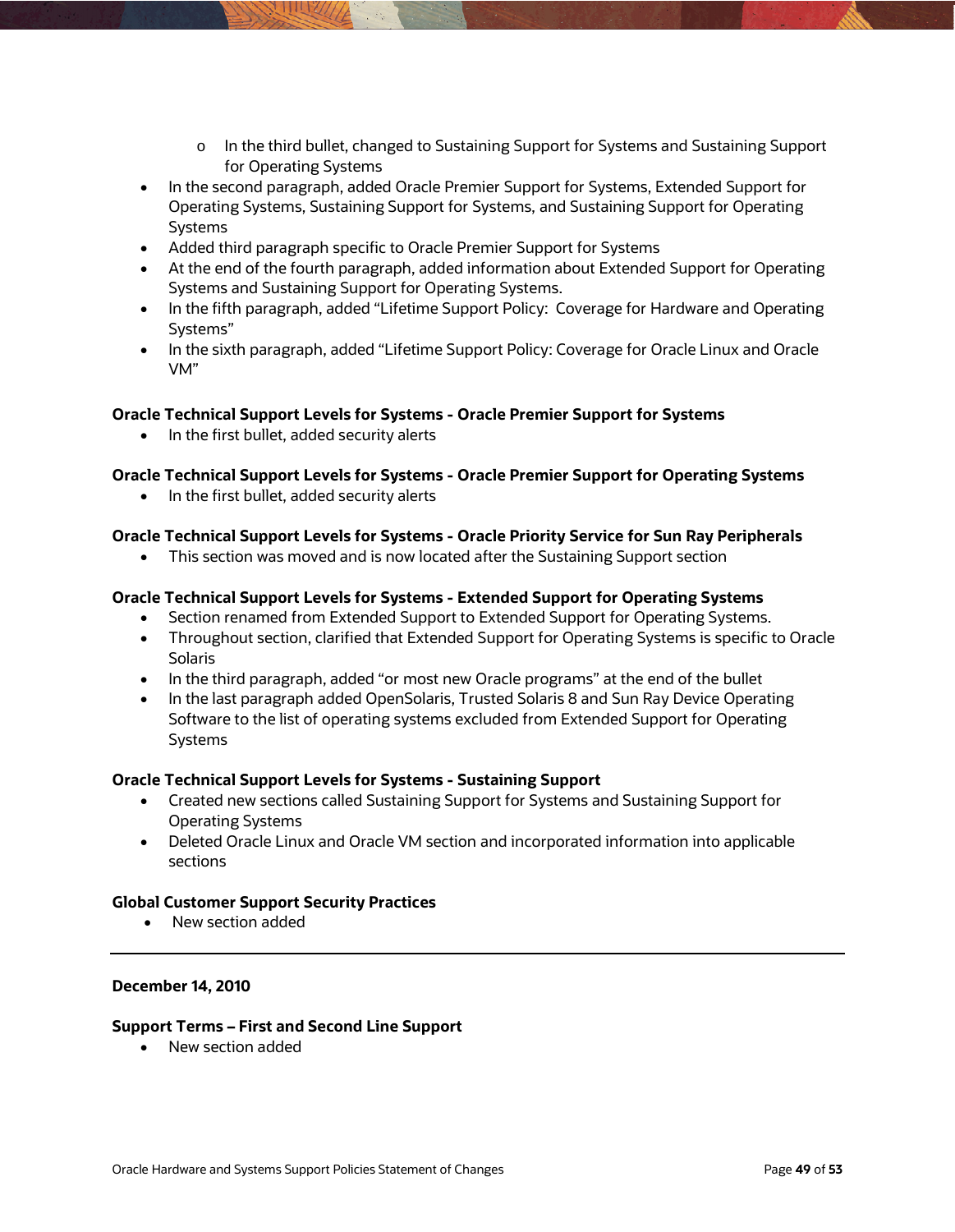### **Oracle Technical Support Levels for Systems – Oracle Premier Support for Systems**

 Deleted references to Sun Connection Service, SunSpectrum Member Support, and SunSolve Online Program

### **Oracle Technical Support Levels for Systems – Oracle Premier Support for Operating Systems**

 Deleted references to Sun Connection Service, SunSpectrum Member Support, and SunSolve Online Program

# **Oracle Technical Support Levels for Systems - Oracle Priority Service for Sun Ray Peripherals**

 Deleted references to Sun Connection Service, SunSpectrum Member Support, and SunSolve Online Program

### **Oracle Technical Support Levels for Systems – Extended Support**

 Deleted references to Sun Connection Service, SunSpectrum Member Support, and SunSolve Online Program

### **Oracle Technical Support Levels for Systems – Sustaining Support**

 Deleted references to Sun Connection Service, SunSpectrum Member Support, and SunSolve Online Program

### **Web-Based Customer Support Systems**

 Deleted references to Sun Connection Service, SunSpectrum Member Support, and SunSolve Online Program

### **November 23, 2010**

### **Oracle Technical Support Levels for Systems – Oracle Premier Support for Systems**

Updated URL for Oracle Management Pack for Linux

### **Oracle Technical Support Levels for Systems – Oracle Premier Support for Operating Systems**

- Added "Sun Ray Operating Software" to the list of covered systems software.
- Updated URL for Oracle Management Pack for Linux

### **Oracle Technical Support Levels for Systems – Sustaining Support**

Updated URL for Oracle Management Pack for Linux

### **Auto Service Request and Additional Tools**

• Updated URL in the second paragraph

### **Onsite Response Time Targets for Hardware Support**

Added response times for Sun Ray Clients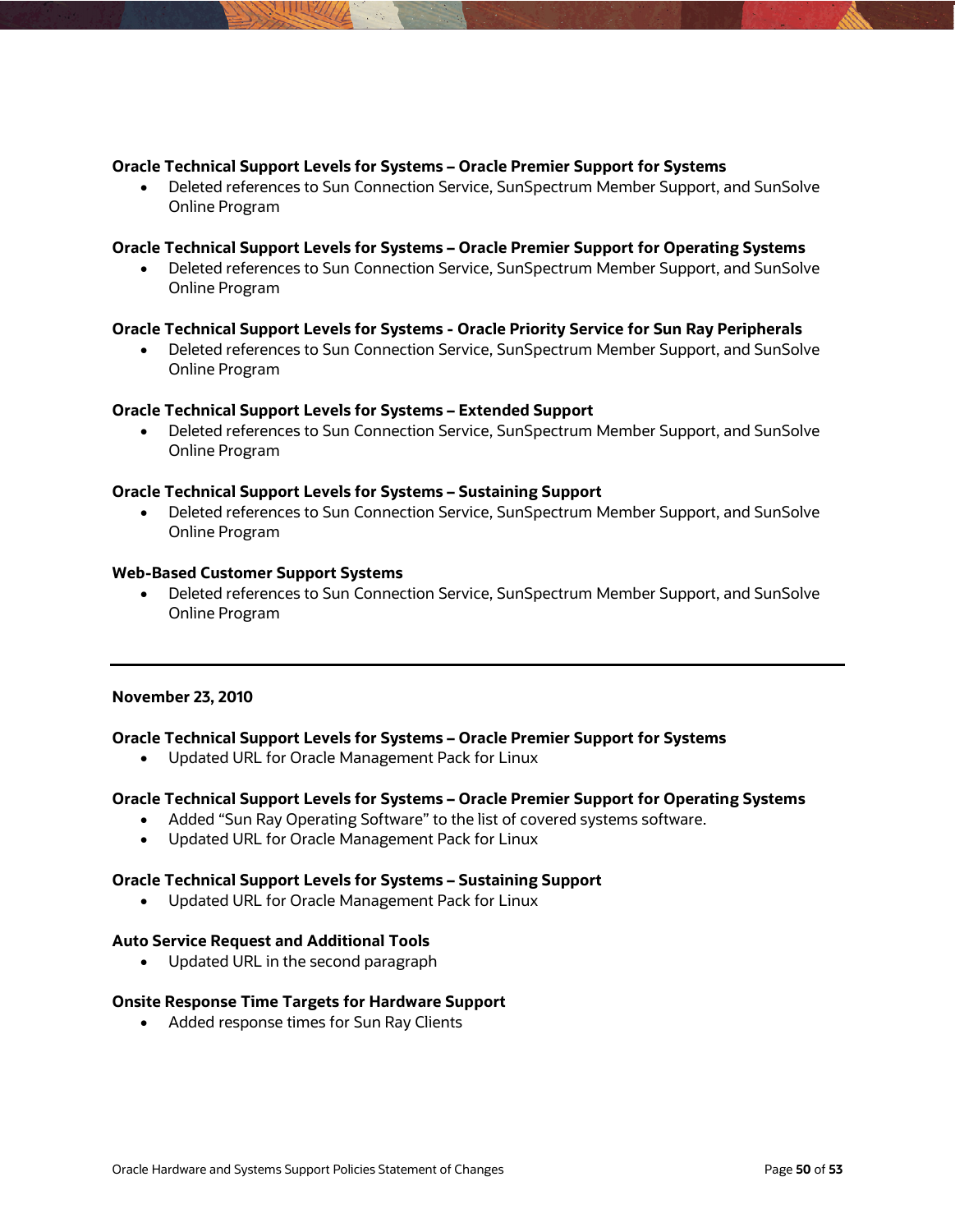### **September 24, 2010**

### **Overview**

- In section "(i)" of the first sentence of the third paragraph, added "manufactured by or for Oracle" after "equipment."
- In section "(ii)" of the fourth paragraph, added "system maintenance" after "installation."

### **Support Terms – Matching Service Levels**

- In the first sentence, added "all hardware systems must be" before "unsupported."
- Deleted "Enterprise" before "Linux."

### **Support Terms – Technology Refresh**

• New section added.

### **Oracle Technical Support Levels for Systems – Oracle Premier Support for Systems**

- In the first paragraph:
	- o Added "Oracle" before "Sun."
	- o Deleted "Enterprise" before "Linux"
- Added "patches" to the first bullet.
- Added new bullets 9-13 specific to Oracle Linux and Oracle VM.
- Added "Notes" section.
- Under "System Maintenance", added "replacing air filters and batteries as needed" after "maintaining file systems."

### **Oracle Technical Support Levels for Systems – Oracle Premier Support for Operating Systems**

- In the first paragraph, deleted "Enterprise" before "Linux."
- Added "patches" to the first bullet.
- Added new bullets 7-11 specific to Oracle Linux and Oracle VM.
- Added "Notes" section.

### **Oracle Technical Support Levels for Systems – Extended Support**

 At the end of this section, added Extended Support is not available for the Oracle Linux and Oracle VM programs.

### **Oracle Technical Support Levels for Systems – Sustaining Support**

- Under "Sustaining Support does not include," added "Hardware Certification."
- Added section for Oracle Linux and Oracle VM.

#### **Web-Based Customer Support Systems**

• Added "Oracle Unbreakable Linux Network" section.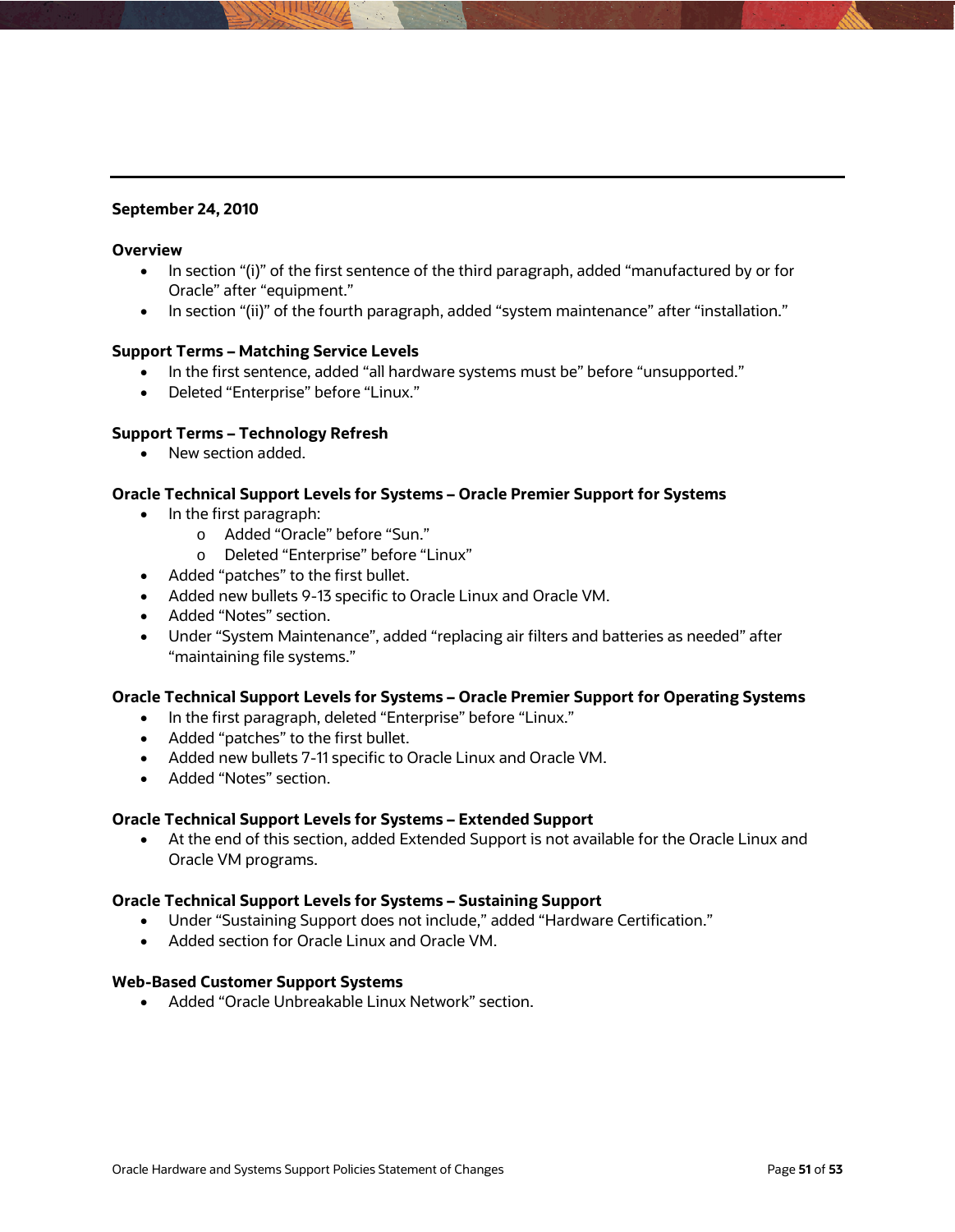### **September 10, 2010**

### **Oracle Technical Support Levels for Systems – Oracle Premier Support for Systems**

Added Trusted Solaris 8 to the list of covered system software.

### **Oracle Technical Support Levels for Systems – Oracle Premier Support for Operating Systems**

Added Trusted Solaris 8 to the list of covered system software.

### **August 16, 2010**

### **Support Terms – Matching Service Levels**

Added "Oracle" in front of "Enterprise Linux" throughout this section.

### **Support Terms – Lifetime Support**

• In the third paragraph, changed the length of time Oracle Premier Support for Operating Systems will be available from "five" to "eight" years.

#### **Oracle Technical Support Levels for Systems – Oracle Premier Support for Systems**

 In the fourth sentence of the Replacement Hardware Parts paragraph, added "Targets" after "Times."

### **Oracle Technical Support Levels for Systems – Oracle Customer Data & Device Retention Service**

• New section added.

### **Oracle Technical Support Levels for Systems – Oracle Advanced Customer Services Onsite Spares**

• New section added.

### **May 19, 2010**

#### **Overview**

- Modified the third paragraph
- Added subcontractor information
- Added reference and link to the Oracle Hardware and Systems Support Policies Statement of Changes.

#### **Support Terms – Support Period**

Modified to reflect that technical support is effective upon shipment of the hardware.

#### **Support Terms – Matching Service Levels**

Modified this section to clarify policy

### **Support Terms – Reinstatement of Oracle Technical Support**

• Modified this section to clarify policy